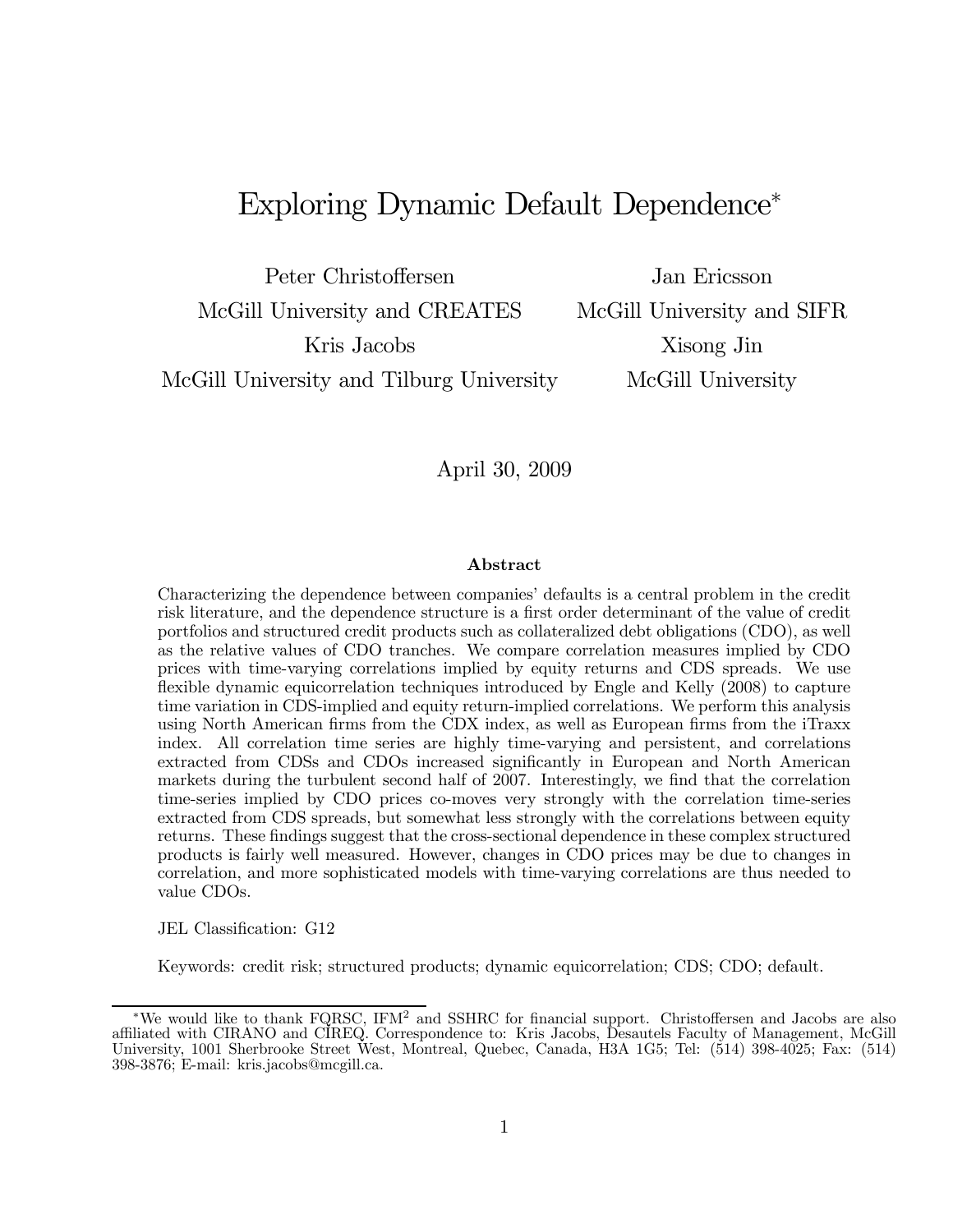# 1 Introduction

The valuation of structured finance products has come under scrutiny lately, because the fluctuations in the valuation of these products over the last two years are among the main causes of many banks' current difficulties. Interestingly though, we know relatively little about the determinants of the prices of structured finance products and the recent dramatic changes in price.

This paper investigates the valuation of structured credit products, in particular synthetic credit collateralized debt obligations (CDOs). These synthetic CDOs are typically defined in reference to an underlying pool of credit default swaps, and contain multiple tranches providing insurance against different types of credit events. For example, the equity tranche provides insurance against the first few defaults, while the most senior tranche is only called upon after the capital in the other tranches is exhausted.

For a given model, there are two main determinants of the price assigned to a CDO at any point in time. These can be thought of as model inputs, and it is of great interest to investigate whether these determinants might be responsible for recent price fluctuations or for potential valuation errors in these markets.<sup>1</sup> The first set of model inputs consists of the default probabilities of the underlying names. For default probabilities to explain recent price changes, market participants must have grossly underestimated future default probabilities prior to 2007, and subsequently updated their beliefs.<sup>2</sup> This paper investigates the second set of model inputs, which is the dependence between the underlying names' default events. Our knowledge of default dependence is limited, and it is a first order determinant of CDO prices. It is therefore not inconceivable that market participants misjudged either the magnitude of the default dependence or failed to anticipate the amount of time-variation in default dependence, and that this subsequently led to large price adjustments as they updated their beliefs.

This suggests two interesting research questions, which we address in this paper. First, is there evidence that the default dependence used by market participants to value CDOs dramatically differs from the default dependence extracted from the underlying securities? Second, what is the evidence on the time variation in default dependence? While the literature contains some evidence on the implications of default dependence for CDOs, the issue has not received a lot of attention.3

<sup>&</sup>lt;sup>1</sup>There are of course interesting alternative explanations for recent price changes, which we do not pursue here. It is highly unlikely that recent price changes are driven by a change in modeling technique. A more likely explanation is that current prices are driven by market sentiment and/or liquidity problems.

<sup>2</sup>Coval, Jurek, and Stafford (2008), using 2004-2007 data, present evidence that market participants dramatically underestimated the tail risk of structured portfolios.

<sup>3</sup>See McGinty, Beinstein, Ahluwalia and Watts (2004) for an interesting case-based discussion that uses default data, equity prices and credit spreads to compute default correlation. A number of papers estimate default correlation from credit risky securities or default data and use these estimates to price CDOs. See for example Azizpour and Giesecke (2008), Akhavein, Kocagil and Neugebauer (2005), and Tarashev and Zhu (2007).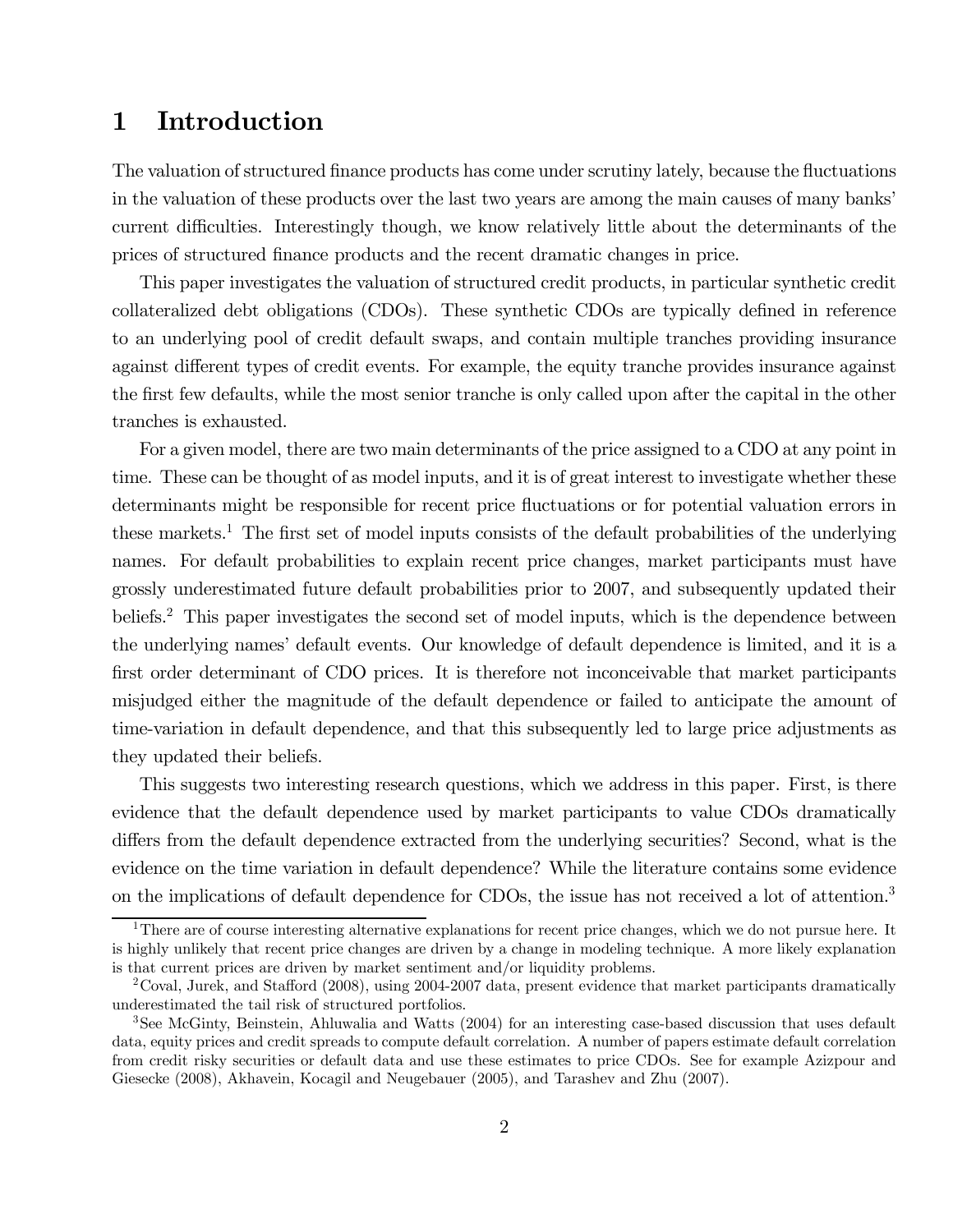A systematic analysis of default dependence estimates from different sources, and an assessment of whether these measures are consistent with those used for the valuation of CDOs, therefore seems of substantial interest.

Such an analysis is not necessarily straightforward. The main problem is that measures of default dependence can be obtained using different types of data, and using different types of statistical and economic models. The conceptually most straightforward approach to estimate default dependence is to use historical default data, but it is widely accepted that the available time series of default data are not sufficiently long. Several methods have therefore been developed that estimate and model correlations implied by the prices of traded securities.

Methods that estimate default dependence using prices of traded securities themselves differ along three dimensions. First, they are applied to different types of securities data, including equity returns, corporate bonds, and credit default swaps; second, security prices can be filtered through different models to generate default probabilities or asset returns before correlation techniques are applied, with many variations of structural and reduced-form models in use;<sup>4</sup> and third, different statistical techniques can be used to model correlations after extracting default probabilities and/or asset returns from security data.

This paper provides evidence on the two research questions above by comparing correlation measures obtained from three different data sources: CDO prices, CDS spreads, and equity returns. We compare time-varying correlations implied by CDO tranche spreads with correlation paths extracted from CDS spreads and equity returns. Given the plethora of available modeling approaches, we are forced to make some choices, which on the one hand are motivated by ensuring that correlations can be meaningfully compared across asset classes, and on the other hand are constrained by computational complexity. Most importantly, we decided to limit ourselves to the use of prices of traded securities to extract default correlation. This not only eliminates default data as a source of information, it also implies that we do not make use of accounting data, which can be used to implement structural default models. Using only traded security prices, ideally one would like to use the same default and correlation models for the three types of securities to ensure comparability, but this proved not feasible because of computational constraints and implementation problems. We therefore opted for what we view as the most straightforward approach within each asset class among the possible configurations of methods available to estimate default probabilities.<sup>5</sup>

<sup>&</sup>lt;sup>4</sup>The structural approach goes back to Merton (1974). See Black and Cox (1976), Leland (1994) and Leland and Toft (1996) for extensions. For recent applications of the structural approach see Ericsson and Renault (2006), Garlappi, Shu and Yan (2008), Schaefer and Strebulaev (2008), and Tarashev and Zhu (2007). See Jarrow and Turnbull (1995) and Duffie and Singleton (1999) for early examples of the reduced form approach, and Lando (2004) and Duffie and Singleton (2003) for surveys. Duffie and Garleanu (2001) use intensity-based models to value CDOs.

 $5$ The advantage of this approach is its transparency. Below we further discuss its limitations, as well as potential extensions that could be used to improve comparability of the correlation estimates across asset classes.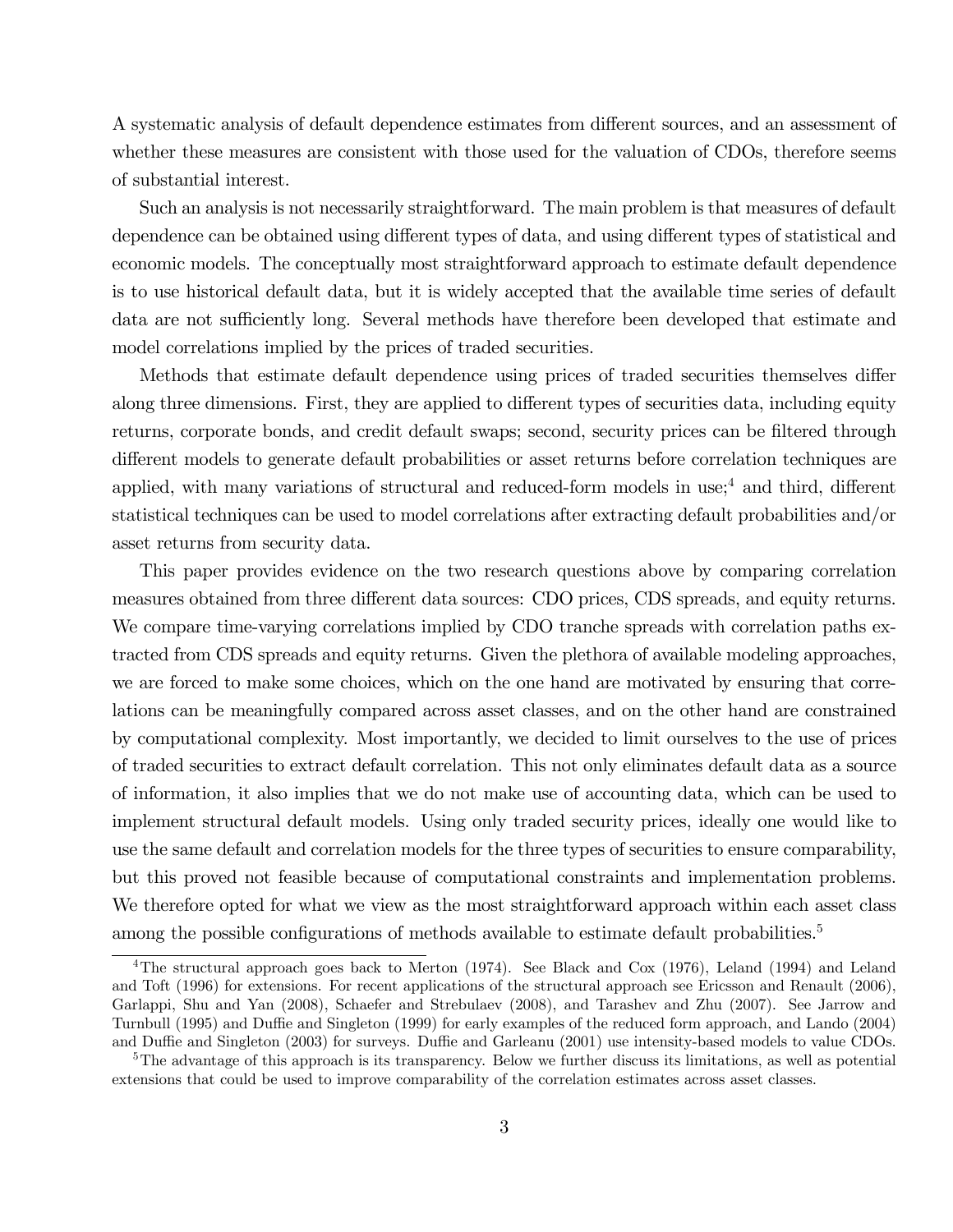To extract correlation measures from CDO data, we use the standard Gaussian copula.<sup>6</sup> We follow the most commonly used implementation of the Gaussian copula, using a pairwise correlation which is assumed constant across time and firms.

To characterize correlation between default intensities from CDSs, we proceed in two steps. The first step involves the extraction of a time series of fitted default probabilities for each of the underlying companies. This step is strictly univariate and relatively straightforward: we fit a simple intensity based model to the time series of CDS spreads for each of the underlying names.

The second step is multivariate and involves the modeling of the correlation between default intensities. This step is conceptually obvious, but less straightforward to implement because our application involves a large cross-section of firms. Factor models are often used to model correlations for large portfolios, regardless of whether default probabilities are extracted using structural or reduced-form models. In many cases simple rolling correlations or exponential smoothers are used. Multivariate GARCH techniques have been developed over the past two decades, and it is wellrecognized that the explicit modeling of the second moment in GARCH models may provide benefits for correlation modeling, but it has proven difficult to estimate multivariate GARCH models for large numbers of underlying securities.7

Given the implementation problems with more traditional approaches, we use the dynamic equicorrelation (DECO) framework of Engle and Kelly (2008) in order to model the default dependence structure between the index constituents. We also apply DECO techniques to equity returns. As the name suggests, DECO allows for correlation dynamics but assumes that the cross-sectional correlations are equal across all pairs of assets. It is therefore appropriate to compare DECO to the correlation implied by the Gaussian copula in the sense that both are assumed to be the same across firms.8

We perform our empirical analysis using the CDX and iTraxx indexes using data from October 2004 to December 2007. We obtain two important conclusions, which we discuss mainly from the perspective of CDO valuation, but which obviously have implications for portfolio credit risk

 $6$ On copulas see for example Li (2000), Andersen and Sidenius (2004), and Hull and White (2004). Schönbucher and Schubert (2001) incorporate copulas in an intensity-based model of default.

<sup>&</sup>lt;sup>7</sup>The GARCH approach goes back to Engle (1982) and Bollerslev (1986). For early examples of multivariate GARCH models see Bollerslev, Engle and Kroner (1988) and Engle and Kroner (1995). Recently, a new and more flexible generation of multivariate models has been developed by Engle (2002), Tse and Tsui (2002), and Franses and Hafner (2003) as well as by Ledoit, Santa-Clara and Wolf (2003), and Ledoit and Wolf (2003). For overviews see Andersen, Bollerslev, Christoffersen, and Diebold (2006) and Bauwens, Laurent and Rombouts (2006).

<sup>8</sup>On the other hand, the comparison is obviously hampered by the fact that the DECO estimates originate from an explicitly time-varying model, while the implied correlations from CDOs are extracted using the Gaussian Copula one period at a time, assuming the correlation is constant over the maturity of the CDO. This is similar to comparing GARCH estimates of historical volatility with a time series of implied volatilities extracted using the Black—Scholes model.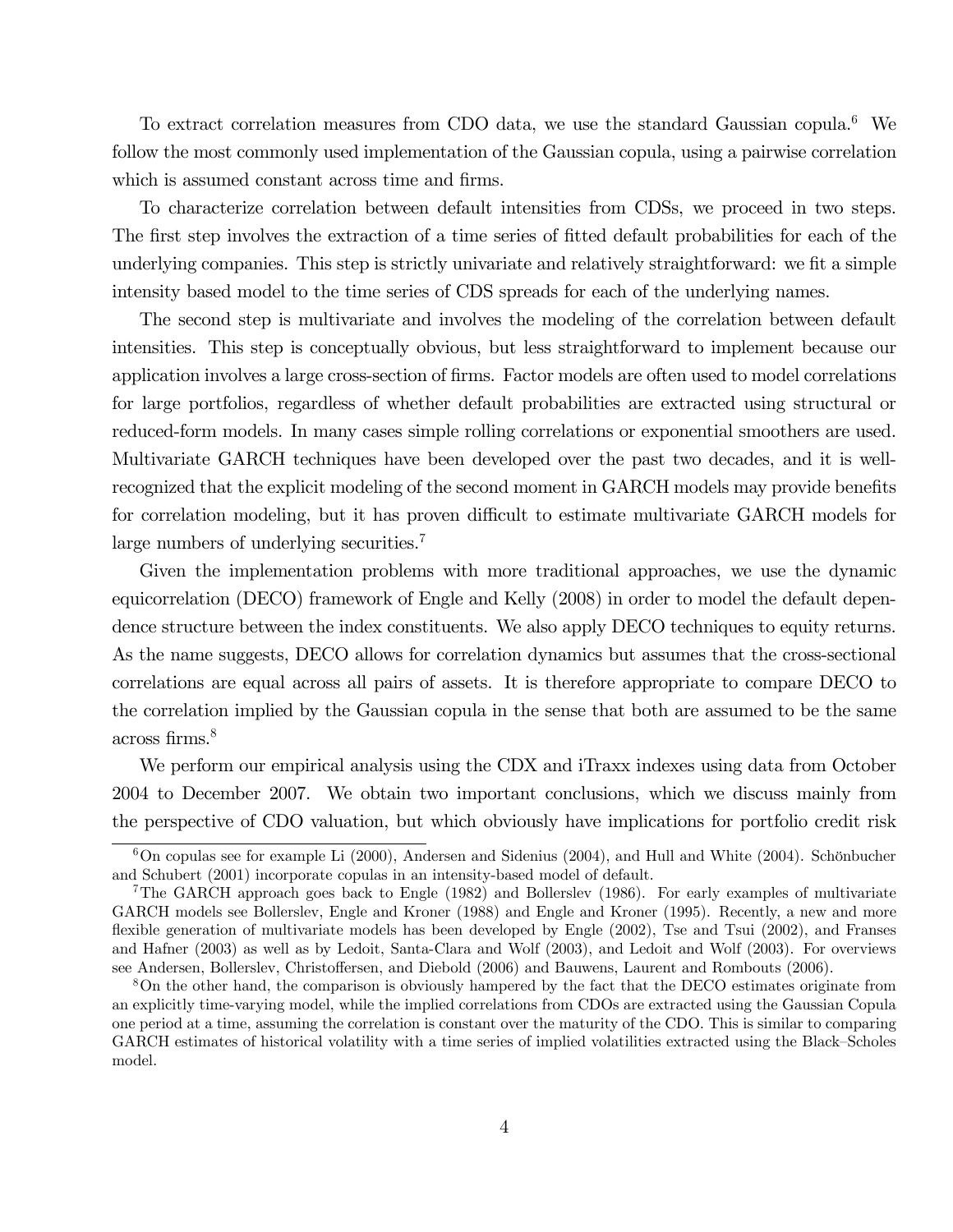more in general. First, for both indexes, the correlations extracted from CDS spreads and equity data exhibit very similar time series variation to that those implied by CDO spreads. This is perhaps somewhat surprising, because it is often argued that the Gaussian copula is such a stylized representation of reality that correlations implied by the model cannot usefully be interpreted as such. Our results suggest the opposite, even if the co-movement with the correlations extracted from equity returns is somewhat lower than for the case of CDS-implied correlations.<sup>9</sup> Our second conclusion is that default intensity correlations are highly time-varying. The DECOs, which can usefully be thought of as average pairwise correlations, can easily change by 30% over short periods of time. If time variation in correlation is ignored or not properly taken into account then CDOs will be mispriced by the conventional models.

The paper proceeds as follows. In Section 2 we discuss the importance of correlation for the valuation of credit risky securities such as CDSs and CDOs, and we also summarize existing methods for measuring default correlation. In Section 3 we extract implied correlations from CDO prices. Section 4 first presents the CDS spreads, then shows how we extract default intensities from the spreads, and finally discusses how we model the dynamics of the default intensities. Section 5 estimates dynamic correlations for default intensities as well as equity returns and compares these with the implied correlations from CDOs. Section 6 concludes.

# 2 Credit Markets

In this section we discuss a number of recent developments in credit markets, with an emphasis on Credit Default Swap (CDS) markets and Collateralized Debt Obligations (CDOs). We also discuss existing methods for computing default dependence, and the relevance of default dependence for the valuation of CDOs.

### 2.1 CDS and CDO Markets

The last decade has seen the emergence of a large variety of new portfolio credit products. In this paper we focus on collateralized debt obligations (CDOs). In essence, a CDO is a portfolio of credit risky exposures, acquired in cash markets (e.g. bonds or loans) or synthetically in derivative markets (using credit derivatives). These credit risky securities may or may not trade independently in separate markets. The underlying securities' payoffs are allocated to issued notes that differ in their seniority. These notes are typically referred to as the tranches of the CDO, and their riskiness

 $9$ The association between the CDO-implied correlations on the one hand and the CDS- and equity-implied correlations on the other hand would presumably be even stronger if we used a more sophisticated CDO pricing model.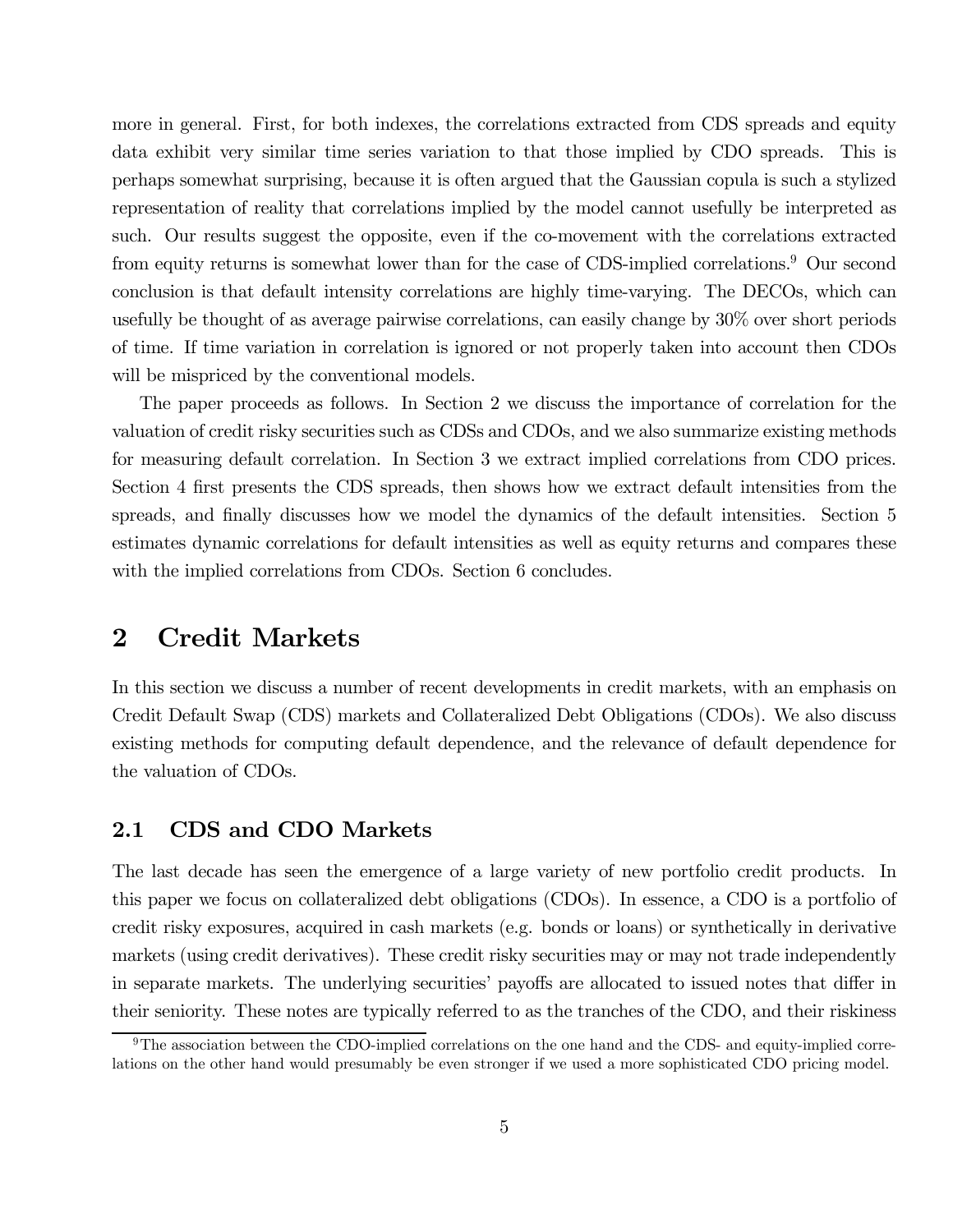differs because of the differences in seniority. The most risky tranche of the CDO absorbs the first x% of portfolio losses. It is usually referred to as the equity or first-loss tranche. The safest tranche only absorbs losses if they can no longer be covered by the more risky tranches. It is usually referred to as a senior or super-senior tranche. The intermediate tranches are often known as mezzanine tranches. For a more thorough discussion of CDOs, including some stylized examples, see Duffie and Garleanu (2001) and Longstaff and Rajan (2008).

The CDO market has experienced very rapid growth, followed by an almost complete stop in new issuance following the price declines in 2007 and 2008. Early on, the market consisted exclusively of cash CDOs. In a cash CDO, the underlying securities are assets such as bank loans, investment-grade and high-yield bonds, and commercial mortgages. In many cases, the motivation for the CDO was securitization. For instance, banks were interested in securitizing illiquid loan portfolios. Gradually, interest in the CDO market shifted away from securitization and synthetic CDOs became highly popular. A typical synthetic CDO consists of a portfolio of credit default swaps (CDS) rather than cash securities.

Synthetic CDOs include index products as well as "bespoke" or "single-tranche" CDOs. An index tranche is not backed by actual exposures but is referenced by an index of key names. The two most important examples are the CDX family, lead by the NA.IG grouping of the 125 most actively traded North-American investment grade reference entities, and the iTraxx family, which contains European reference entities. A bespoke CDO is created when a dealer sells a tailor-made tranche demanded by an investor. This tranche is not backed by the cash flows of existing assets or synthetic exposures. Instead the position is dynamically hedged by the CDO dealer who relies on the market for index tranches as well as single-name default swap contracts to manage his exposure.

Since a thorough understanding of CDSs is also important for our empirical work, we discuss this security now in more detail. A CDS is essentially an insurance contract where the insurance event is defined as default by an underlying entity such as a corporation or a sovereign country. Which events constitute default is a matter of some debate, but for the purpose of this paper it is not of great importance. The insurance buyer pays the insurance provider a fixed periodical amount, expressed as a "spread" which is converted into dollar payments using the notional principal—the size of the contract. In case of default, the insurance provider compensates the buyer for his loss. Synthetic CDOs collect these CDS contracts in portfolios. While the nature of the contracts is somewhat different than in a cash CDO, it can be easily seen that defaults in the underlying securities affect the value of the CDO and the value of the CDOs tranches in a similar way. In particular, changes in default dependence affect the value of the CDO tranches as a function of their respective seniorities.

The CDS market has exploded in recent years. One element of its success has been the creation of market indexes consisting of CDSs, the CDX index in North America and the iTraxx index in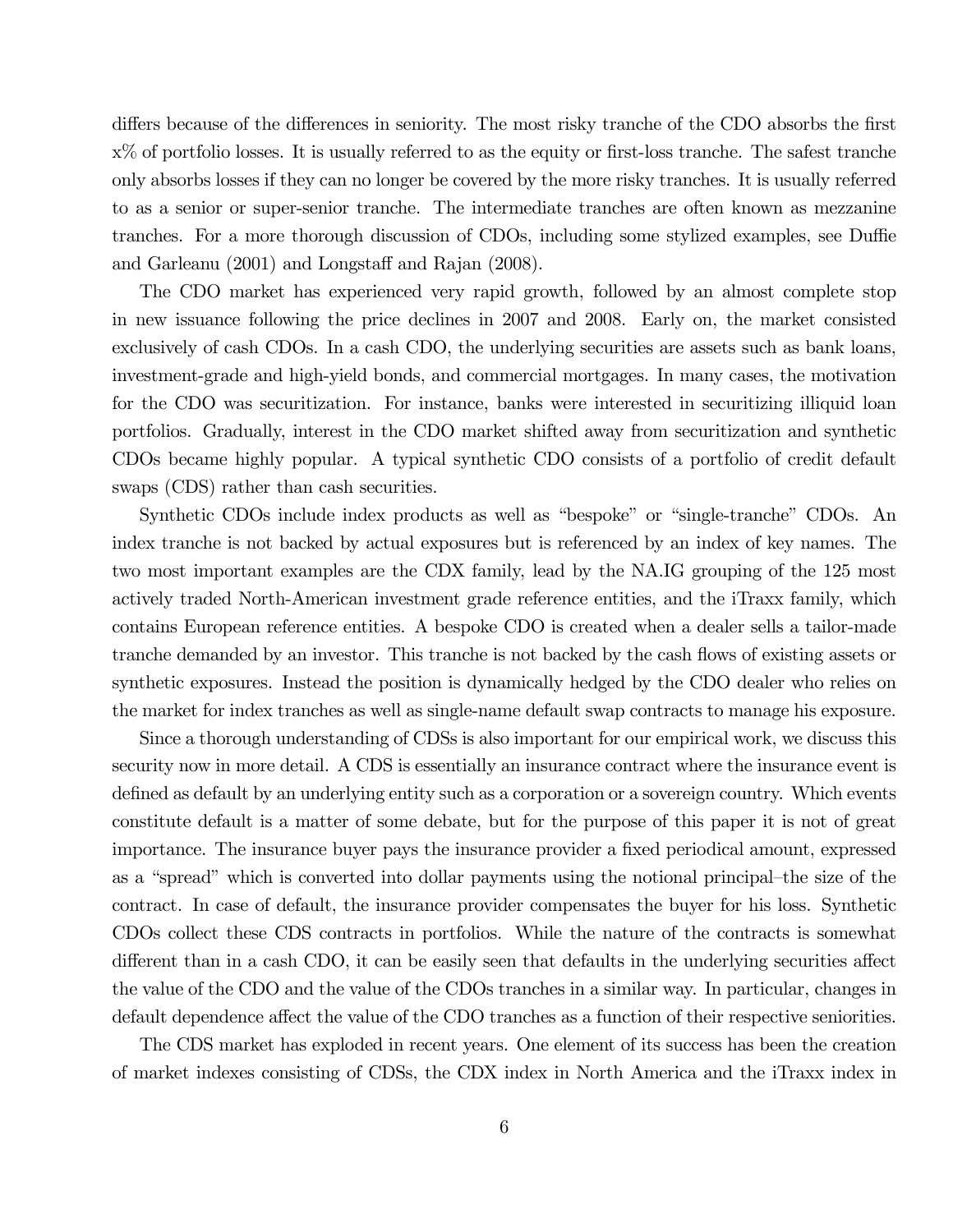Europe. In our empirical work, we use constituents of both indices, which consist of 125 underlying investment grade actively traded corporate reference entities. The list of firms we use is provided in Table  $1.^{10}$ 

In 1998 the credit derivatives market size stood at 350 billion \$US, but over the next decade the market grew very fast. According to the International Swaps and Derivatives Association 2007 mid-year survey, the size of the credit derivatives market as a whole reached a staggering 45 Trillions \$US in notional principal. Based on this metric, the credit derivatives market was four times larger than the equity derivatives markets. Single-name credit default swaps and index credit derivatives each represented approximately one third of the overall market, while synthetic CDO tranches constituted more than one fifth of the market. This implies that multi-name credit derivatives, which traded in very low volumes before 2004, constituted the largest market segment in 2007.

Starting in the summer of 2007, the market for CDOs began experiencing severe problems, and in this paper we document a number of stylized facts in both CDS and CDO markets during this period. Interestingly, while the market's appetite for complex CDO products is virtually nonexistent for the time being as a result of these market fluctuations, the CDS market is still quite active, highlighting the importance of a market for single-name default insurance. The purpose of our paper is to better understand correlation between credit names, either underlying a CDO product or as part of any portfolio consisting of CDS or other credit-risky securities.

### 2.2 Methods for Measuring and Modeling Default Dependence

Measuring default dependence has always been a problem of interest in the credit risk literature. For instance, a bank that manages a portfolio of loans is interested in how the borrowers' creditworthiness fluctuates with the business cycle. While the change in the probability of default for an individual borrower is of interest, the most important question is how the business cycle affects the value of the overall portfolio, and this depends on default dependence. An investment company or hedge fund that invests in a portfolio of corporate bonds faces a similar problem. Over the last decade, the measurement of default dependence has taken on added significance because of the emergence of new portfolio credit products, and as a result new methods to measure correlation have been developed.

We now discuss different available techniques for estimating default correlation. First, default correlation can be computed using historical data. Second, the Merton (1974) model—or any of its offspring—can be used in conjunction with a factor model to model default dependence using equity

 $10$ The composition of the index changes every six months. Our sample consists of those firms which remain in the index throughout the sample period.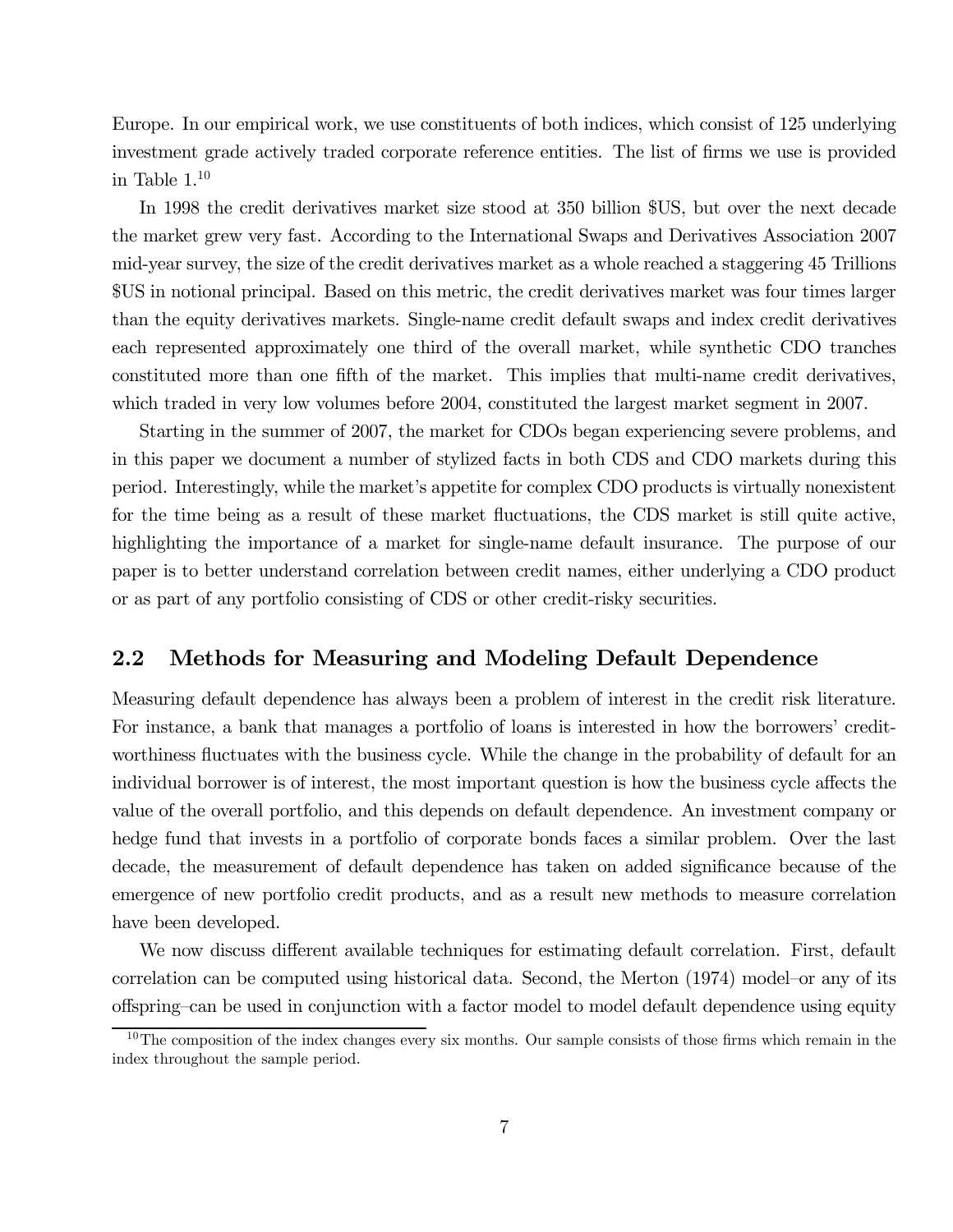prices. Third, there are different ways to estimate and model default correlation in the context of intensity-based credit risk models. Finally, we discuss the modeling of default correlation using copula-based models.

The oldest and most obvious way to estimate default correlation is the use of historical default data. This can simply be thought of as an application of the CreditMetrics methodology to estimate ratings transitions, where default is one particular rating. The analogy with CreditMetrics also immediately clarifies the weakness of this approach for the purpose of estimation default correlations. In order to reliably estimate ratings transitions or default probabilities for an individual firm, typically a large number of historical observations are needed. This problem is obviously compounded when using historical data to estimate default correlations. Nevertheless, historical data on default are a rich and indispensable source of information. See for instance deServigny and Renault (2002).

For publicly traded corporates, a second source of data on default correlation is the use of Merton (1974) type structural models model that link equity returns or the prices of credit-risky securities to the underlying asset returns.<sup>11</sup> This approach is used for instance by KMV corporation. The use of a factor model for the underlying equity return implies a factor model for the value of the credit risky securities, and it also determines the default dependence. Clearly the reliability of the default dependence estimate is determined by the quality of the factor model.

A third way to estimate default dependence is in the context of intensity-based models, which have become very popular in the academic credit risk literature over the last decade.<sup>12</sup> This approach typically models the default intensity using a jump diffusion, and is also sometimes referred to as the reduced-form approach. Within this class of models, there are different approaches to modeling default dependence. One class of models, referred to as conditionally independent models or doubly stochastic models, assumes that cross-firm default dependence associated with observable factors determining conditional default probabilities is sufficient for characterizing the clustering in defaults. See Duffee (1999) for an example of this approach. Das, Duffie, Kapadia and Saita (2007) provide a test of this approach and find that this assumption is violated. Other intensity-based models consider joint credit events that can cause multiple issuers to default simultaneously, or they model contagion or learning effects, whereby default of one entity affects the defaults of others. See for example Davis and Lo (2001) and Jarrow and Yu (2001). Jorion and Zhang (2007) investigate contagion using CDS data.

Finally, modeling default correlation using copula methods has become extremely popular, es-

<sup>11</sup>The structural approach goes back to Merton (1974). See Black and Cox (1976), Leland (1994) and Leland and Toft (1996) for extensions. See Zhou (2001) for a discussion of default correlation in the context of the Merton model.

<sup>&</sup>lt;sup>12</sup>See Jarrow and Turnbull (1995), Jarrow, Lando and Turnbull (1997), Duffee (1999), and Duffie and Singleton (1999) for early examples of the reduced form approach. See Lando (2004) and Duffie and Singleton (2003) for surveys.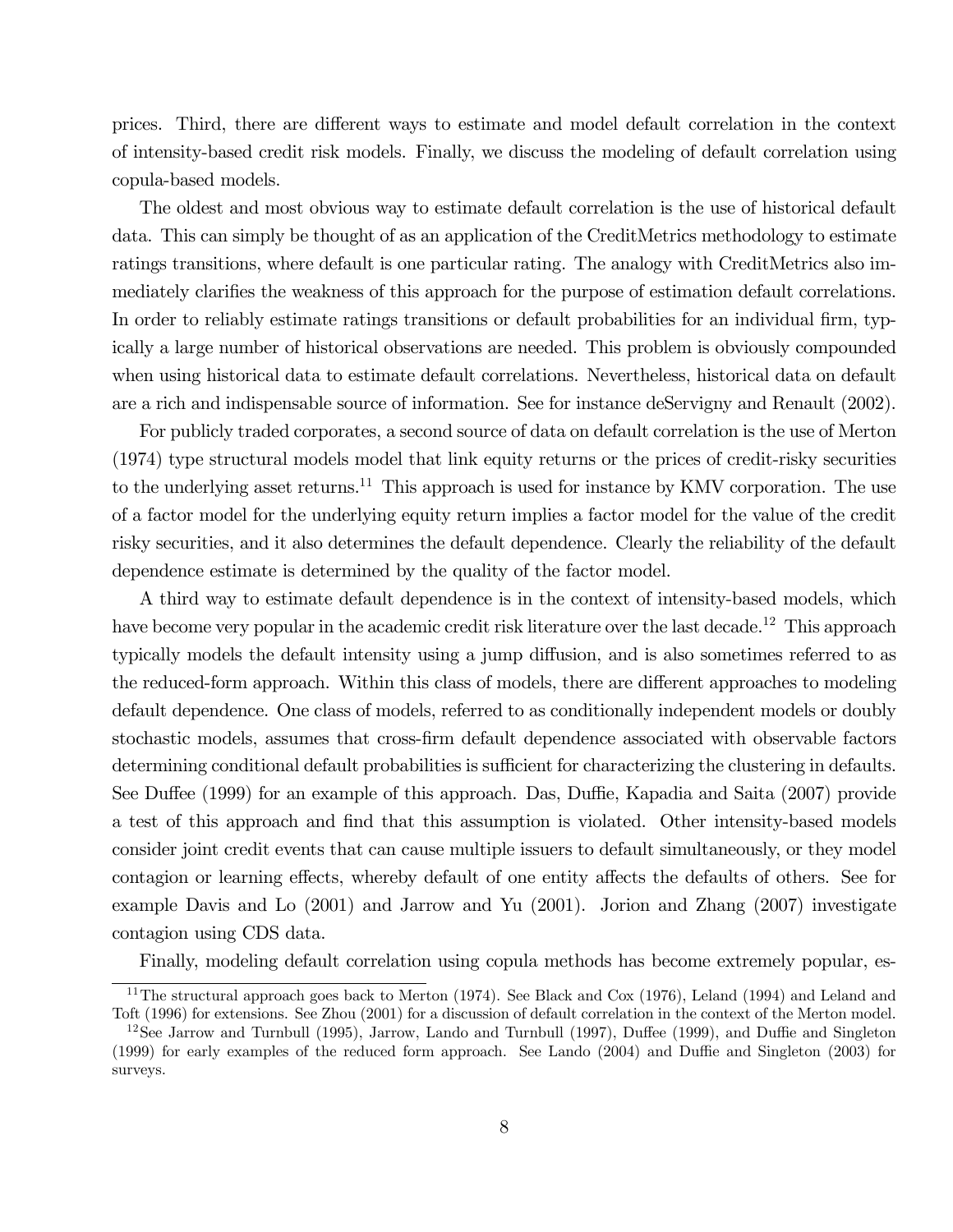pecially among practitioners and for the purpose of CDO modeling. The advantage of the copula approach is its flexibility, because the parameters characterizing the multivariate default distribution, and hence the correlation between the default probabilities, can be modeled in a second stage, after the univariate distributions have been calibrated. In many cases the copulas are also relatively parsimoniously parameterized, which facilitates calibration. The most commonly used model is the Gaussian copula, and calibration of the correlation structure is mostly performed using CDO data.

Copula modeling is sometimes interpreted as an alternative to the structural and reduced-form approaches. Strictly speaking, this is not the case. Copulas are in fact more usefully interpreted in a narrow sense as a tool for modeling dependence. Of course, within the context of a given copula model, assumptions about default are usually made in order to price CDOs. For example, the popular Gaussian copula can be thought of as a multivariate structural Merton (1974) model because of the normality assumption (see Hull, Predescu and White (2006)). For our purpose, it is important to remember that for most applications of the copula approach to CDO pricing, the parameterization of the correlation structure is low-dimensional, thus facilitating calibration. The Gaussian copula is typically implemented with constant correlations.

# 3 Implied Correlations from CDOs

In this section we first describe how we derive implied correlations from CDO price data. We then briefly discuss the CDO data we use. Finally we report on the extracted CDO-implied correlations.

### 3.1 Extracting Implied Correlations from CDO Data

Motivated by the volatility modeling literature which has found it fruitful to consider option implied volatilities, we want to assess credit correlations implied from multi-name credit derivatives. There is an interesting analogy between the correlation parameter in the market-standard Gaussian Copula model for valuing structured credit products such as CDOs and the volatility parameter in the more traditional equity option pricing models. First, the correlation can loosely be thought of as the volatility of the distribution of portfolio losses for a CDO: the stronger the dependence, the more likely are scenarios with either very few or with many aggregate losses; for lower levels of dependence the distribution of potential losses is narrower. Second, it is used in very much the same way for both asset classes. It is common in both equity option and structured credit markets to imply parameters from market prices of benchmark instruments—option implied volatilities and tranche implied correlations. A correlation implied from CDO prices can best be understood by analogy to implied Black-Scholes volatilities: it is the correlation between the CDS names underlying the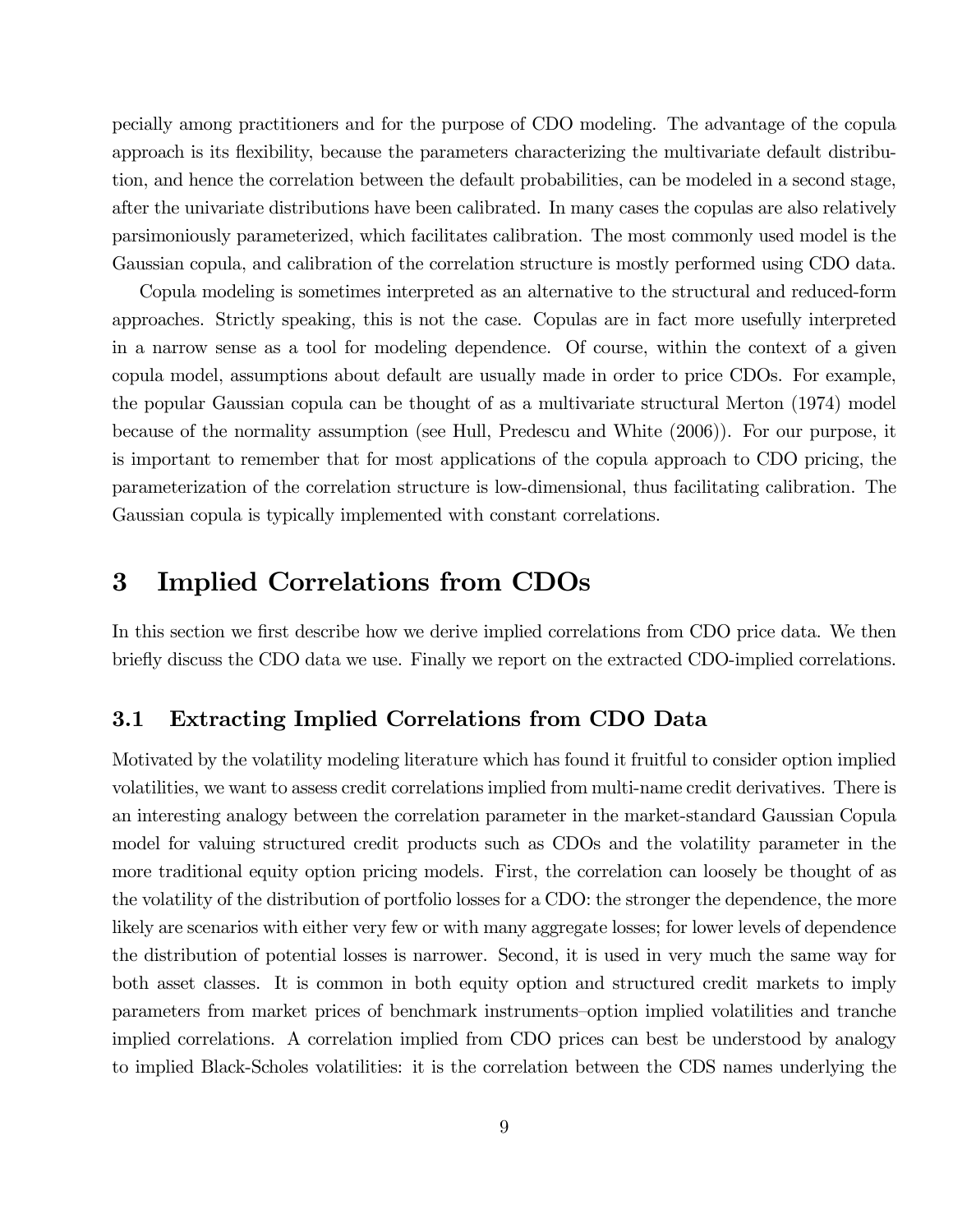CDO that makes the price of the CDO tranche equal to the observed market price, conditional on the Gaussian copula method being the correct pricing method.

A typical CDO tranche consists of a stream of coupon payments which are made in exchange of payments that compensate for losses as they accrue to that tranche. To be more precise, let  $L_{a,d}$  denote the risk-adjusted present value of the "loss leg" for a tranche with attachment and detachment points a and d respectively. As an example, consider the loss leg of a 5 year  $0.3\%$ first-loss or equity tranche with 20 quarterly payments

$$
L_{0,3} = \sum_{t=1}^{20} \Delta EL_t D(t),
$$

where  $\Delta EL_t = EL_t - EL_{t-1}$  denotes the incremental expected loss during the time interval  $[t-1, t]$ and  $D(t)$  is a discount factor with maturity t. Now consider the present value of an annuity that pays 1 dollar per dollar of remaining notional on each payment date. The original notional principal is denoted N. When defaults arrive the size of the payment is scaled down by the proportional total losses. Hence

$$
A_{0,3} = \sum_{t=1}^{20} (N - EL_t) D(t)
$$

can be thought of as the present value of a stream of payments equal to the expected remaining notional over the lifetime of the tranche. For a given spread  $S_{0,3}$ , the value of the tranche to the insurance seller is then<sup>13</sup>

$$
\frac{S_{0,3}}{4}A_{0,3} - L_{0,3} \tag{3.1}
$$

The par spread for a newly struck tranche is such that both parties view the transaction as a zero NPV deal. Given an observed market par spread  $S_{0,3}^{mkt}$ , one can solve for the correlation parameter such that the model value (3.1) of the tranche is zero–that is the implied correlation  $\hat{\rho}_{0,3}$  solves

$$
\frac{S_{0,3}^{mkt}}{4} = \frac{L_{0,3}(\widehat{\rho}_{0,3})}{A_{0,3}(\widehat{\rho}_{0,3})}
$$

In the early days of the CDO market it was common to extract an implied correlation parameter for each tranche of a CDO. Since, the standard that has evolved to what is known as an implied base correlation. These are defined for hypothetical equity or first-loss tranches and have the desirable feature of avoiding multiple solutions in the inversion of tranche values for the correlation parameter. So instead of extracting correlations from e.g. 0-3%, 3-7% or 7-10% tranches, base correlations will

 $13$  For convenience we assume that all tranches are quoted without upfront payment.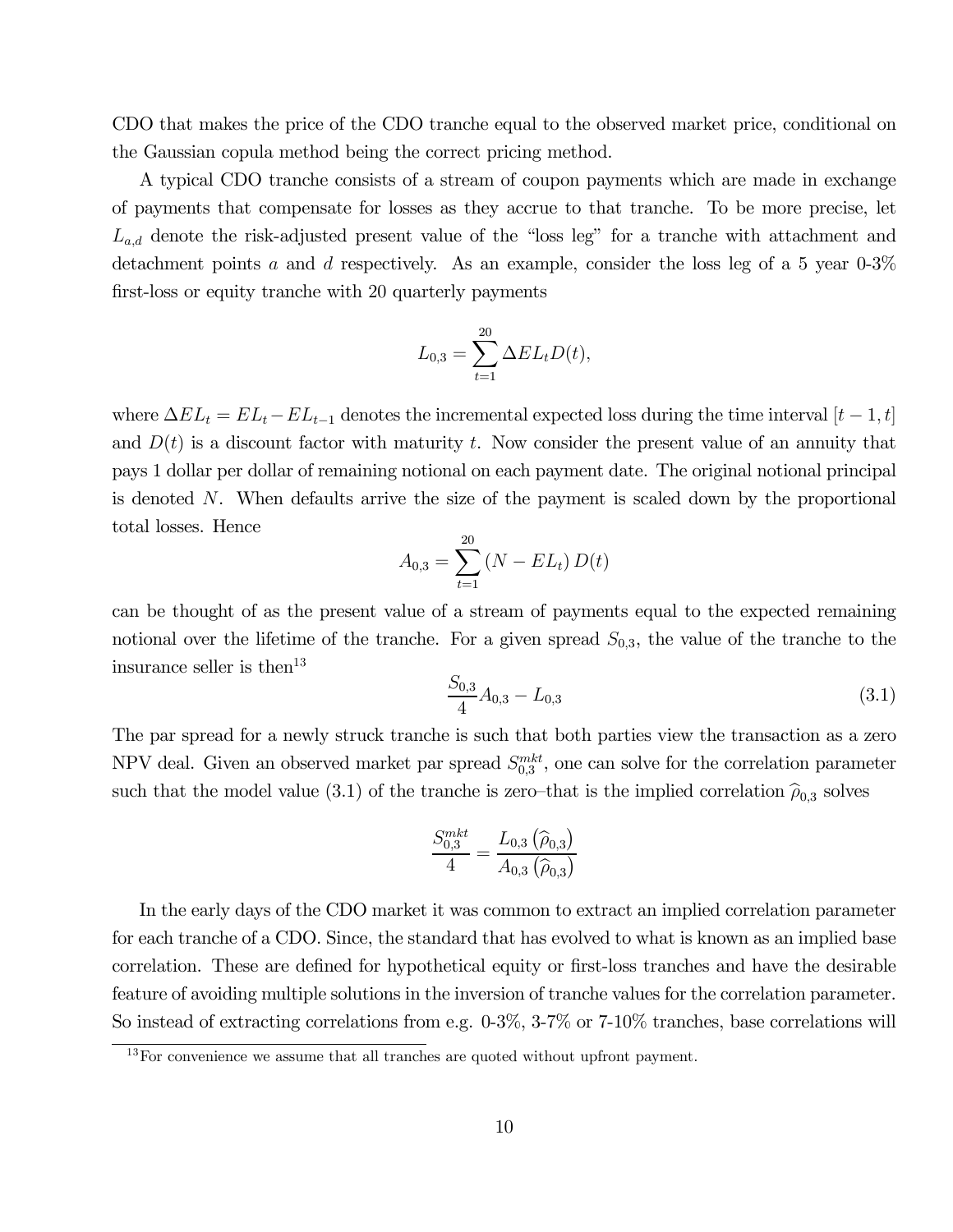be associated with 0-3%, 0-7% and 0-10% equity tranches, although only the 0-3% tranche will actually be traded in CDO markets. The remaining hypothetical tranches are constructed using a bootstrapping procedure similar to that used to compute implied zero-coupon bond prices from coupon bonds.14

To see how this works in practice, consider the on-the-run 3-7% tranche for which we know

$$
L_{3,7} = \frac{S_{3,7}^{mkt}}{4} A_{3,7}
$$

Losses and payment streams are additive so that

$$
L_{3,7} = L_{0,7} - L_{0,3}
$$

and

$$
A_{3,7} = A_{0,7} - A_{0,3}
$$

Then, given a value for  $\hat{\rho}_{0,3}$  extracted from the trade 0-3% tranche, we can let  $\hat{\rho}_{0,7}$  solve

$$
L_{0,7}(\widehat{\rho}_{0,7}) - L_{0,3}(\widehat{\rho}_{0,3}) = \frac{S_{3,7}^{mkt}}{4} A_{0,7}(\widehat{\rho}_{0,7}) - A_{0,3}(\widehat{\rho}_{0,3})
$$

Now, given the base correlations  $\hat{\rho}_{0,3}$  and  $\hat{\rho}_{0,7}$  we can together with the market spread for the traded 7-10% tranche compute  $\hat{\rho}_{0,10}$ , the implied base correlation for the hypothetical 0-10% equity tranche and so on.

We extract base correlations from CDO data using the Gaussian copula framework to estimate values for the loss and premium legs  $L$  and  $A$  in the above. This method is discussed in more detail in Li (2000), Andersen and Sidenius (2004) and Hull and White (2004), and we refer the interested reader to those papers for a more detailed discussion.

There is of course a fundamental inconsistency in extracting correlations from CDO tranches using the Gaussian copula at each point in time, and subsequently comparing the resulting correlation path with the time-varying DECOs extracted from CDSs and equity returns. Unfortunately, estimating a model with time varying-correlation that imposes consistency between the correlation path used in pricing at different dates is computationally very complex, and we leave it for future work. In a sense, this paper can be thought of as equivalent to the first generation of studies that compared Black-Scholes implied volatility with historical GARCH volatility, before the next generation of models filtered time-varying volatility paths from options using stochastic volatility models.

 $14$ See McGinty, Beinstein, Ahluwalia and Watts (2004) for a detailed discussion.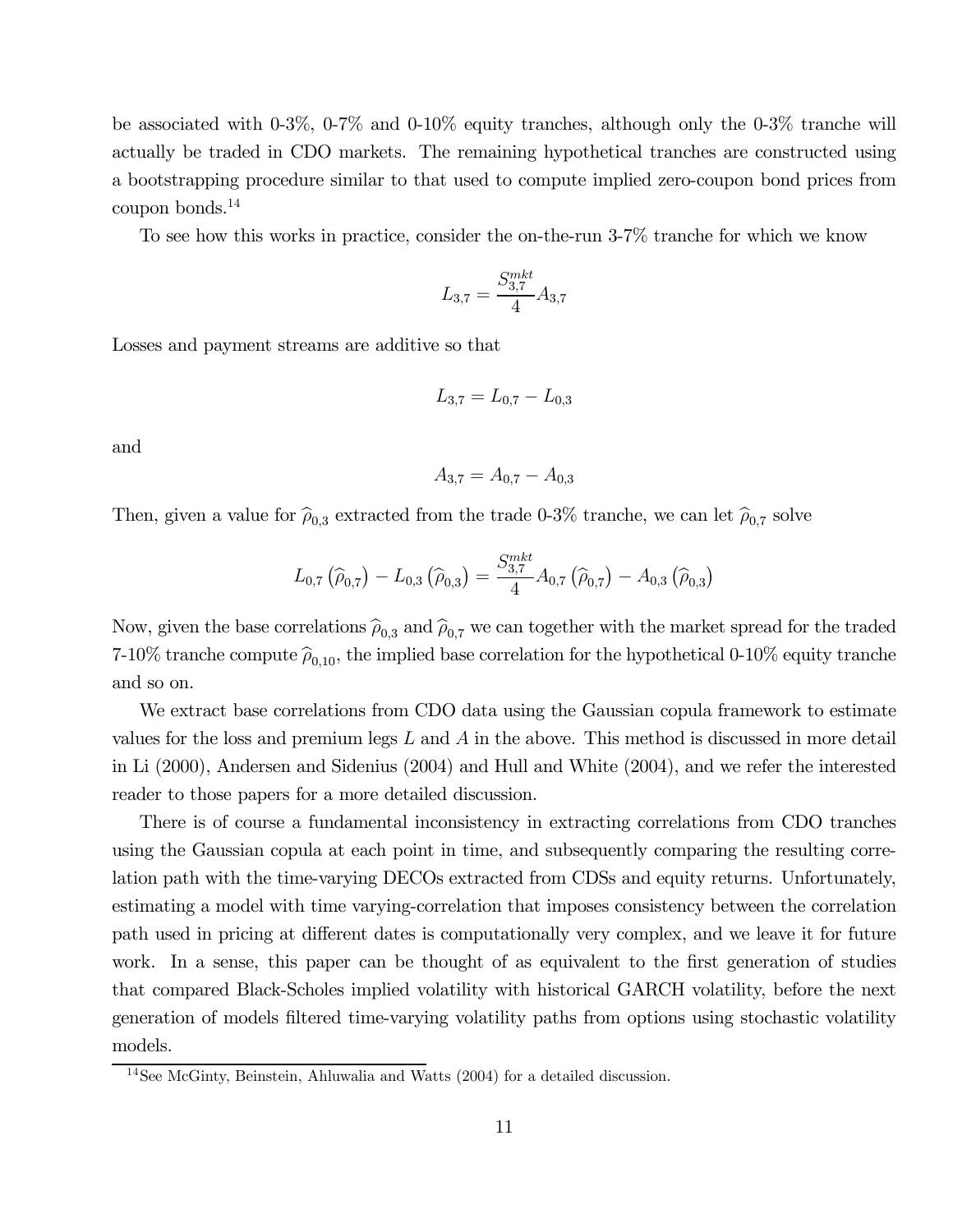### 3.2 CDO Data

We use the time series for the on-the-run investment grade CDX and Itraxx index spread with 5 years to maturity, from October 14, 2004 to December 31, 2007, to coincide with the CDS samples. For each index, we have five time series. For the CDX index depicted in Figure 1, we have tranche spreads for attachment and detachment points  $0\%$ -3%,  $3\%$ -7%,  $7\%$ -10%,  $10\%$ -15% and  $15\%$ -30%. For the iTraxx index depicted in Figure 2, we have tranche spreads for attachment and detachment points 0%-3%, 3%-6%, 6%-9%, 9%-12% and 12%-22%.

Figures 1 and 2 depict tranche spreads, and Table 2 presents descriptive statistics. The patterns are very similar for the CDX and the iTraxx tranche spreads. As a function of the tranches' attachment points, the spread and the spread volatility decrease, but the kurtosis and the (positive) skewness increase.

### 3.3 Implied Correlations Extracted from CDO Index Spreads

Figures 1 and 2 plot the time series of implied base correlations extracted from iTraxx index spreads, one for each combination of available attachment-detachment points. The implied base correlations are significantly higher for higher attachment points, which is a well-known stylized fact known as the correlation skew. It could be argued that this finding in itself is evidence of the inadequacy of the Gaussian copula model used to extract the correlations, and that this indicates that the implied base correlations should not be interpreted as correlations, but rather as a rest category that captures the model's inadequacies.<sup>15</sup> We instead note that while the levels of the implied correlations strongly depend on the attachment points, the five CDX time series in Figure 2 seem highly correlated. The correlation matrix in Table 3 indicates that many series have correlations of over 85%. The base correlation for the equity tranche is the least related to the four others, but even the lowest of the correlations, between the equity tranche and the most senior tranche, is 40%. Figure 2 and Table 3 clearly indicate that the same is true, a fortiori, for the iTraxx base correlations. The lowest correlation between any of these two time series is 83%.

The time horizon of our sample is somewhat limited, because of the fact that credit derivatives markets are a relatively new phenomenon. However, because of the very nature of these markets, the data contain a lot of variation. Most interestingly, our sample contains two periods of significant stress in credit markets. The first stress period occurs in April-May 2005 after the GM and Ford

<sup>15</sup>These level differences can be reduced by building in higher tail dependence and/or random recovery. See for example Andersen and Sidenius (2004) and Burtschell, Gregory and Laurent (2009). Even if the Gaussian copula is the correct model, differences in the level of the base correlations do not necessarily indicate problems with the correlation estimates. For example, if we use biased estimates of default probabilities to extract correlations from data generated with the Gaussian copula and a constant correlation, we will obtain a correlation skew.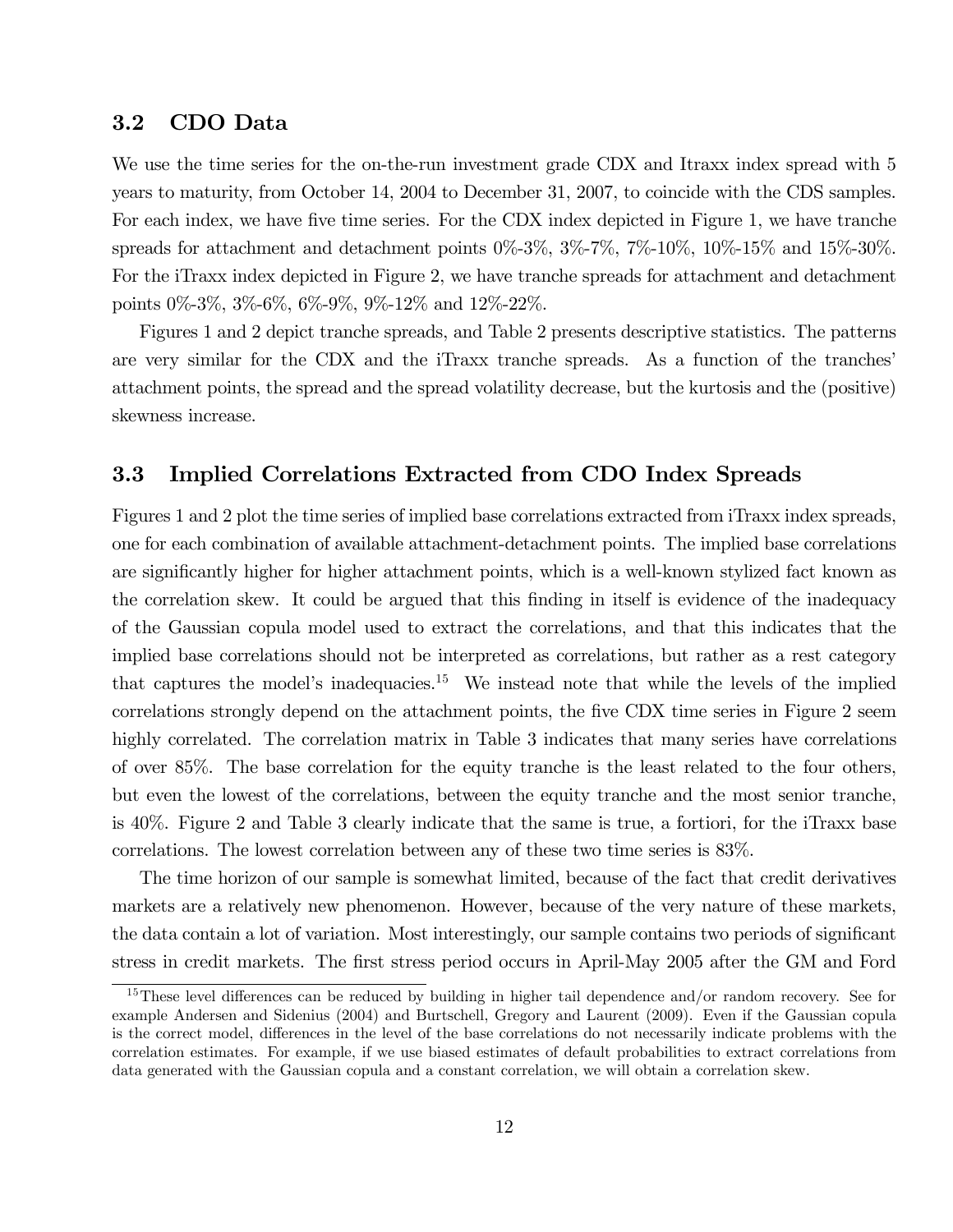downgrades. Interestingly, while Figure 3 indicates that CDS spreads on average increase in this period for the CDX and iTraxx constituents (and inspection of the time series for individual spreads indicates that most of them increase in this period), Figures 1 and 2 indicate that base correlations decrease, significantly so for the equity tranche. We also note that the co-movements between the different time series of base correlations for the CDX decrease during this period. The second period of market stress begins in the summer of 2007. In this episode, CDS spreads as well as correlations go up, and the variations in base correlations are very significant across the different tranches.

Interestingly, while there is substantial time variation in the base correlations, this variability is very similar across tranches, as can be seen from the standard deviations in Table 2. The standard deviations for iTraxx tranches are also very similar to those of CDX tranches. Moreover, the third and fourth moments for the iTraxx tranches are also not dramatically different from those of the CDX tranches. Finally, we note that whereas skewness and kurtosis of the spreads monotonically increase as a function of the attachment points, this is not the case for the skewness and kurtosis of the base correlation time series.

We must of course be careful when comparing CDX and iTraxx base correlations directly. As mentioned before, it is a robust finding that base correlations increase as a function of the attachment point. It is therefore not very instructive to compare the base correlation for the CDX senior tranche with that of the iTraxx senior tranche, because the attachment points are very different. The most obvious comparison is between the equity tranches for both indexes, which are both 0-3% tranches. For these tranches, the average iTraxx base correlation is 17%, compared to 14% for the CDX. Table 3 indicates that the correlation between the series is 90%.

# 4 Default Intensity Dynamics

Our empirical strategy based on CDS data proceeds in three steps. In the first step, we use an intensity model to extract default intensities from CDS spreads. In the second step, we use ARMA-GARCH models to capture the dynamics in the default intensities. In the third step, we perform a DECO analysis on the standardized residuals from the second step in order to determine their covariation across time. The first two steps are presented below and the third step in the subsequent section.

### 4.1 CDS Spreads

We conduct our empirical investigation using daily CDS premia on American corporates provided by CDX, and on European corporates provided by iTraxx. At any point in time, the CDX and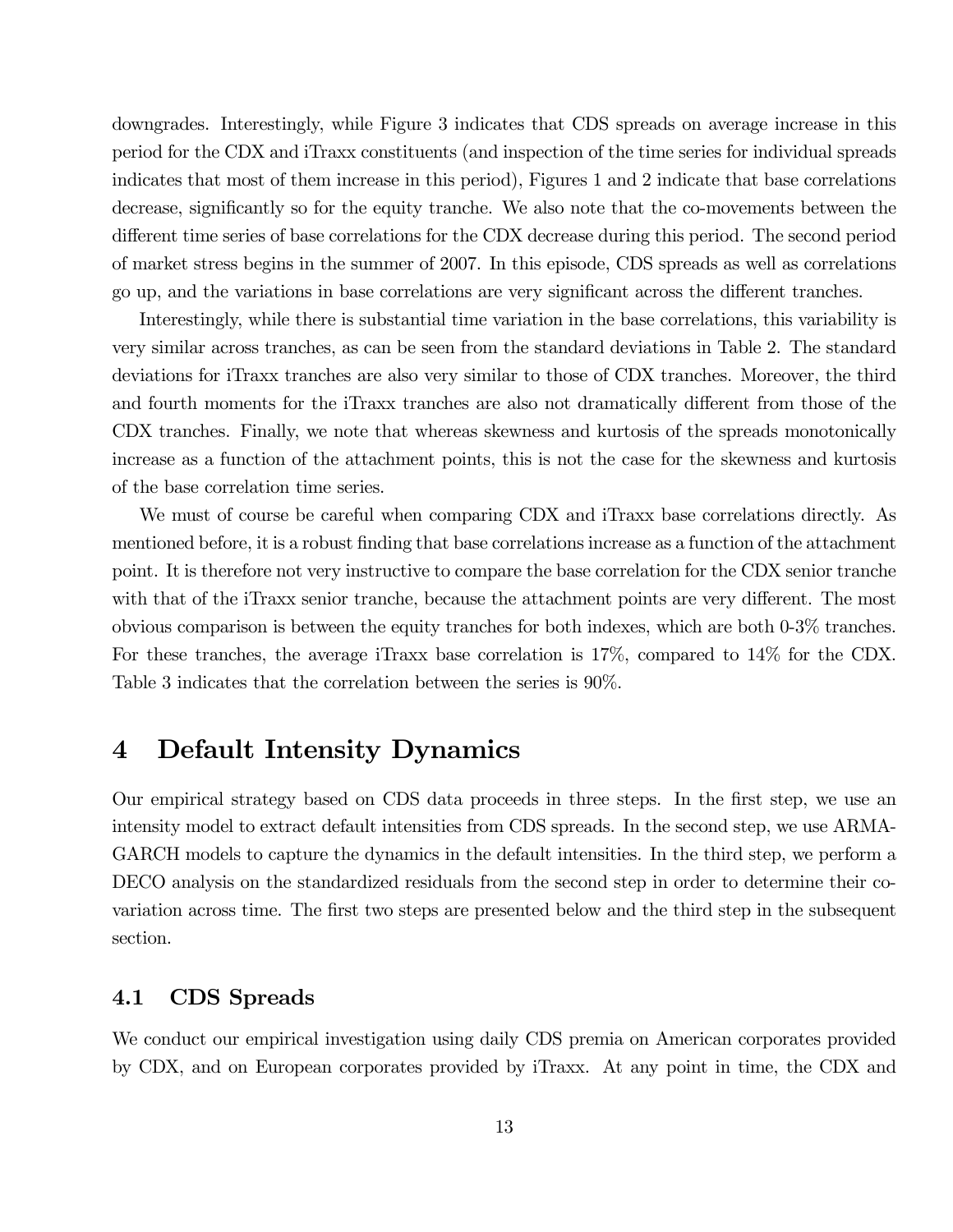iTraxx indexes consists of 125 components. The composition of the index is changed every six months. We use CDS data from October 14, 2004 to December 31, 2007. From the 125 corporates that constitute the CDX index on October 14, 2004, 61 corporates stay in the index over the whole sample period. For the iTraxx index, this number is 64. Our empirical analysis uses these 61 respectively 64 corporates, which are listed in Table 1. Descriptive statistics for the CDS premia of the 61 CDX components and the CDS premia of the 64 iTraxx components are provided in Table 4. Panel A of Figure 3 depicts the cross-sectional average of the spreads for the 61 CDX components, and Panel B does the same for the iTraxx components. Figure 3 indicates that the average premia are highly persistent over time. The same is true for the spreads of individual companies, which are omitted because of space constraints. They also contain occasional large shifts, as evidenced by skewness and kurtosis statistics. Most of the companies display positive skewness, and for some of the lower rated companies we occasionally observe substantial excess kurtosis (not reported).

The time series of spreads for individual companies (not reported) also suggest significant commonality in CDS premia across companies: For example, the spike in the CDS premia in early May 2005, which is associated with the General Motors and Ford downgrades, is shared by many (but not all) of the companies and so is evident in Figure 3. Even more importantly, the spreads significantly increase in the second half of 2007 for almost all companies. Table 4 and Figure 3 indicate that compared to the European names, the American names tend to have a higher average spreads and on average higher spread standard deviations.

### 4.2 Extracting Default Intensities from CDS Spreads

The valuation of CDS contracts, and the estimation of default intensities that relies on this valuation, has been studied in several papers.<sup>16</sup> Consider a given risk-neutral survival probability  $q(t, T)$ . The premium on an CDS is the spread paid by the protection buyer that equates the expected present value of default costs to be borne by the protection seller ("floating leg") to the expected present value of investing in the CDS ("fixed leg"). The value of the fixed leg is the present value of the spread payments the protection seller receives from the protection buyer, while the unknown floating leg comprises the potential payment by the protection seller to the buyer.

Consider now a CDS contract with payment dates  $T = (T_1, ..., T_N)$ , maturity  $T_N$ , premium P and notional 1. Denote the value of the fixed leg by  $V_{Fixed}(t, T, P)$ , the value of the floating leg by  $V_{Floating}(t)$ , and the discount factors by  $D(t, T_i)$ . At each payment date  $T_i$ , the buyer has to pay

<sup>&</sup>lt;sup>16</sup>The literature on CDS contracts has expanded rapidly. For theoretical work, see Das (1995), Das and Sundaram (1998) and Hull and White (2000). For empirical studies, see Berndt, Douglas, Duffie, Ferguson, and Schranz (2004), Blanco, Brennan, and Marsh (2005), Ericsson, Jacobs and Oviedo (2007), Houweling and Vorst (2005), Hull, Predescu and White (2004), Longstaff, Mithal and Neiss (2004), and Zhang, Zhou and Zhu (2006).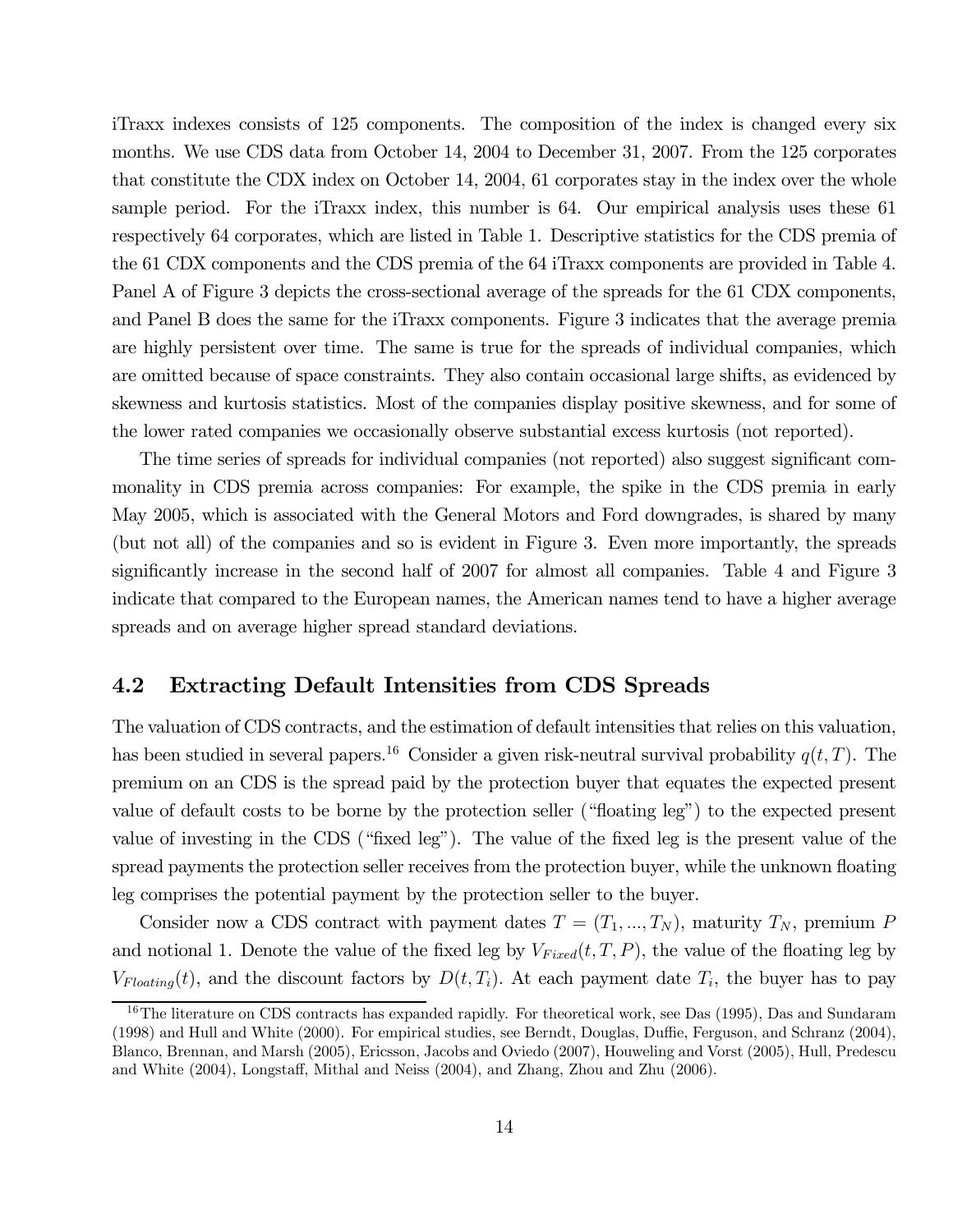$a(T_{i-1}, T_i)P$  to the seller, where  $a(T_{i-1}, T_i)$  represents the time period between  $T_{i-1}$  and  $T_i$  ( $T_0$  is equal to  $t$ ). If the reference entity does not default during the life of the contract, the buyer makes all payments. However, if default occurs at time  $s \leq T_N$ , the buyer has made  $I(s)$  payments, where  $I(s) = \max(i = 0, ..., N : T_i < s)$ , and has to pay an accrual payment of  $\alpha(T_I(s), s)P$  at time s. Denote the probability density function associated with the default intensity process  $\lambda_t$  by  $f(t)$ , such that  $f(t) = \frac{dq(t)}{dt}$ , and let the recovery rate be  $\delta$ , then

$$
V_{Fixed}(t, T, P) = P_t \left[ \sum_{i=1}^{N} D(t, T_i) \alpha(T_{i-1}, T_i) q(t, T_i) + \int_{t}^{T_N} D(t, s) \alpha(T_{I(s)}, s) f(s) ds \right]
$$
  

$$
V_{Floading}(t) = \int_{t}^{T_N} D(t, s) (1 - \delta) f(s) ds.
$$

At initiation of the contract, the premium  $P_0$  is chosen in such a way that the value of the default swap is equal to zero. Since the value of the fixed leg is homogeneous of degree one in  $P$ , the premium should be chosen as  $P_0 = V_{Floating}(0)/V_{Fixed}(0,T,1)$ .

In our empirical application, we compute the integrals by numerical approximations. We define a monthly grid of maturities  $s_0, ..., s_m$ , where  $s_0 = t$  and  $s_m = T_N$  and set

$$
\int_{t}^{T_N} D(t,s)(1-\delta)f(s)ds \approx \sum_{i=1}^{m} D(t,s_i)(1-\delta)(q(t,s_{i-1}) - q(t,s_i))
$$
\n
$$
\int_{t}^{T_N} D(t,s)\alpha(T_{I(s)},s)f(s)ds \approx \sum_{i=1}^{m} D(t,s_i)\alpha(T_{I(s_i)},s_i)(q(t,s_{i-1}) - q(t,s_i))
$$

We use this valuation framework to back out time paths of default intensities that are subsequently used as inputs in an econometric analysis of the correlation of default intensities across companies. We proceed with the simplest possible approach. We back out a time path of default intensities assuming that the default intensity is constant at every time t. The link between the risk-neutral survival probability  $q(t, T)$  and the default intensity is then simply

$$
q(t,T) = \exp(-\lambda_t(T-t))
$$

The time-subscript on the  $\lambda$  indicates that a new value for  $\lambda$  in the constant-intensity model is extracted on each day. This method gives economically very plausible results for all companies.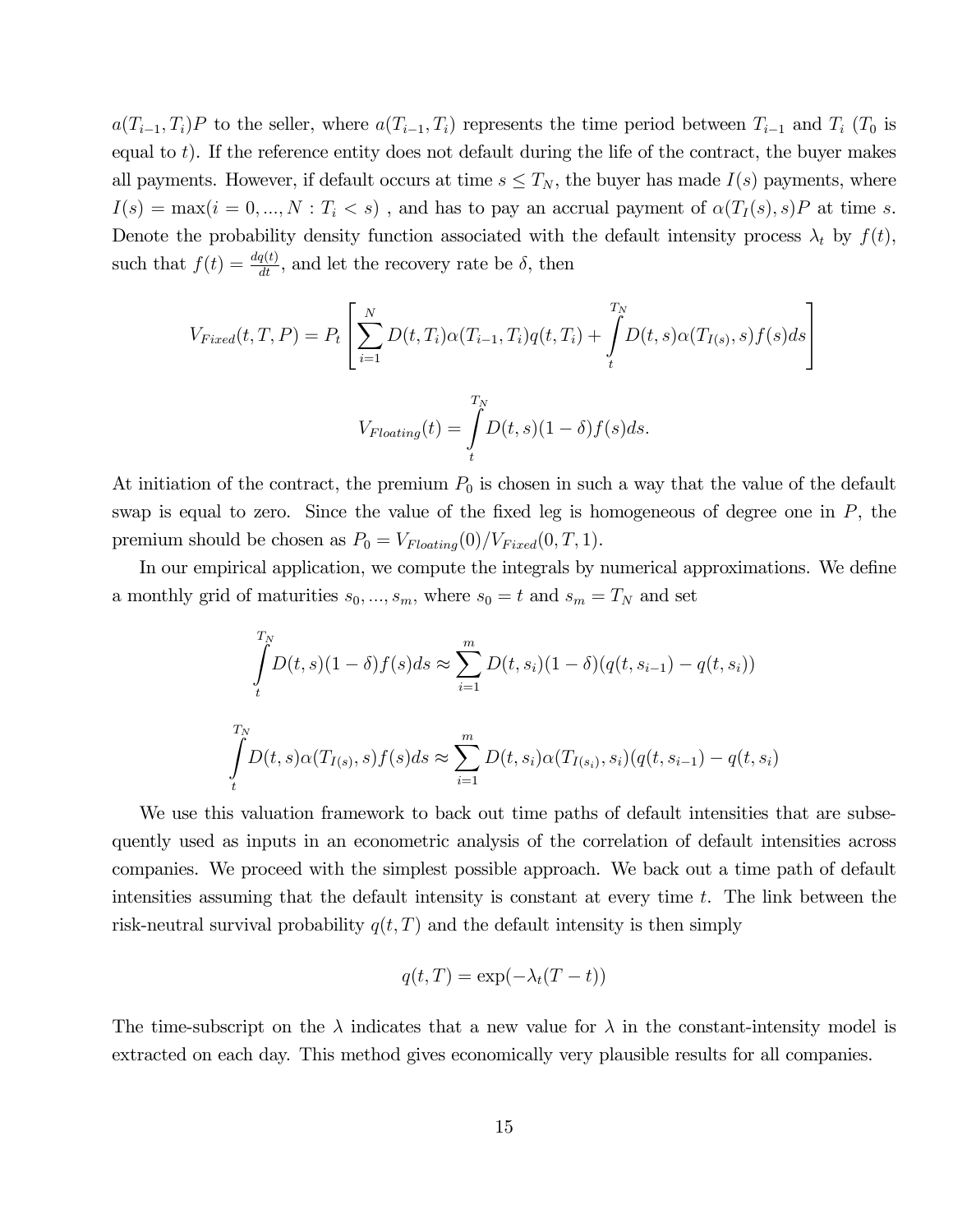Panels A and B of Figure 4 plot the time path of the average (annualized) implied risk-neutral default intensities for the CDX and iTraxx respectively. Clearly these probabilities are closely related to the average CDS premia in Figure 3. This is also the case for default intensities for individual companies and individual spreads, which are not depicted because of space constraints. Table 5 reports descriptive statistics for the annualized default intensities. The results indicate substantial cross-sectional heterogeneity in default probabilities. For the CDX, the highest average annualized default probability is 1.97% and the lowest one is 0.27%. For the iTraxx companies, those numbers are 1.18% and 0.22%. Moreover, there are substantial differences between companies in the second, third and fourth moments. Many of these cross-sectional differences can be directly related to the spread data in Table 4. Note also from Table 5 that the default intensity is highly persistent in all firms. The first-order autocorrelation is virtually one in all cases.

Our constant-intensity assumption could be criticized as overly simplistic. We investigated the robustness of our results by specifying dynamic alternatives. First, we estimated a simple square root (CIR) model for the default intensity  $\lambda_t$ . This analysis largely confirmed the results obtained with the assumption of a constant default intensity. However, in approximately 5% of the cases, we obtained local optima that were economically unrealistic, in the sense that they implied implausible average default intensities. Attempts to address these deficiencies with multifactor models were not successful. We prefer the economically more plausible results obtained using the constant intensity model, and use these results throughout.

Another possible approach is to back out default intensities from CDS spreads using a structural model. This approach is interesting when comparing correlations to CDO implied correlations obtained using a Gaussian copula, because the normality assumption used in the Gaussian copula means that it can be interpreted as a multivariate structural Merton model. However, many applications of structural models use accounting data, and we exclusively want to rely on market data. Some implementations of structural models that only rely on market data are feasible in principle. In a structural model, stock prices and risk-adjusted default probabilities depend (in addition to asset risk) on the level of a firm's asset value relative to some default threshold driven by the level of the firm's book liabilities. In some situations, for example when computing default probabilities in the Merton (1974) model, it is sufficient to know the ratio of asset value to the threshold. This in turn would allow the model to be estimated without using observed book levels of debt.<sup>17</sup> We considered such an estimation strategy using the Black and Cox (1976) model, but found it computationally cumbersome as well as highly unstable. We therefore rely on the simple reduced form model described above.

 $17$ This is not be the case when estimating the Merton model using equity returns, because the value of equity depends separately on the ratio and the levels of asset value and book debt.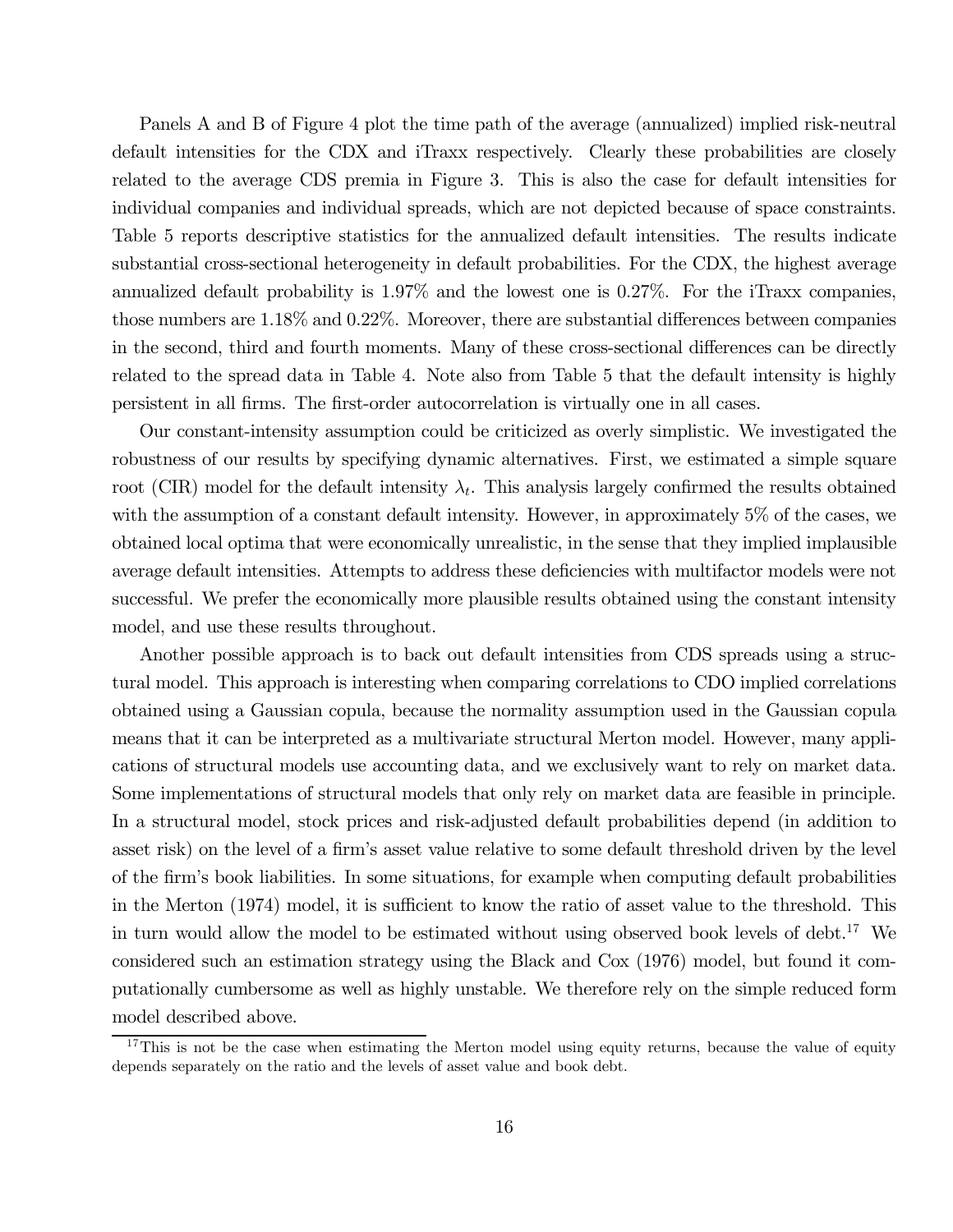### 4.3 Modeling Default Intensity Dynamics

We are ultimately interested in modeling the conditional correlation of default intensities across firms, defined as

$$
Corr_{t}(\lambda_{i,t+1},\lambda_{j,t+1}) = \frac{E_{t} \{ [\lambda_{i,t+1} - E_{t} (\lambda_{i,t+1})] [\lambda_{j,t+1} - E_{t} (\lambda_{j,t+1})] \}}{\sqrt{E_{t} \{ [\lambda_{i,t+1} - E_{t} (\lambda_{i,t+1})]^{2} \} E_{t} \{ [\lambda_{j,t+1} - E_{t} (\lambda_{j,t+1})]^{2} \}}}
$$

So in order to model the dynamic correlations we first need to model the conditional mean and the conditional variance of the default intensity for each firm.

Statistical tests indicate that the constant intensity time series extracted from the CDS data are non-stationary. We therefore start by first-differencing the default intensities. Before proceeding we note that because  $\lambda_{i,t}$  is in the time t information set, we have

$$
\Delta \lambda_{i,t+1} - E_t \left( \Delta \lambda_{i,t+1} \right) = \lambda_{i,t+1} - E_t \left( \lambda_{i,t+1} \right)
$$

so that

$$
Corr_t\left(\Delta \lambda_{i,t+1}, \Delta \lambda_{j,t+1}\right) = Corr_t\left(\lambda_{i,t+1}, \lambda_{j,t+1}\right)
$$

Thus modeling the conditional mean and variance of the first-difference of default intensities suffices for our ultimate goal of modeling conditional default correlations, because the innovations to the first-differences are the same as the innovations to the levels.

The default intensities contain short-run dynamics as well. Therefore, it is not sufficient to treat the first-differenced default intensities as white noise. Instead, in order to obtain white-noise innovations required for econometric correlation modeling from the intensities, we fit univariate  $ARIMA(p, 1, q) - GARCH(1, 1)$  models to the intensity time series.

To be specific, we estimate the following ARMA model for each firm

$$
\Delta \lambda_t = \mu_\lambda + \sum_{i=1}^p \phi_i \Delta \lambda_{t-i} + \sum_{j=1}^q \theta_j z_{t-j} + z_t
$$

where  $z_t$  is uncorrelated with  $\Delta\lambda_s$  for  $s < t$ .

We fit all possible  $ARMA$  models with  $p \leq 4, q \leq 4$ , with and without intercepts, and choose the model with the lowest AICC value defined by

$$
AICC = -2LLF + 2(p+q+c+1)T/(T-p-q-c-2)
$$

where  $LLF$  is the log likelihood value,  $c = 0$  if the ARMA model does not have an intercept, and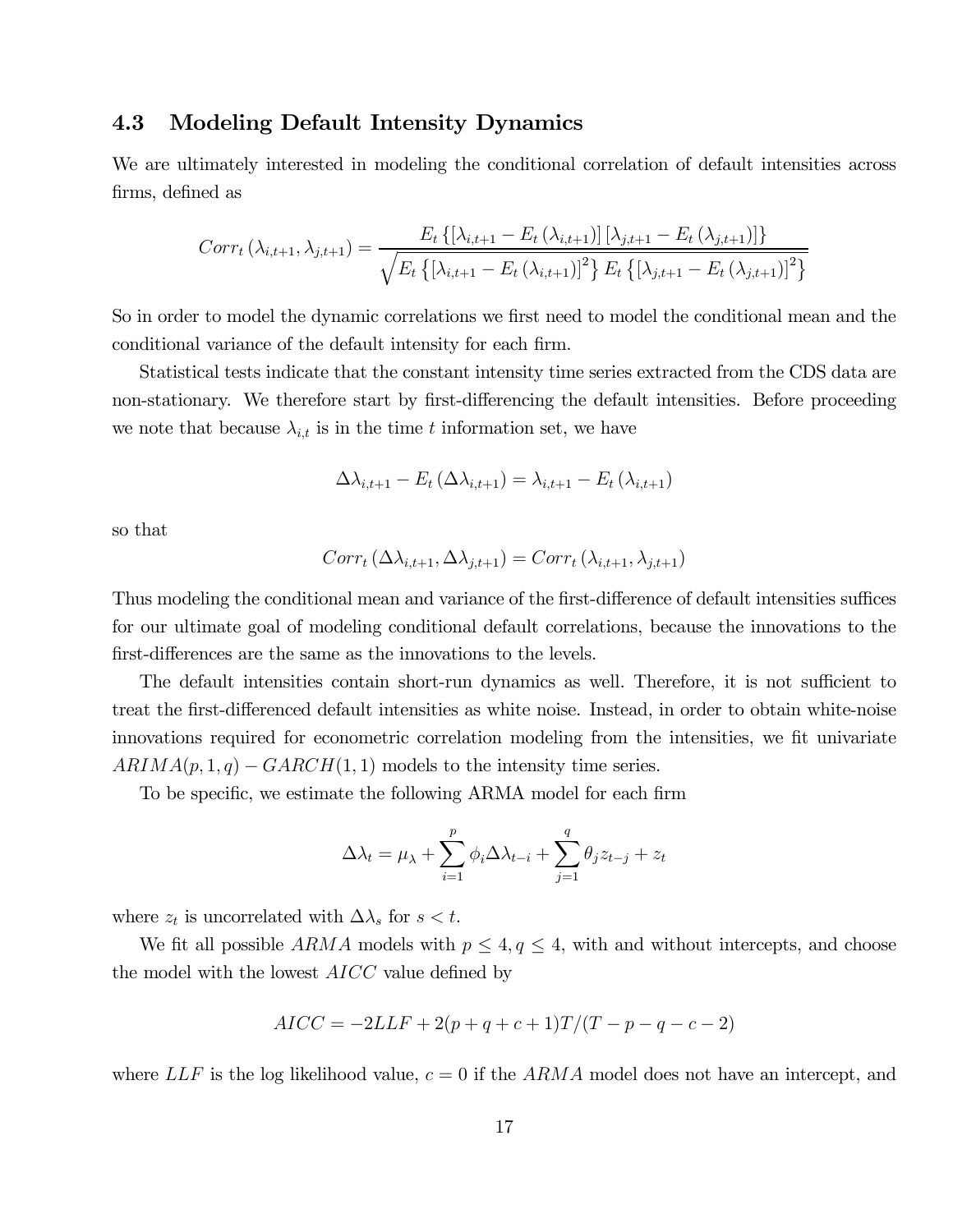$c = 1$  if the ARMA model has an intercept, and T is the number of observations.

In a second step we fit a  $GARCH(1, 1)$  on the ARMA filtered residuals  $z_t$ 

$$
z_t = \sigma_t \varepsilon_t
$$
  
\n
$$
\sigma_t^2 = \omega_\sigma + \alpha_\sigma z_{t-1}^2 + \beta_\sigma \sigma_{t-1}^2
$$
  
\n
$$
\varepsilon_t \sim i.i.d.D(0,1)
$$

where  $\omega_{\sigma} > 0$ ,  $\alpha_{\sigma} \geq 0$ ,  $\beta_{\sigma} \geq 0$ . Note that the distribution of the shocks is not assumed to be normal.

Table 6 reports the descriptive statistics for the first-difference intensity residuals from the ARMA-GARCH models. Note that the first-order autocorrelations are very small now. In general the ARMA-GARCH model has been successful in removing the dynamics in both the first and second moments of the residuals from the first-differenced intensities.

# 5 Dynamic Default Intensity and Equity Correlations

In this section we first briefly describe the DECO approach to dynamic correlation modeling. We then apply DECO to the default intensity innovations extracted above as well as to daily equity returns. Finally we compare these dynamic default and equity correlations with the implied correlations from CDOs derived earlier.

### 5.1 Modeling Dynamic Equicorrelation

Engle (2002) proposes a new class of models, named Dynamic Conditional Correlation Multivariate GARCH (DCC), which preserves the convenience of Bollerslev's (1990) constant correlation model, while allowing correlations to change over time. The DCC approach allows each of the companies in the analysis to have its separate dynamic for the marginal distribution. The DCC approach puts a dynamic multivariate distribution on top of the dynamic marginal distributions and can therefore be viewed as a dynamic copula approach.

The dynamic equicorrelation (DECO) model in Engle and Kelly (2008) is essentially an extreme case of a DCC model in which the correlations are equal across all pairs of companies but where this common equicorrelation is changing over time. The resulting dynamic correlation can be thought of as an average dynamic correlation between the companies included in the analysis.

In the standard DCC analysis, the correlation matrix  $R_t$  must be inverted for each iteration required in the numerical optimization procedure. This is costly for small cross-sections, and po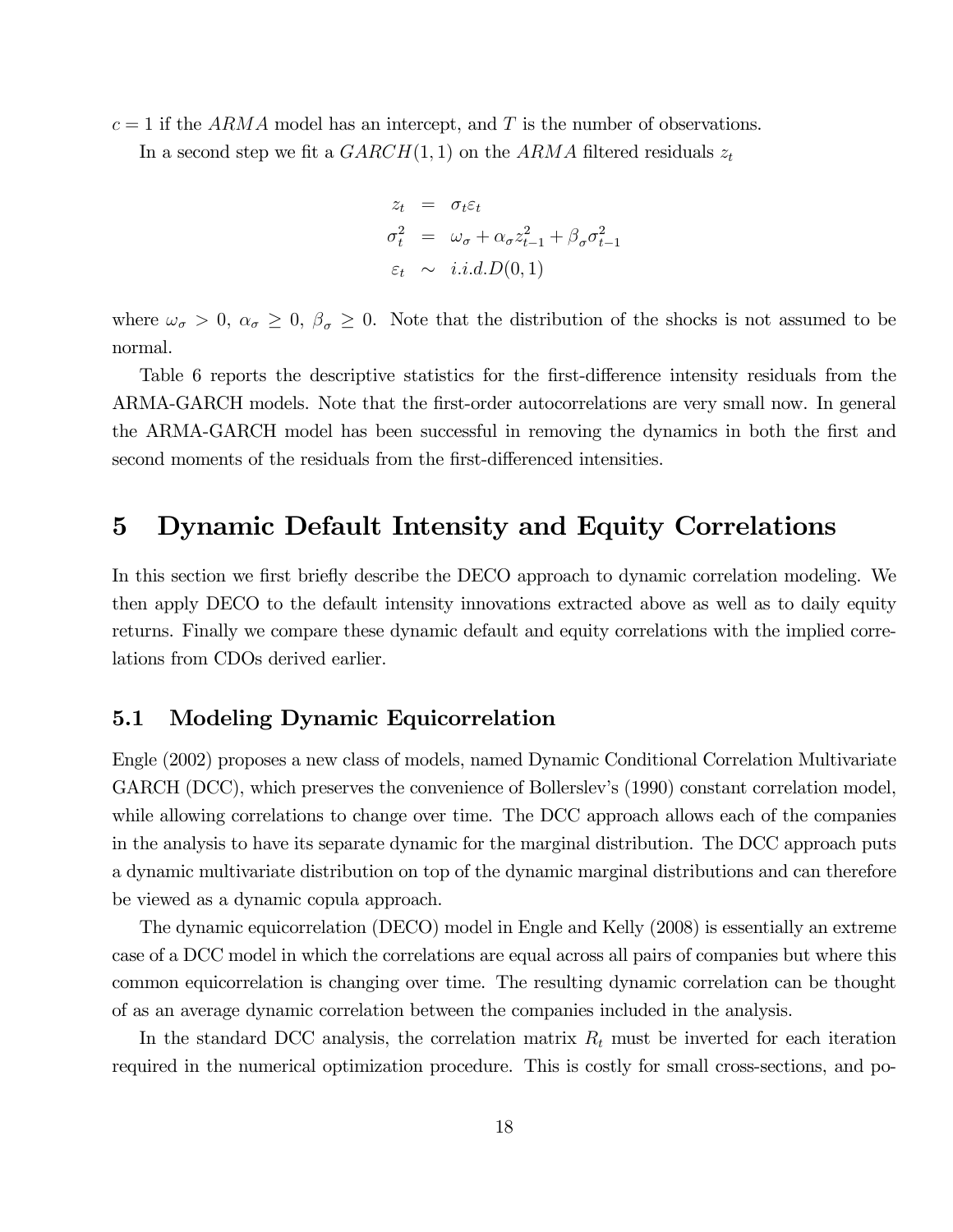tentially infeasible for larger ones. In the DECO approach which has compact forms for the determinant and inverse of the correlation matrix, the problem is reduced to the optimization of a function whose arguments are all scalars with no matrix inversion or determinant computation required. It is therefore relatively straightforward to generate results for arbitrarily large cross-sections of companies. We will rely solely on the DECO approach in the empirical analysis below.

Following Engle and Kelly (2008), we parameterize the dynamic equicorrelation matrix as

$$
R_t = (1 - \rho_t)I_n + \rho_t J_{n \times n}
$$

where  $I_n$  denotes the n-dimensional identity matrix and  $J_{n\times n}$  is an  $n\times n$  matrix of ones. The inverse and determinants of the equicorrelation matrix,  $R_t$ , are given by

$$
R_t^{-1} = \frac{1}{(1 - \rho_t)} [I_n - \frac{\rho_t}{1 + (n - 1)\rho_t} J_{n \times n}]
$$
 and  
det $(R_t)$  =  $(1 - \rho_t)^{n-1} [1 + (n - 1)\rho_t]$ 

Note that  $R_t^{-1}$  exists if and only if  $\rho_t \neq 1$  and  $\rho_t \neq \frac{-1}{n-1}$ , and  $R_t$  is positive definite if and only if  $\rho_t \in \left(\frac{-1}{n-1}, 1\right)$ .

The time-varying equicorrelation parameter,  $\rho_t$  is assumed to follow the simple dynamic

$$
\rho_{t+1} = \omega + \alpha u_t + \beta \rho_t
$$

where  $u_t$  represents the equicorrelation update. We considered different updating rules proposed by Engle and Kelly (2008). Consistent with their results, we obtain the best results for the following updating rule

$$
u_t = \frac{\sum_{i \neq j} \varepsilon_{i,t} \varepsilon_{j,t}}{(n-1) \sum_i \varepsilon_{i,t}^2} = \frac{\left(\sum_i \varepsilon_{i,t}\right)^2 - \sum_i \varepsilon_{i,t}^2}{(n-1) \sum_i \varepsilon_{i,t}^2}
$$

Note that  $u_t$  lies within the positive definite range  $\left(\frac{-1}{n-1}, 1\right)$ .

The correlation matrices  $R_t$  are guaranteed to be positive definite if the parameters satisfy  $\omega/(1 - \alpha - \beta) \in (-1/(n-1), 1), u_t \in (-1/(n-1), 1), \text{ and } \alpha + \beta < 1, \alpha > 0, \beta > 0.$ 

Engle and Kelly (2008) report that the  $u_t$  form above will be the least sensitive to residual volatility dynamics and extreme realizations, due to the use of a normalization that uses the mean cross sectional variance. However it can be subject to downward bias because it is a ratio of correlated random variables. One way to address this bias is to alter the implementation to ensure that the fitted equicorrelation process obeys the bounds  $\left(\frac{-1}{n-1}, 1\right)$  without imposing  $\alpha + \beta < 1$ . We found that the intensity DECO for the CDX companies is indeed somewhat higher when removing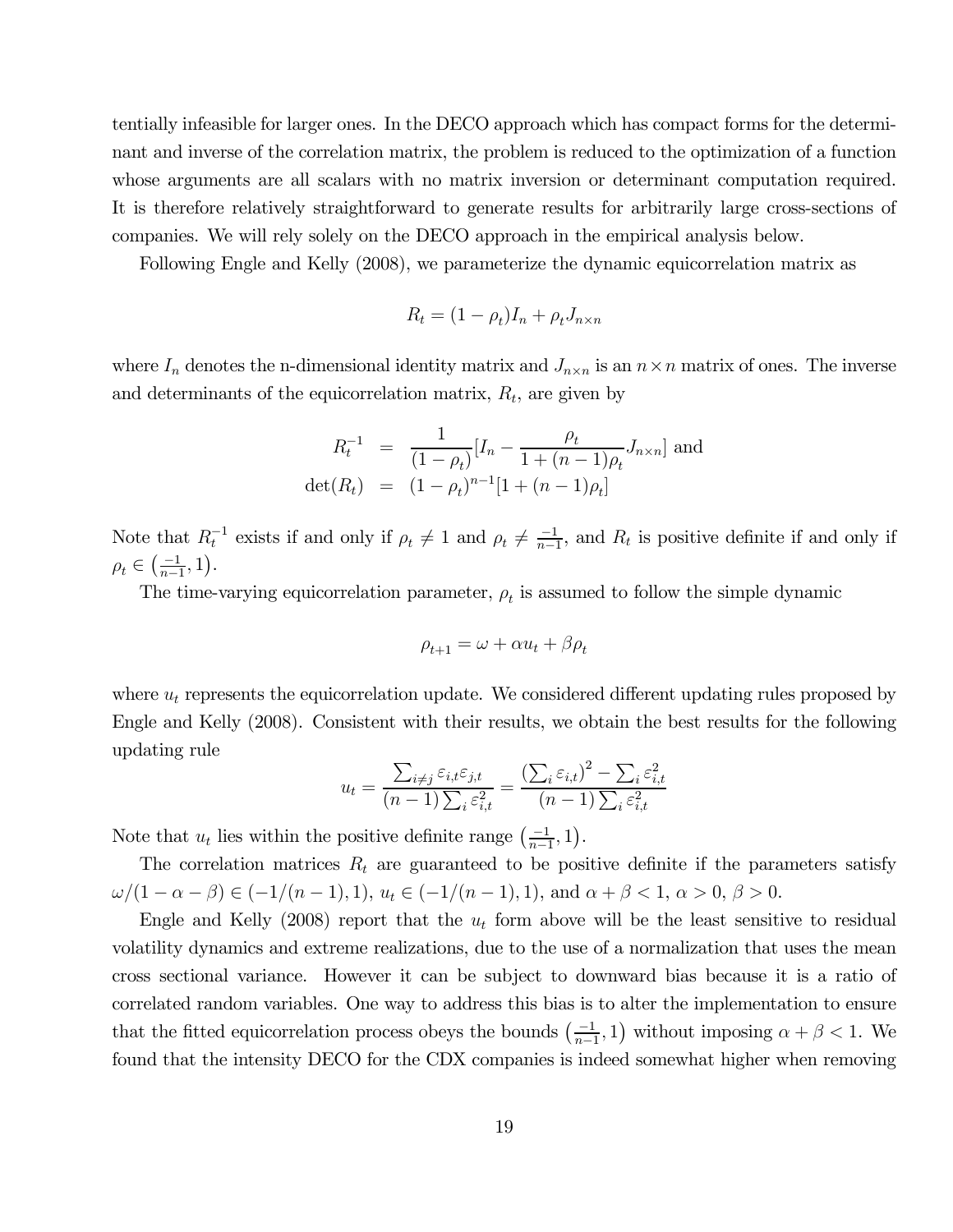this restriction. For the iTraxx companies, removing this restriction did not change the estimates. The estimates for equity returns were also not affected by this constraint.

### 5.2 Correlations Between CDS-Implied Default Intensities

We perform a dynamic equicorrelation (DECO) analysis on the 61 components of the CDX index that are part of the index for the entire sample period, and for the 64 components of the iTraxx index that are part of the index for the entire sample period. The results of the DECO analysis are reported in Figures 5 and 6, and the parameter estimates are reported in Table 7. The correlations between the DECO dynamic correlations and the implied correlations from CDOs are reported in Table 8. Table 8 also reports the sample moments of the dynamic correlations.

Figure 5 presents results for CDX data, and Figure 6 for iTraxx data. Consider first the CDX data in Figure 5, which contains the time series for the correlations implied by the equity tranche (top-left panel) and a mezzanine tranche (top-right panel), as well as the CDS-based DECO correlations (bottom left). The correlation between the CDS-based DECO correlation with the base correlation for the mezzanine tranche is very high at 68%, as indicated by Table 8. The correlation with the equity tranche is lower at 37%. Figure 6 shows that for the iTraxx, the CDS-based and CDO-implied correlations move together even more strongly.

The overall conclusion from Figures 5 and 6 will of course depend on one's prior, but in our opinion the evidence in favor of co-movement between these different correlation measures is arguably unexpectedly strong. The Gaussian copula is widely acknowledged to be overly simplistic, as evidenced for instance by the different correlation levels implied by different tranches. In light of this, the correlations in Table 8 are surprisingly high. This high degree of similarity between the time series of CDO-implied correlations and their CDS-implied counterparts is surprising not only as the implied correlation acts as a catch all for obvious misspecifications in the modeling of default risk, but also because it will capture any CDO market specific risk premia, illiquidity premia and demand/supply effects.

We therefore arrive at two main conclusions. First, there is a large amount of co-variation between the DECO-implied correlations from CDSs and the base correlations from CDOs, for the CDX as well as the iTraxx. The correlation matrix in Table 8 confirms this. Second, there is a substantial amount of time variation in these DECO correlations. The intensity-based correlations vary more than the base correlations, as confirmed by the second moments in Table 8.

A number of other conclusions obtain. Interestingly, there is a large common component to the intensity-based correlations for the CDX and the iTraxx. Table 8 indicates that the correlation between the two time series is 85%. However, the levels are dramatically different, as confirmed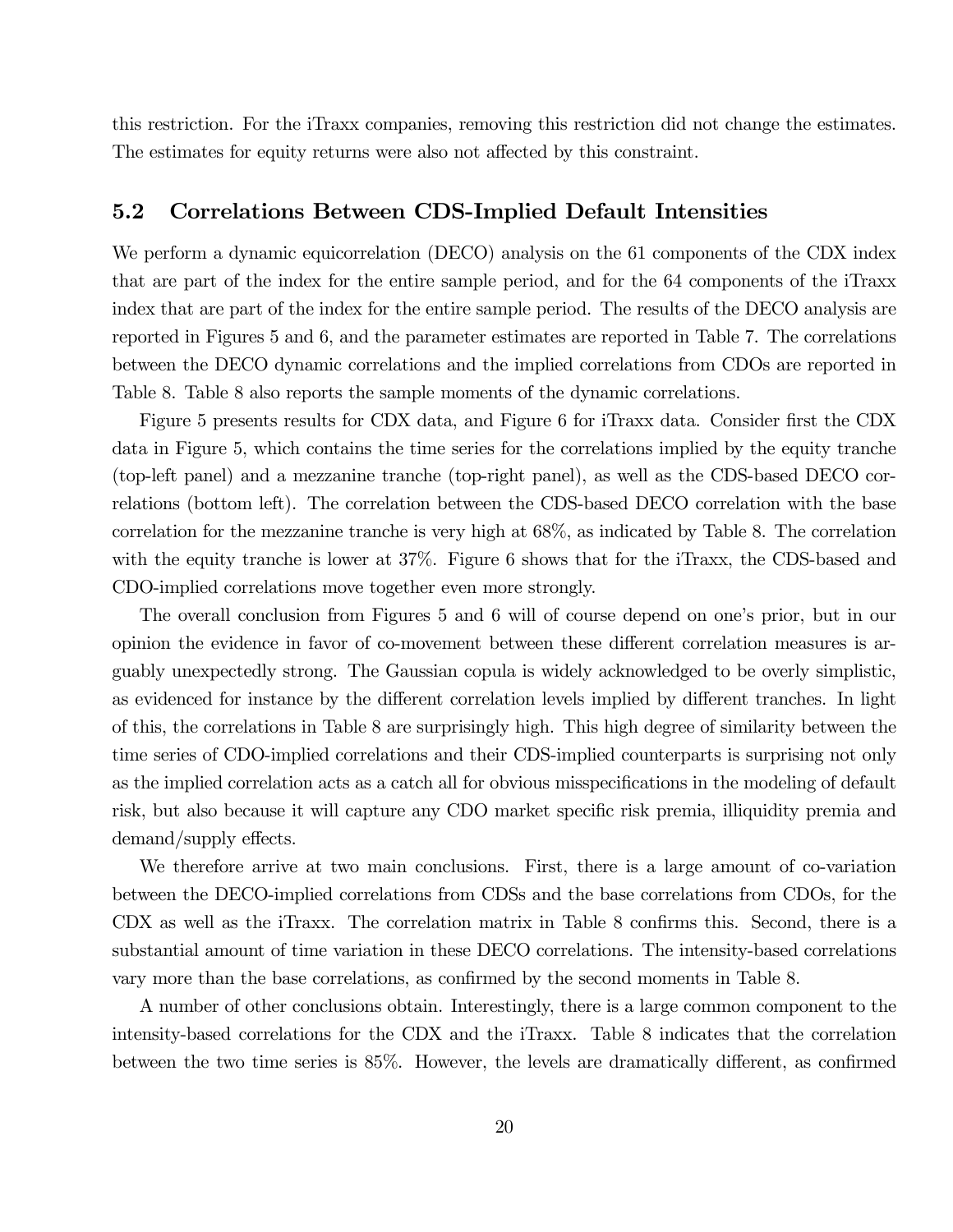by the averages in Table 8: the average CDX intensity DECO is 17%, and the average iTraxx intensity DECO is 33%. Standard deviation, skewness and kurtosis are not dramatically different. The co-movements as well as the level differences can clearly be seen from Figures 5 and 6.

### 5.3 Correlations Between Equity Returns

We also apply DECO techniques to equity returns, to verify whether this source of information on correlation yields results that are comparable to the base correlations from CDOs. To estimate correlations between equity returns, we estimate DECO models for the sample period January 1, 2000 to December 31, 2007.<sup>18</sup> We use all of the 61 CDX constituents and 64 iTraxx constituents used in the analysis of the CDS data for which we are able to obtain equity returns over this samples. This amounts to 54 CDX constituents and 58 iTraxx constituents. Because of space constraints, we do not present descriptive statistics for these equity return samples. They are entirely standard and are available upon request.

The bottom-right panels of Figures 5 and 6 report the resulting correlation paths for the October 14, 2004 to December 31, 2007 period. Parameter estimates are reported in Table 7. For the CDX in Figure 5, there is a substantial amount of co-movement between the equity-based DECO correlations and the base correlations. Table 8 indicates that the correlations are between 44% and 70%. For the iTraxx in Figure 6, this is not the case: Table 8 indicates that the correlations are between 15% and 19%. The correlation between the equity DECO correlation and the CDS-implied DECO correlation is 61% in the case of the CDX, and 45% for the iTraxx. Interestingly however, when we look at the average correlations in Table 8, the average level of the equity-based CDX correlation is much closer to the average intensity-based correlation for the iTraxx than for the CDX. In fact, the iTraxx and CDX equity-based correlations are very similar on average (29% and 28% respectively) and the correlation between the two series is 50%. It is clear from Figures 5 and 6 that the equityimplied correlations do not increase as much as the CDO-implied and CDS-implied correlations in the turbulent second half of 2007.

### 5.4 Discussion

The main purpose of this paper is to provide a description of a set of stylized facts regarding default dependence. Although correlation between different companies can be measured using a variety of

<sup>&</sup>lt;sup>18</sup>When using the time series of equity returns for the period October 14, 2004 to December 31, 2007, which coincides with the CDS sample period, estimation results are less precise and the resulting time series of correlations is more variable. This indicates that the CDS-implied default intensities are a richer source of information on correlations than equity returns.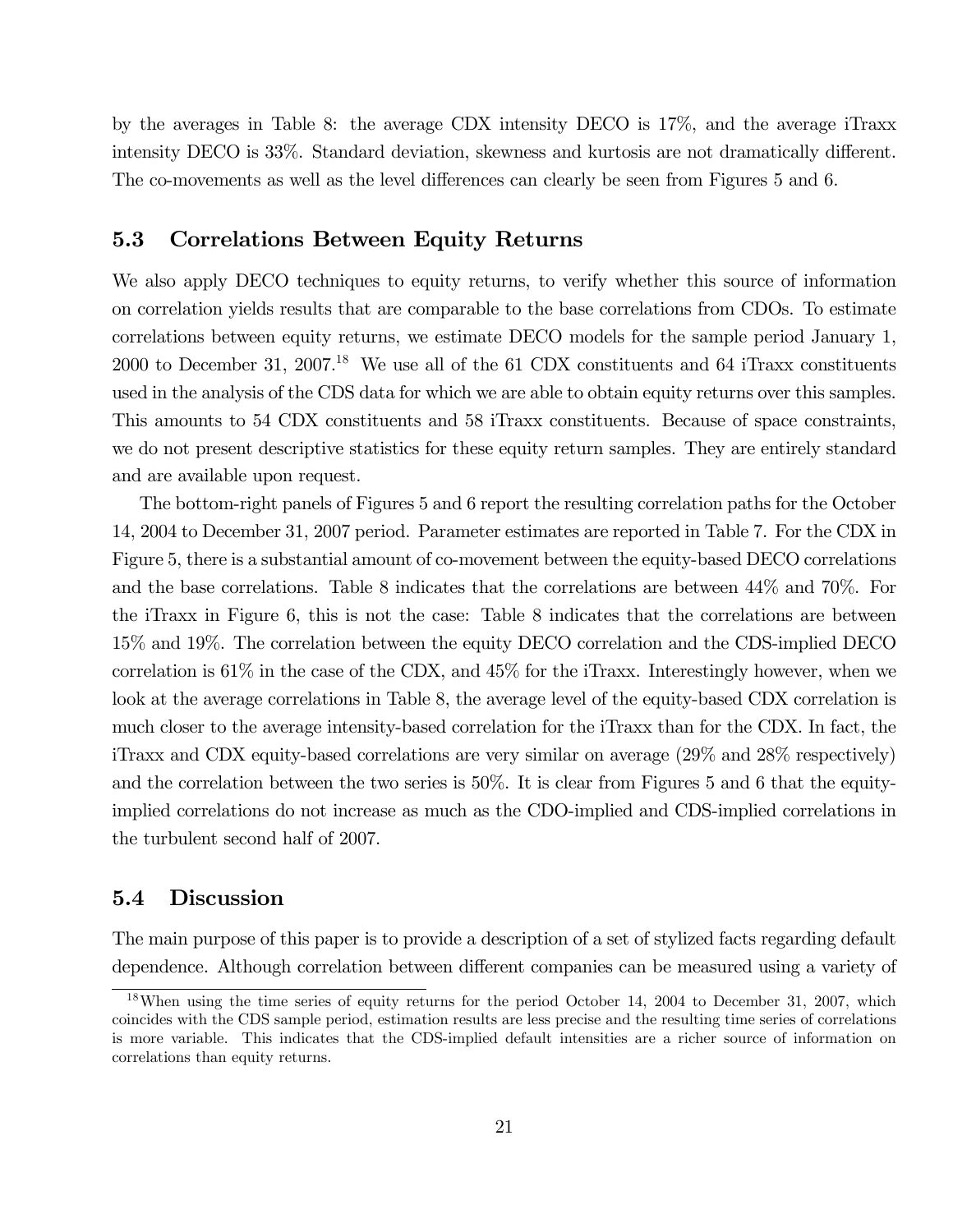different securities, the literature does not contain a great deal of systematic comparisons between these different correlation measures. This is perhaps not surprising: the comparison between different correlation measures is fraught with difficulties because the correlations are obtained using different models, and the choice of model is often motivated by the complexity of the credit risky security. For example, when extracting correlations from CDOs, most often a Gaussian copula with constant correlation is used because of the complexity of the CDO valuation problem.

The CDO valuation problem is complex, and extracting time-varying correlation from CDO prices is computationally extremely expensive. We therefore use the workhorse Gaussian copula to extract a time series of correlations based on CDO tranche spreads. Even though the time variation in the resulting correlation time series is somewhat hard to interpret, because each estimate is obtained assuming constant correlation, we compare this somewhat ad hoc time variation in implied correlation with time varying correlations from CDS spreads and equity returns which are captured using an explicitly time-varying DECO correlation model.

It is instructive to keep these limitations in mind when comparing the correlation measures. However, to some extent the value of our results depends on how strongly the resulting time series of correlations move together. If the correlations implied by equity returns, CDS premia, and CDO tranche spreads are very different, this might be due to differences in the underlying correlation and default intensity models. Because we find that the resulting correlation series move together in many instances, we are able to draw a fairly strong conclusion; presumably if we could correct for the differences in the underlying models, the correlation time series would co-vary even more.

Besides the strong co-movements between the different correlation series, our most important finding is probably the significant amount of time-variation in the three correlation time series. This has important implications for the valuation of portfolio credit products.

Our empirical findings can be interpreted in various alternative ways. Most importantly, following the reasoning in Tarashev and Zhu (2007), we could compare the correlations based on CDS data with the correlations based on CDO tranche spreads to draw conclusions about correlation risk. The underlying logic is that while the default probabilities implied by CDS data are risk neutral default probabilities, the default dependences are physical because the underlying securities are univariate and therefore do not incorporate a risk premium for correlation risk. This contrasts with CDO tranche spreads, which do incorporate such a risk premium. A comparison of these two correlation time series is therefore thought to be instructive about correlation risk.

There are two potential problems with this reasoning. First, as can be clearly seen from Figures 1 and 2, while the base correlations for different tranches are highly correlated, the levels of the correlation time series increase with the attachment points. Any inference regarding the risk premium will therefore depend on which tranche spread one chooses as a reference point. In Tarashev and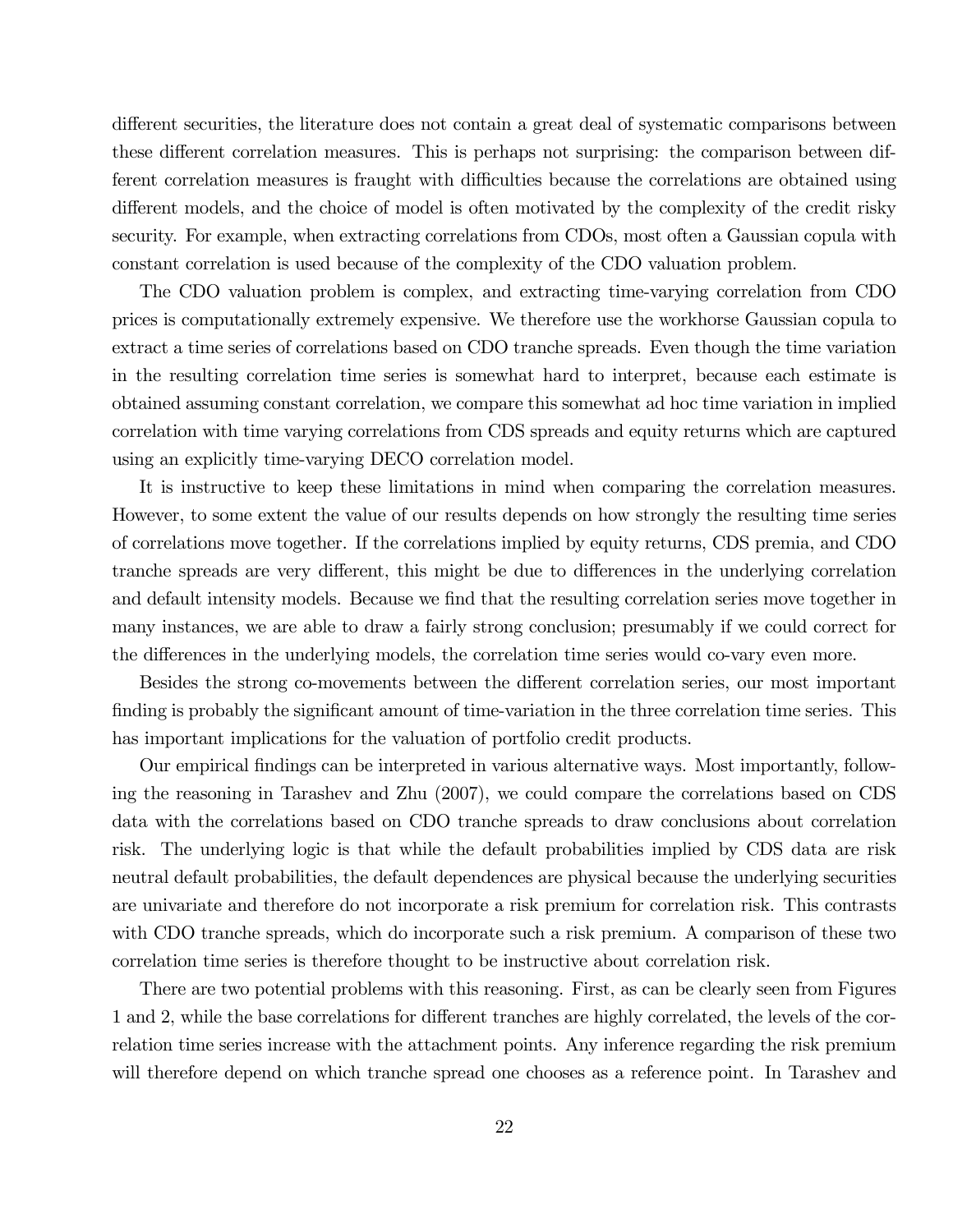Zhu (2007), this point is somewhat obscured because the comparison is made using tranche spreads rather than implied correlations, but the exercise is similarly constrained by the fact that the CDO valuation models are not rich enough. A second, more subtle, limitation of this type of analysis is that while credit default swaps are univariate credit products, they are priced in equilibrium, and therefore it is not clear that they do not contain a correlation risk premium. By analogy, we do not need portfolio equity products to unearth market risk: it is priced in the equity returns of individual companies. Therefore, while we could interpret the ratio between the CDS and CDOimplied correlations in Figures 5 and 6, or similar ratios using the base correlations in Figures 1 and 2, as correlation risk premia, in our opinion this type of conclusions are better addressed within the context of an explicit general equilibrium model. We prefer to focus on the similarities and differences in the correlations, without necessarily interpreting the differences as risk premia, and we prefer to focus on co-movements rather than level differences.

While overall we emphasize the similarities between the three types of correlations, there are some interesting differences. First, the overall level of the CDX intensity correlations is low in comparison with the iTraxx intensity correlations and the equity correlations. We carefully verified the robustness of this empirical finding. Second, following the downgrade of Ford and GM in the credit crisis of May 2005, implied correlations decrease significantly for the equity tranche, and much less for the more senior tranches, while equity-based and CDS-based correlations do not decrease. It may be possible that this finding is due to market mispricing, with the prices of equity tranches overreacting to expectations of higher default rates. Third, correlations implied by equity returns do not increase as much as CDS-implied correlations in the second half of 2007.

# 6 Conclusion

This paper systematically compares correlation measures implied by three different types of securities. We compare base correlations implied by CDOs with correlations implied by equity returns and correlations implied by default intensities. We perform this analysis using both North American data, using the CDX index, and European data, using the iTraxx index. Our results are largely complementary to existing findings in the intensity-based literature. Existing studies attempt to characterize observable macro variables that induce realistic correlation patterns in default probabilities (see Duffee (1999) and Duffie, Saita and Wang (2007)). Our approach does not attempt to characterize the dependence of the default intensities on the observables. Instead, we keep the common component in the default intensities in the first stage, and subsequently characterize it in the second stage.

We obtain base correlations from CDO data using the standard Gaussian copula. To characterize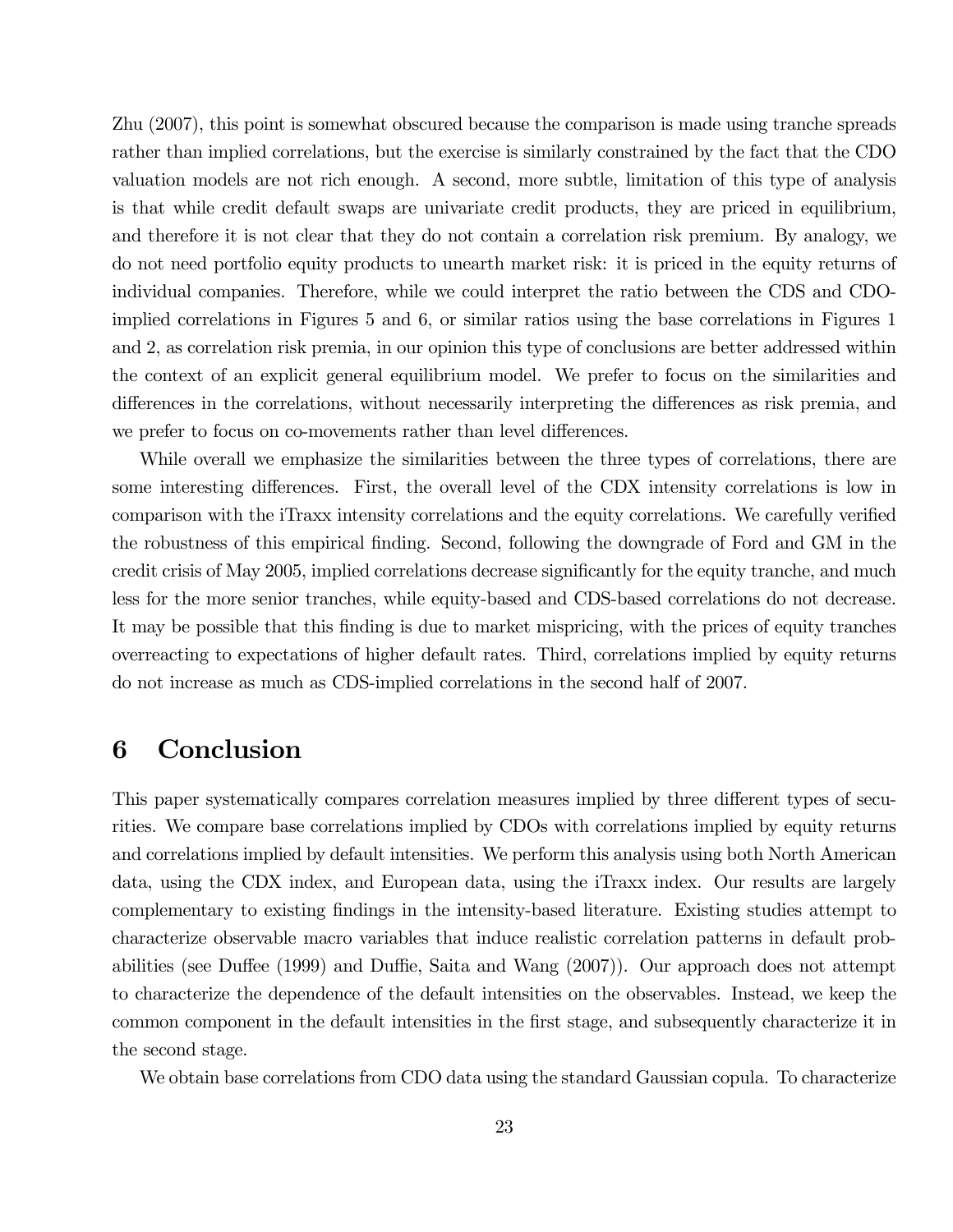the correlation of default intensities, we use a two-step procedure, where we first extract default intensities from CDS data using a pricing model. To characterize time variation in equity return and default dependence, we use flexible dynamic equicorrelation techniques. The empirical results for time-varying intensity-based correlations provide valuable information regarding default dependence from market prices that is different from existing estimates of default dependence, which typically use either historical default rates or equity returns.

We obtain two main findings. Default intensity correlations are substantially time-varying. Neglecting the time variation in correlations may induce substantial errors in the pricing of structured credit products, in particular the relative pricing of CDO tranches with different seniority levels. Correlations can easily drop or increase by 30% over short periods of time. Another important finding is that the correlation measures obtained from different data sources are in most cases highly correlated. Base correlations obtained using the Gaussian copula are strongly related to default intensity correlations estimated from CDS data. We find this result surprising given that CDO market implied base correlations will include structured credit market specific effects as well as being a catch-all for any consequences of model misspecification. It is equally interesting that correlations extracted from equity returns also positively co-vary with the base correlations, but less so than CDS-implied correlations.

Our results suggest a number of extensions. First, given the richness and complexity of the estimated correlation structures, it will prove interesting to explore the implications of equity-based and intensity-based correlation dynamics for CDO valuation. See Berd, Engle and Voronov (2007) for such an approach. A second potentially interesting extension is to extract correlation risk premia from estimates such as the ones in this paper, but this will necessitate richer models for CDO valuation. Third, a more extensive exploration of the cross-section of correlation dynamics seems warranted.

In this paper, we use very straightforward approaches to modeling default dependence in each asset class—a basic intensity model for CDS prices, raw equity returns for stock based correlations and the market workhorse Gaussian Copula for CDO base correlations. We chose to do this with a view to keeping our methodology as simple and transparent as possible. Alternatively, one could require that the models used for various asset classes are as similar as possible. For example we could use Merton's model to extract asset values from stock prices as well as CDS prices and also interpret the Gaussian Copula model in the Merton context, or we could compute implied correlations from CDOs based on a reduced-form model. Finally, models with time-varying correlation estimated directly from CDO data would be of significant interest.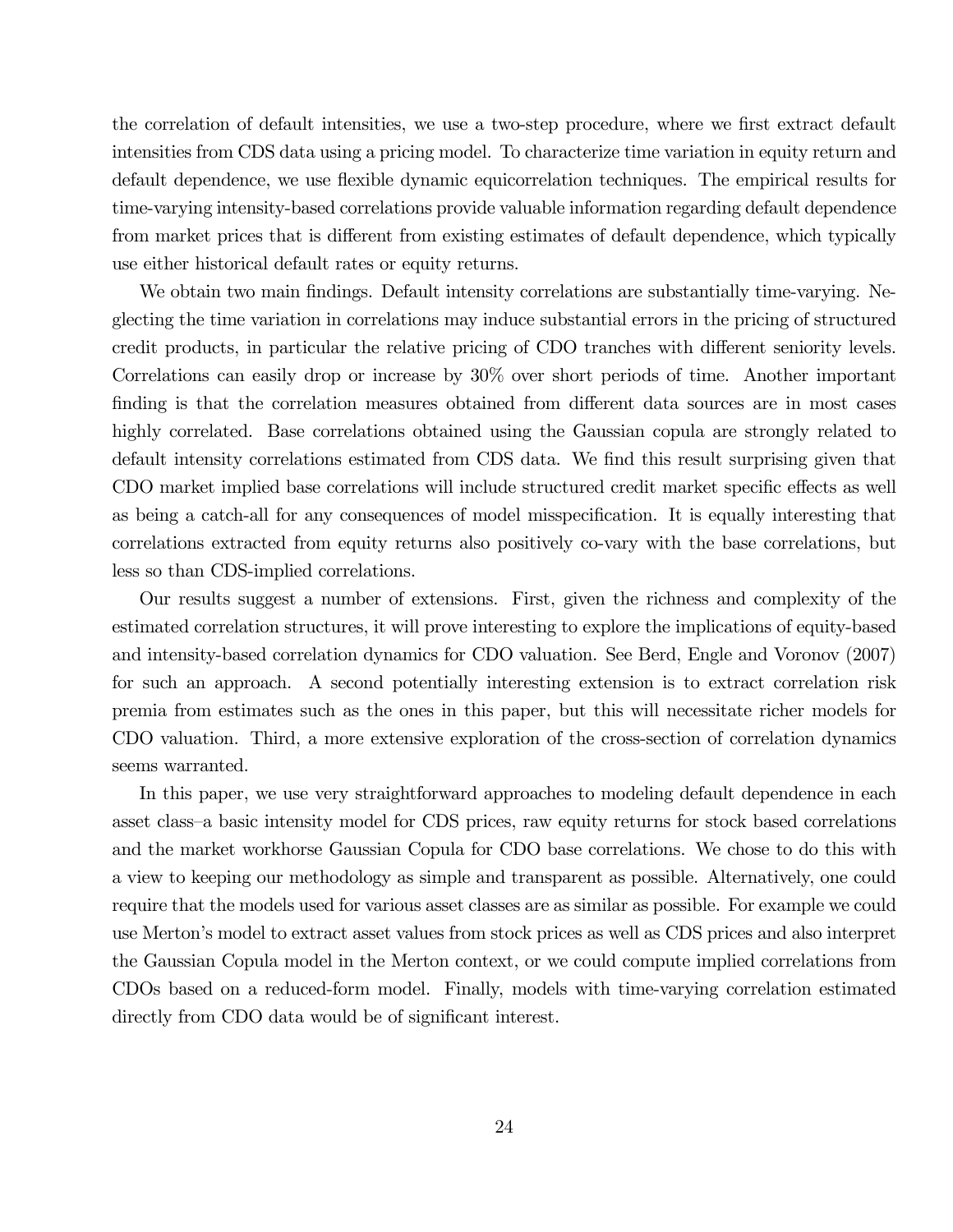# References

- [1] Akhavein, J., Kocagil, A., and M. Neugebauer (2005), A Comparative Empirical Study of Asset Correlations, Working Paper, Fitch Ratings.
- [2] Andersen, L., and J. Sidenius (2004), Extensions to the Gaussian Copula: Random Recovery and Random Factor Loadings, Journal of Credit Risk, 1, 29-70.
- [3] Andersen, T., Bollerslev, T., Christoffersen, P., and F. Diebold, (2006), Volatility and Correlation Forecasting, in G. Elliott, C.W.J. Granger, and Allan Timmermann (eds.), Handbook of Economic Forecasting. Amsterdam: North-Holland, 2006, 778-878.
- [4] Azizpour, S., and K. Giesecke (2008), Premia for Correlated Default Risk, Working Paper, Stanford University.
- [5] Bauwens, L., Laurent, S., and J. Rombouts (2006), Multivariate GARCH Models: A Survey, Journal of Applied Econometrics, 21, 79-109.
- [6] Berd, A., Engle, R., and A. Voronov (2007), The Underlying Dynamics of Credit Correlations, Working Paper, New York University.
- [7] Berndt, A., Douglas, R., Duffie, D., Ferguson, M., and D. Schranz (2004), Measuring Default Risk Premia from Default Swap rates and EDFs, Working Paper, Cornell University.
- [8] Blanco, R., Brennan, S., and I. Marsh (2005), An Empirical Analysis of the Dynamic Relationship Between Investment-Grade Bonds and Credit Default Swaps, Journal of Finance, 60, 2255-2281.
- [9] Bollerslev, T. (1986), Generalized Autoregressive Conditional Heteroskedasticity, Journal of Econometrics, 31, 307-327.
- [10] Bollerslev, T. (1990), Modelling the Coherence in Short-Run Nominal Exchange Rate: A Multivariate Generalized ARCH Approach, Review of Economics and Statistics, 72, 498-505.
- [11] Bollerslev, T., Engle, R., and K. Kroner (1988), A Capital Asset Pricing Model with Time Varying Covariances, Journal of Political Economy, 96, 116-131.
- [12] Black, F., and J. Cox, (1976), Valuing Corporate Securities: Some Effects of Bond Indenture Provisions, Journal of Finance, 31, 351-367.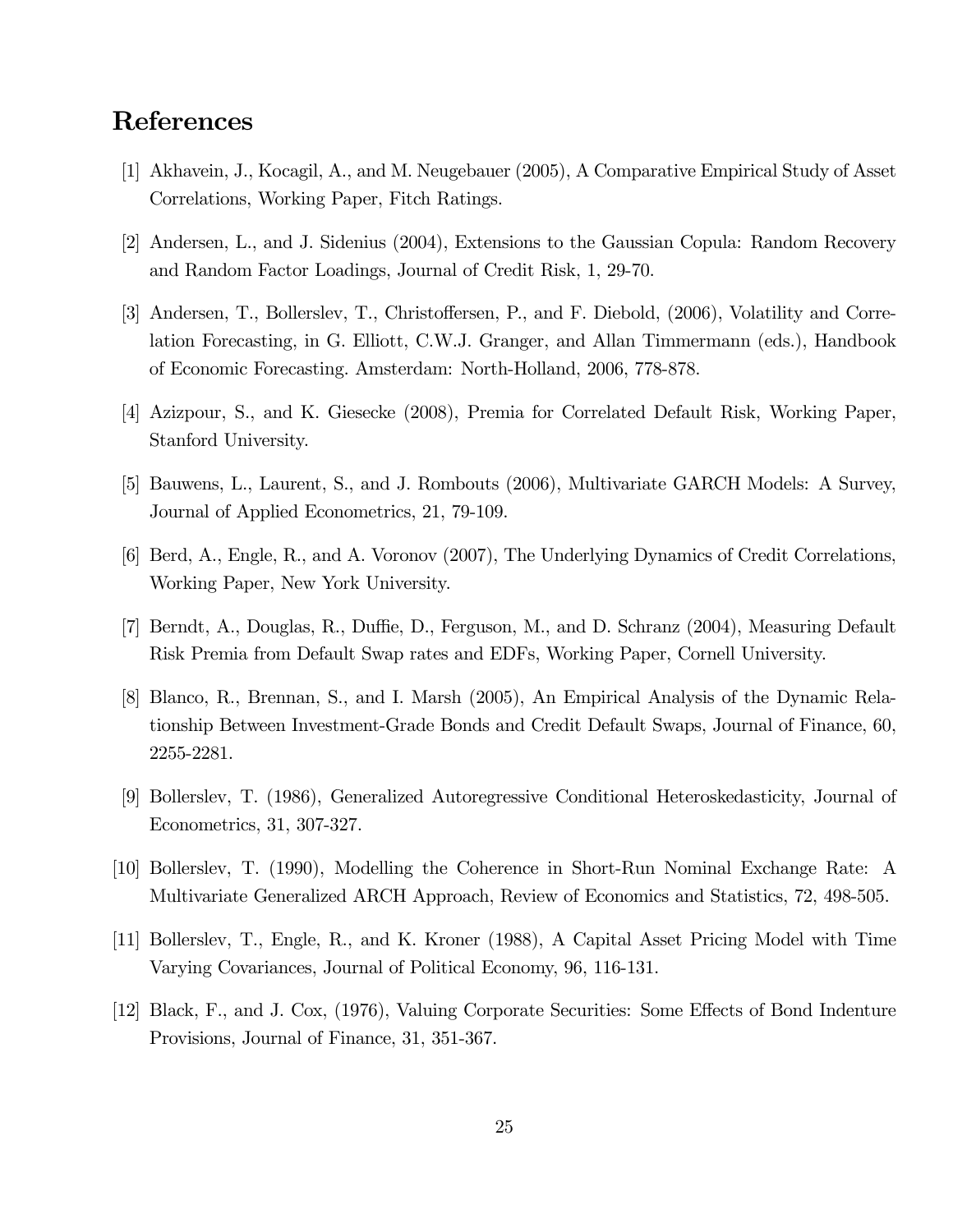- [13] Burtschell, X., Gregory, J., and L.P. Laurent (2009), A Comparative Analysis of CDO Pricing Models, Working Paper, Universite Lyon I.
- [14] Coval, J., Jurek, J., and E. Stafford (2008), Economic Catastrophe Bonds, Working Paper, Princeton University.
- [15] Das, R., Duffie, D., Kapadia, N., and L. Saita (2007), Common Failings: How Corporate Defaults are Correlated, Journal of Finance, 62, 93-117.
- [16] Das, S. (1995), Credit Risk Derivatives, Journal of Derivatives, 2, 7-21.
- [17] Das, S., and R. Sundaram (1998), A Direct Approach to Arbitrage-Free Pricing of Credit Derivatives, NBER Working Paper no. 6635.
- [18] Davis, M., and V. Lo (2001), Infectious Default, Quantitative Finance, 1, 382-387.
- [19] deServigny, A., and O. Renault (2002), Default Correlation: Empirical Evidence, Working Paper, Standard and Poors.
- [20] Duffee, G. (1999), Estimating the Price of Default Risk, Review of Financial Studies, 12, 197-226.
- [21] Duffie, D., and N. Garleanu (2001), Risk and Valuation of Collateralized Debt Obligations, Financial Analysts Journal, 57, 41-59.
- [22] Duffie, D., L. Saita and K. Wang (2007), Multi-Period Corporate Default Prediction with Stochastic Covariates, Journal of Financial Economics, 83, 635-665.
- [23] Duffie, D., and K. Singleton (1999), Modeling Term Structures of Defaultable Bonds, Review of Financial Studies, 12, 687-720.
- [24] Duffie, D., and K. Singleton (2003), Credit Risk, Princeton University Press.
- [25] Engle, R. (1982), Autoregressive Conditional Heteroskedasticity with Estimates of the Variance of UK Inflation, Econometrica, 50, 987-1008.
- [26] Engle, R. (2002), Dynamic Conditional Correlation: A Simple Class of Multivariate GARCH Models, Journal of Business and Economic Statistics, 20, 339-350.
- [27] Engle, R., and B. Kelly (2008), Dynamic Equicorrelation, Working Paper, New York University.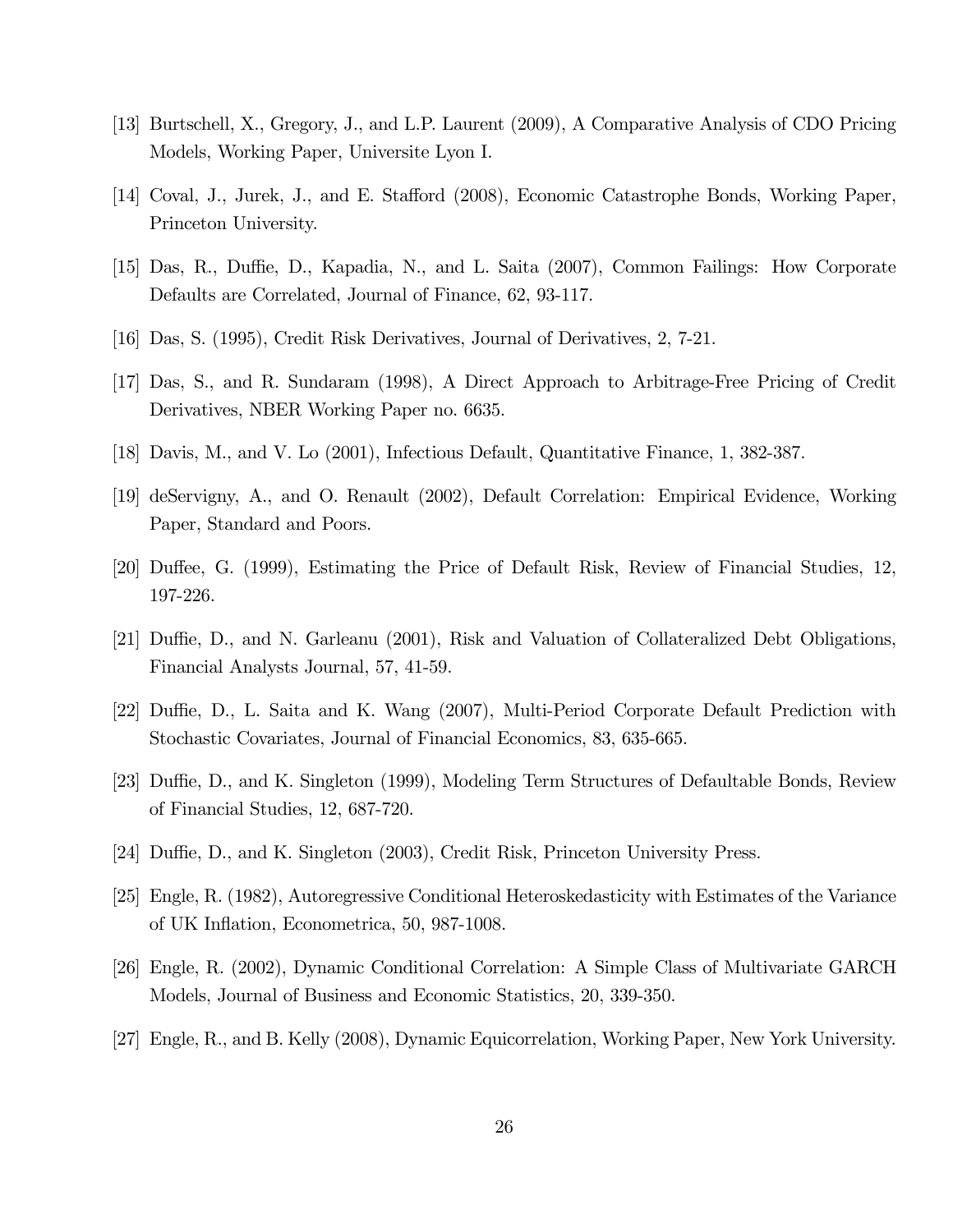- [28] Engle, R., and K. Kroner (1995), Multivariate Simultaneous Generalized ARCH, Econometric Theory, 11, 122-150.
- [29] Ericsson, J., Jacobs, K., and R. Oviedo (2007), The Determinants of Credit Default Swap Premia, Journal of Financial and Quantitative Analysis, forthcoming.
- [30] Ericsson, J., and O. Renault (2006), Liquidity and Credit Risk, Journal of Finance, 61, 2219- 2250.
- [31] Franses, P.H., and C.M. Hafner (2003), A Generalised Dynamic Conditional Correlation Model for Many Asset Returns, Econometric Institute Report EI 2003-18, Erasmus University Rotterdam.
- [32] Garlappi, L., Shu, T., and H. Yan (2008), Default Risk, Shareholder Advantage and Stock Returns, Review of Financial Studies, 6, 2743-2778.
- [33] Houweling, P., and T. Vorst (2005), Pricing Default Swaps: Empirical Evidence, Journal of International Money and Finance, 24, 1220—1225.
- [34] Hull, J., Predescu, M., and A. White (2006), The Valuation of Correlation-Dependent Credit Derivatives Using a Structural Model, Working Paper, University of Toronto.
- [35] Hull, J., and A. White (2000), Valuing Credit Default Swaps I: No Counter Party Default Risk, Journal of Derivatives, 8, 29-40.
- [36] Hull, J., and A. White (2004), Valuation of a CDO and an nth to Default CDS Without Monte Carlo Simulation, Journal of Derivatives, 12, 8-23.
- [37] Jarrow, R., and S. Turnbull (1995), Pricing Derivatives on Financial Securities Subject to Credit Risk, Journal of Finance, 50, 53-85.
- [38] Jarrow, R., Lando, D., and S. Turnbull (1997), A Markov Model for the Term Structure of Credit Risk Spreads, Review of Financial Studies, 10, 481-523.
- [39] Jarrow, R., and F. Yu (2001), Counterparty Risk and the Pricing of Defaultable Securities, Journal of Finance, 56, 1765-1800.
- [40] Jorion, P., and G. Zhang (2007), Good and Bad Credit Contagion: Evidence from Credit Default Swaps, Journal of Financial Economics, 84, 860-881.
- [41] Lando, D. (2004), Credit Risk Modeling, Princeton University Press.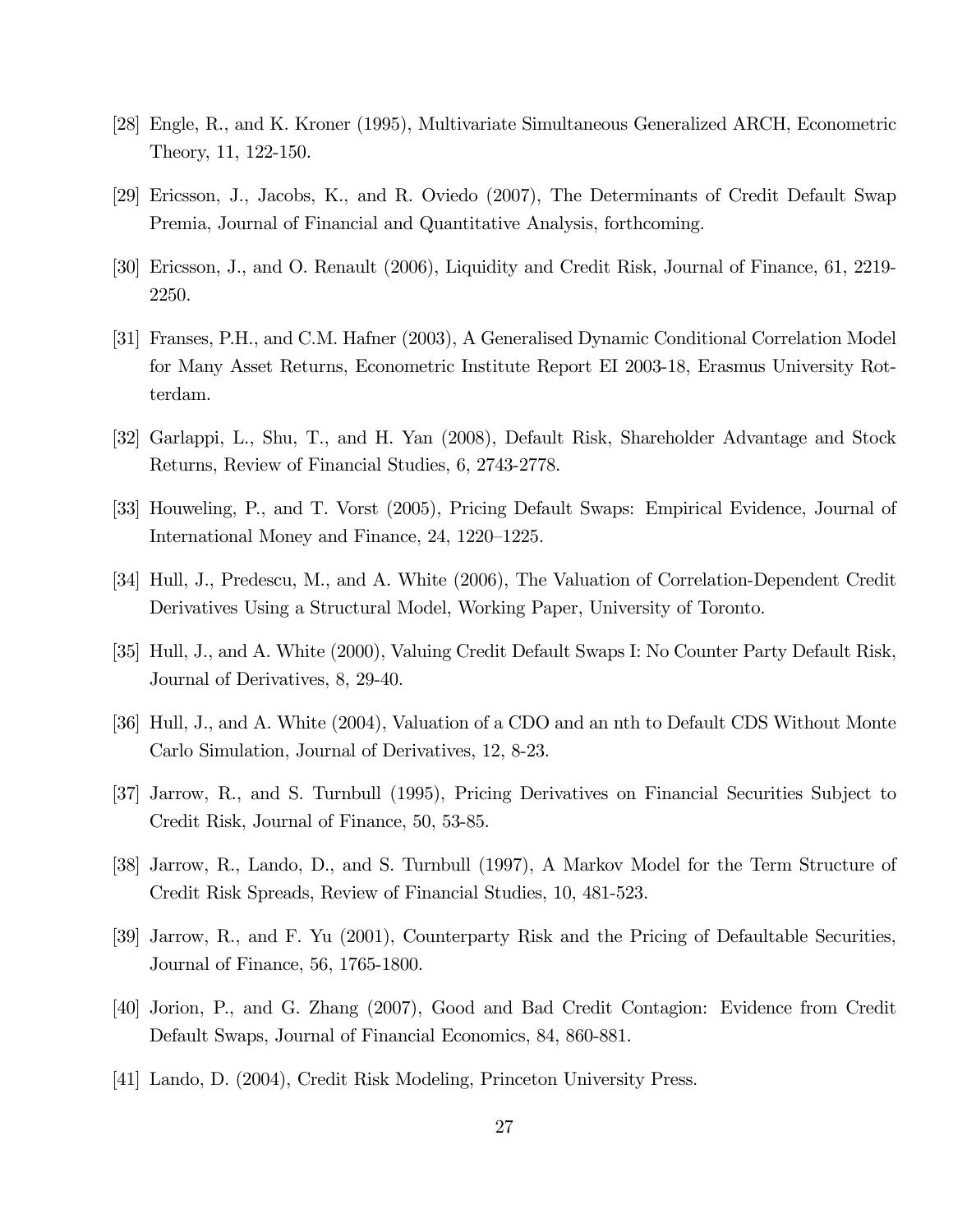- [42] Leland, H. (1994), Risky Debt, Bond Covenants and Optimal Capital Structure, Journal of Finance, 49, 1213-1252.
- [43] Leland, H., and K. Toft (1996), Optimal Capital Structure, Endogenous Bankruptcy and the Term Structure of Credit Spreads, Journal of Finance, 51, 987-1019.
- [44] Li, D. (2000), On Default Correlation: A Copula Function Approach, Working Paper, Risk-Metrics Group.
- [45] Ledoit, O., Santa-Clara, P., and M. Wolf (2003), Flexible Multivariate GARCH Modeling with an Application to International Stock Markets, Review of Economics and Statistics, 85, 735-747.
- [46] Ledoit, O., and M. Wolf (2003), Improved Estimation of the Covariance Matrix of Stock Returns with an Application to Portfolio Selection, Journal of Empirical Finance, 10, 603-621.
- [47] Longstaff, F., Mithal, S., and E. Neis (2004), Corporate Yield Spreads: Default Risk or Liquidity? New Evidence from the Credit Default Swap Market, Journal of Finance, 60, 2213-2253.
- [48] Longstaff, F., and A. Rajan (2008), An Empirical Analysis of the Pricing of Collateralized Debt Obligations, Journal of Finance, 63, 509-563.
- [49] McGinty, L., Beinstein, E., Ahluwalia, R., and M. Watts (2004), Credit Correlation: a Guide, JP Morgan, Credit Derivatives Strategy.
- [50] Merton, R. (1974), On the Pricing of Corporate Debt: The Risk Structure of Interest rates, Journal of Finance, 29, 449-470.
- [51] Schaefer, S., and I. Strebulaev (2008), Structural Models of Credit Risk are Useful: Evidence from Hedge Ratios on Corporate Bonds, Journal of Financial Economics, 90, 1-19.
- [52] Schonbucher, P., and D. Schubert (2001), Copula Dependent Default Risk in Intensity Models, Working Paper, Bonn University.
- [53] Tarashev, N., and H. Zhu (2007), The Pricing of Correlated Default Risk: Evidence from the Credit Derivatives Market, Working Paper, BIS.
- [54] Tse, Y., and A. Tsui (2002), A Multivariate Generalized Autoregressive Heteroskedasticity Model With Time-Varying Correlations, Journal of Business and Economic Statistics, 20, 351- 362.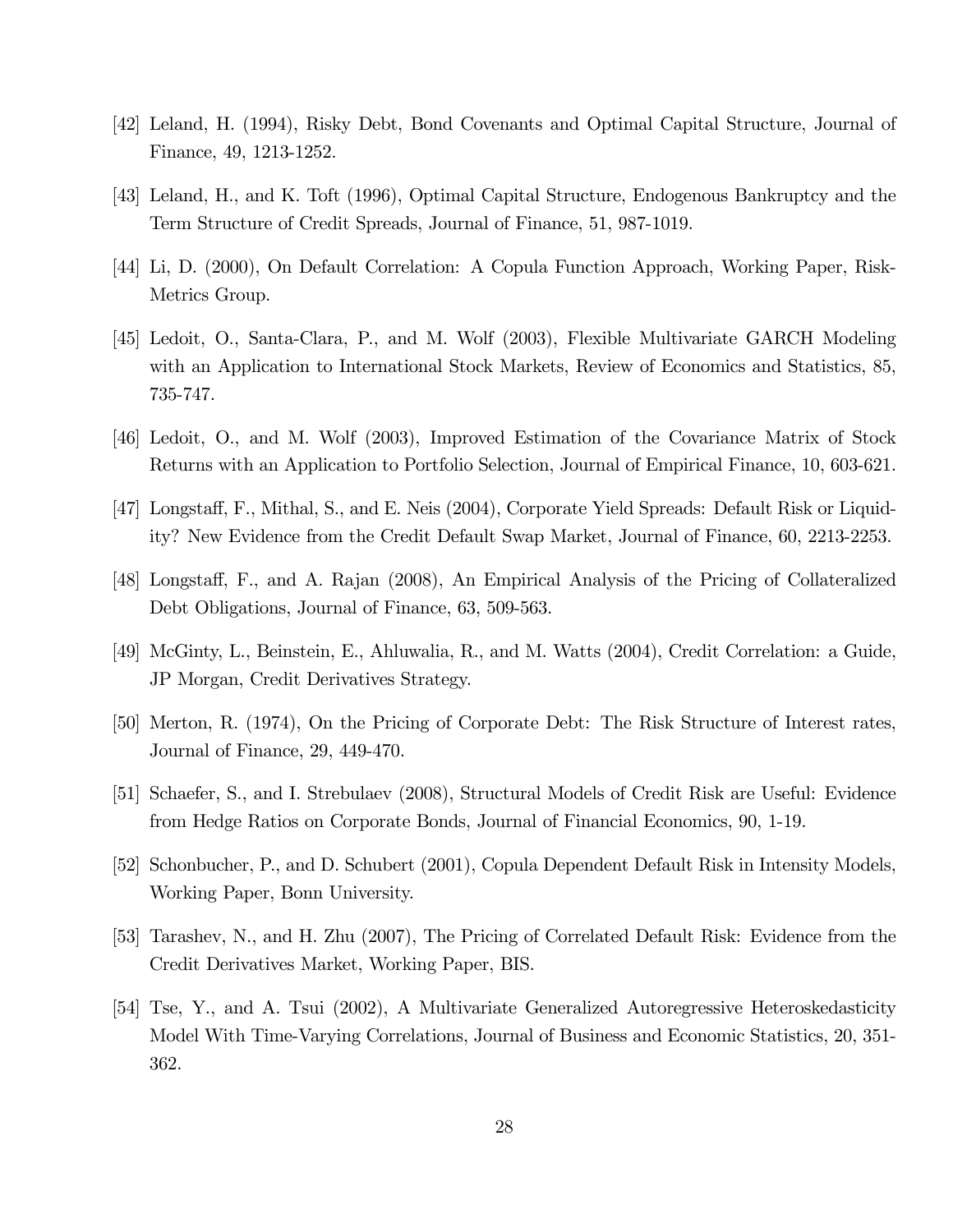- [55] Vasicek, O. (1987), Probability of Loss on Loan Portfolio, Working Paper, KMV Corporation.
- [56] Vasicek, O. (1991), Limiting Loan Loss Probability Distribution, Working Paper, KMV Corporation.
- [57] Vasicek, O. (2002), Loan Portfolio Value, Risk, 15, December, 160-162.
- [58] Zhang, B., Zhou, H., and H. Zhu (2006), Explaining Credit Default Swaps with the Equity Volatility and Jump Risk of Individual Firms, Working Paper, Federal Reserve Board.
- [59] Zhou, C. (2001), An Analysis of Default Correlation and Multiple Defaults, Review of Financial Studies, 14, 555-576.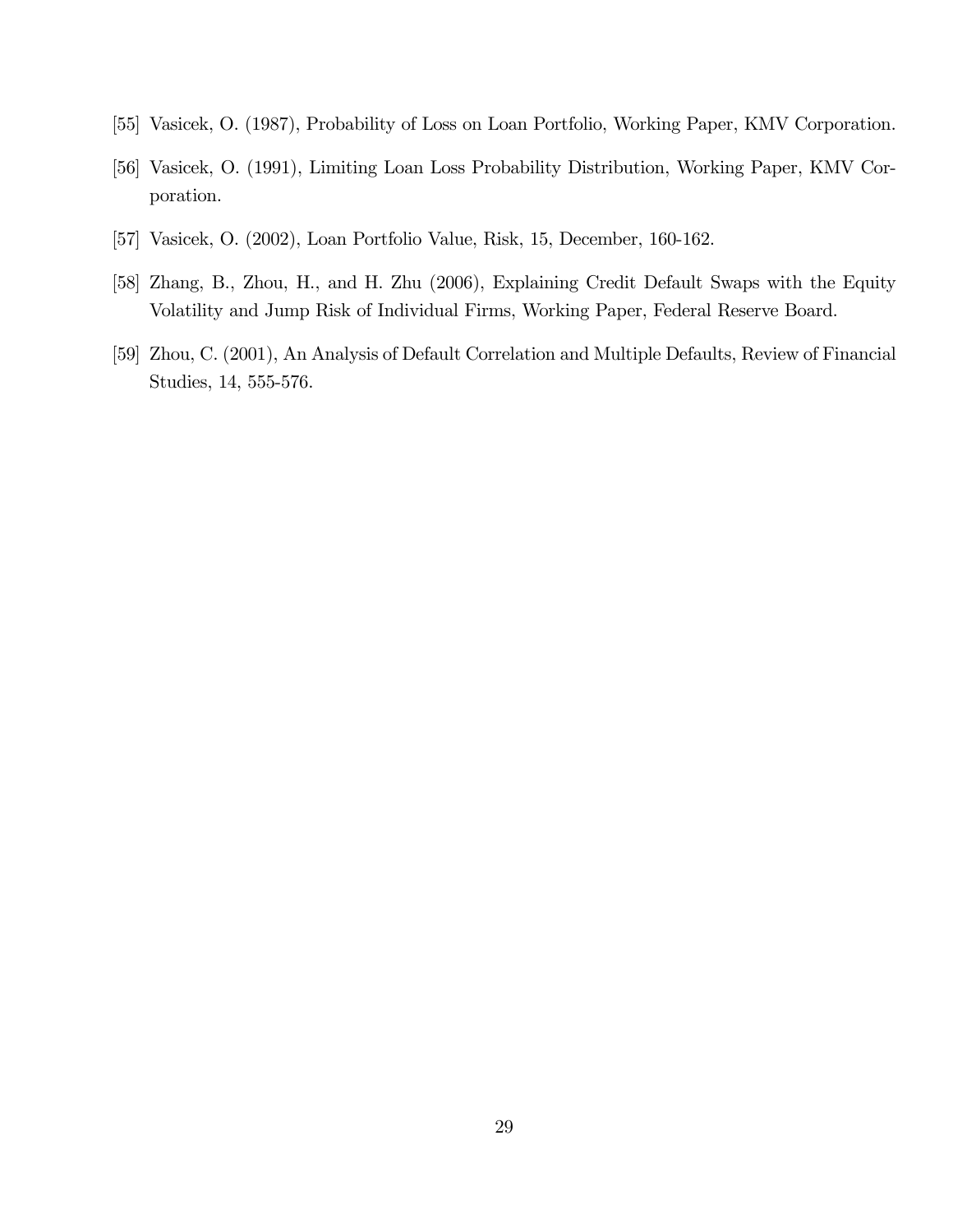

Figure 1: CDX Tranche Spreads and Base Correlations. October 14, 2004 - December 31, 2007.

Notes to Figure: We plot tranche spreads and base correlations for all CDX tranches using data from October 14, 2004 through December 31, 2007.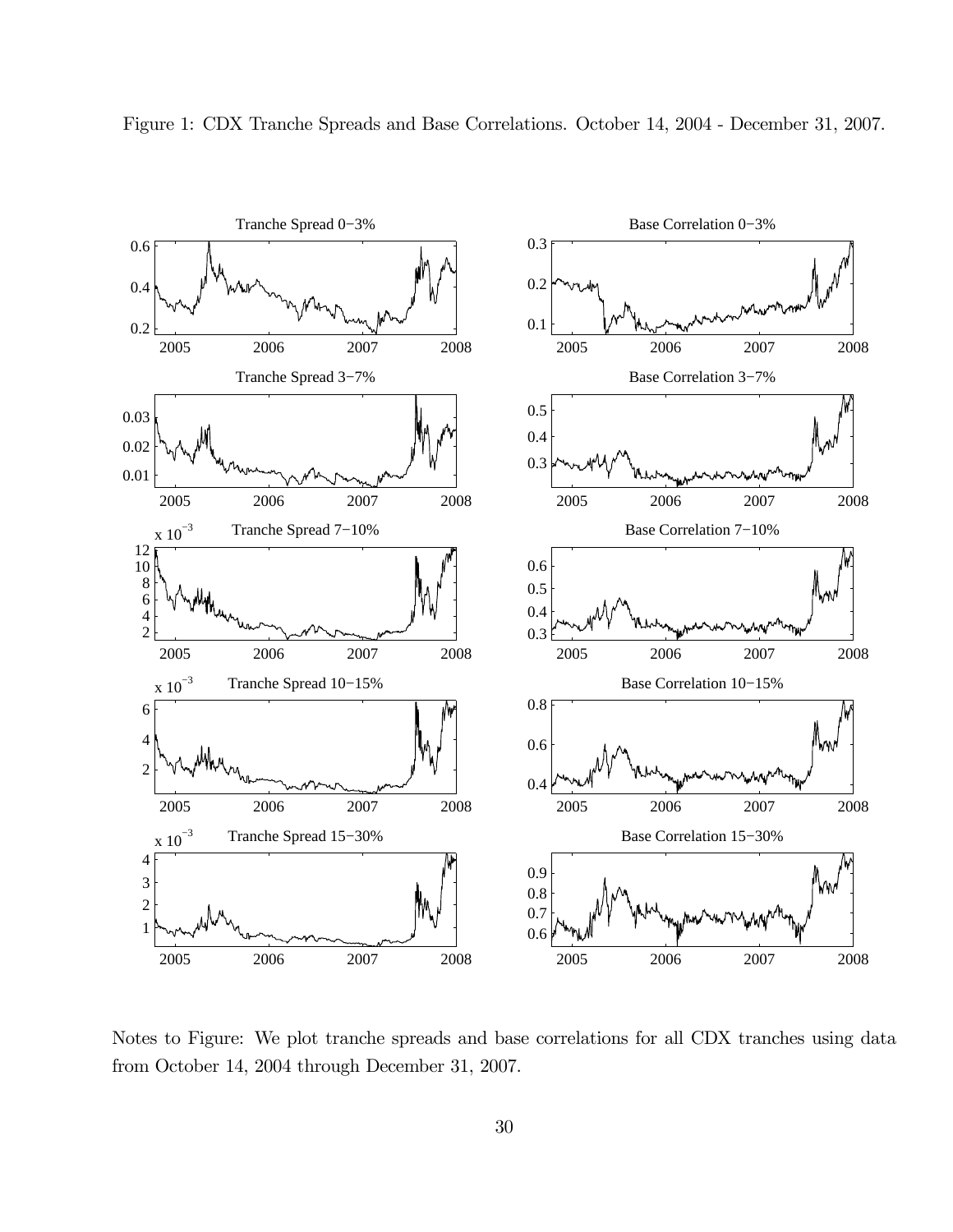

Figure 2: iTraxx Tranche Spreads and Base Correlations. October 14, 2004 - December 31, 2007.

Notes to Figure: We plot tranche spreads and base correlation for all iTraxx tranches using data from October 14, 2004 through December 31 2007.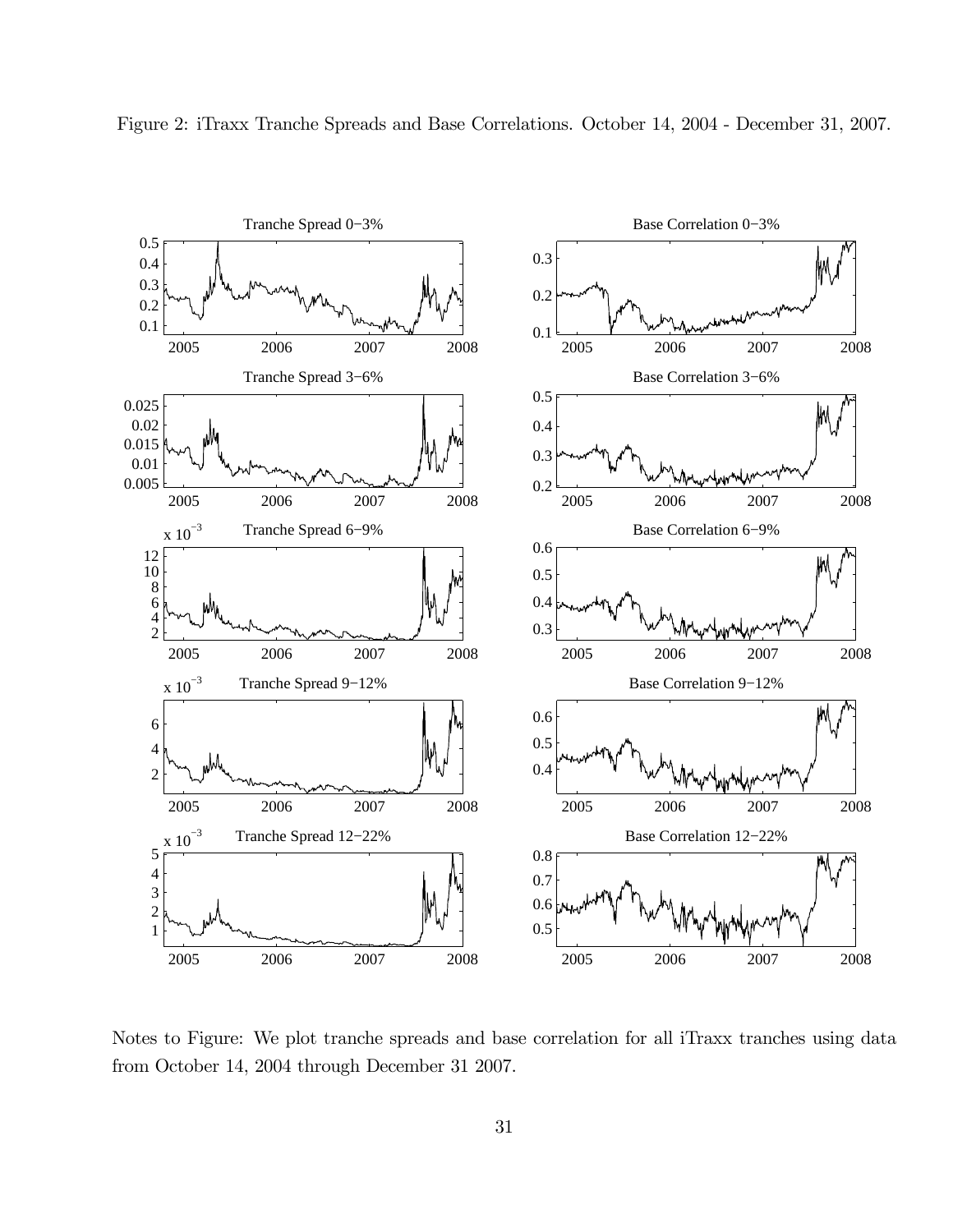



Notes to Figure: We plot cross sectional averages of CDS premia for CDX and iTraxx companies using October 14, 2004 through December 31, 2007 data.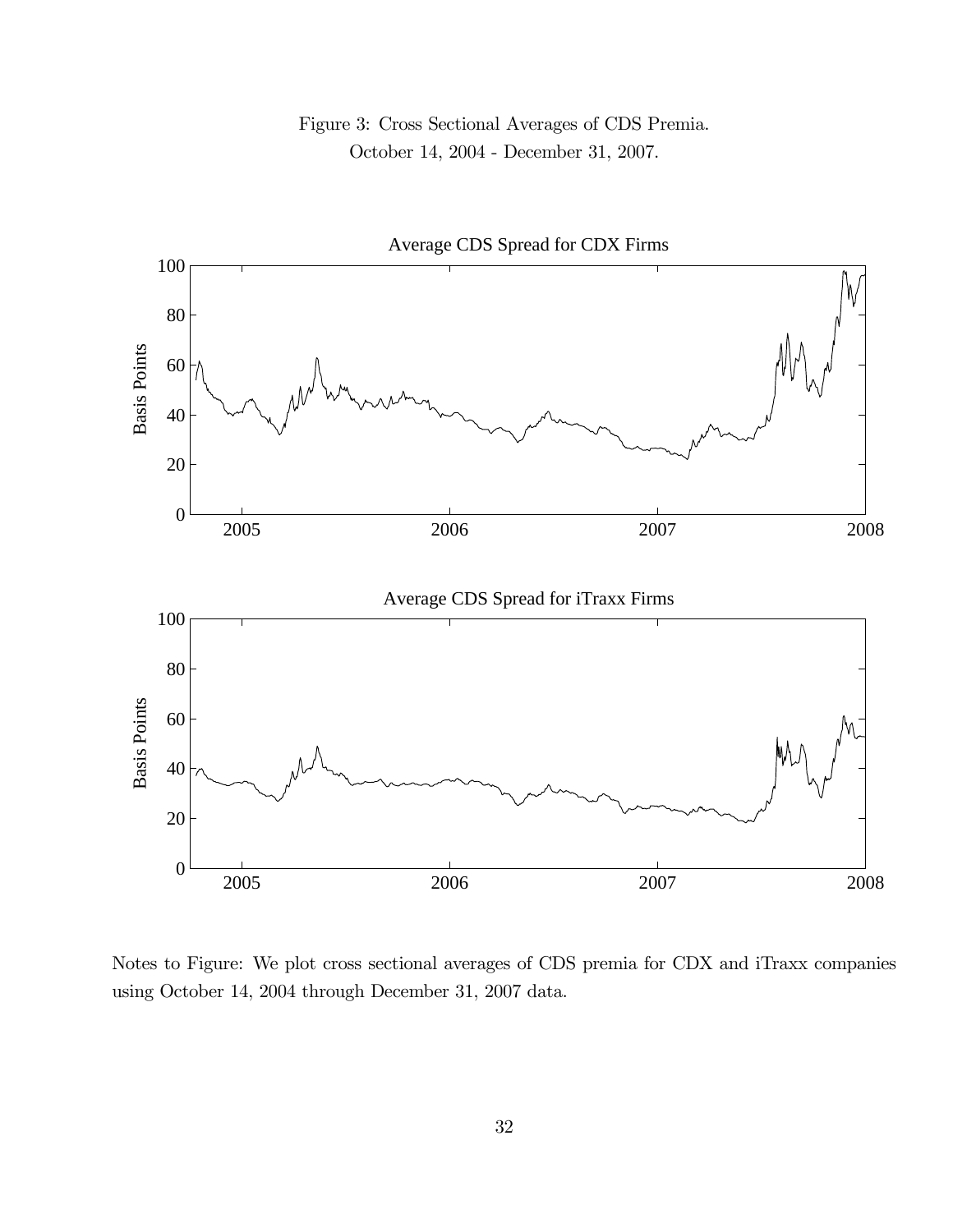## Figure 4: Cross Sectional Average Default Intensities. October 14, 2004 - December 31, 2007.



Notes to Figure: We plot cross sectional average default intensities for CDX and iTraxx companies using October 14, 2004 through December 31, 2007 data.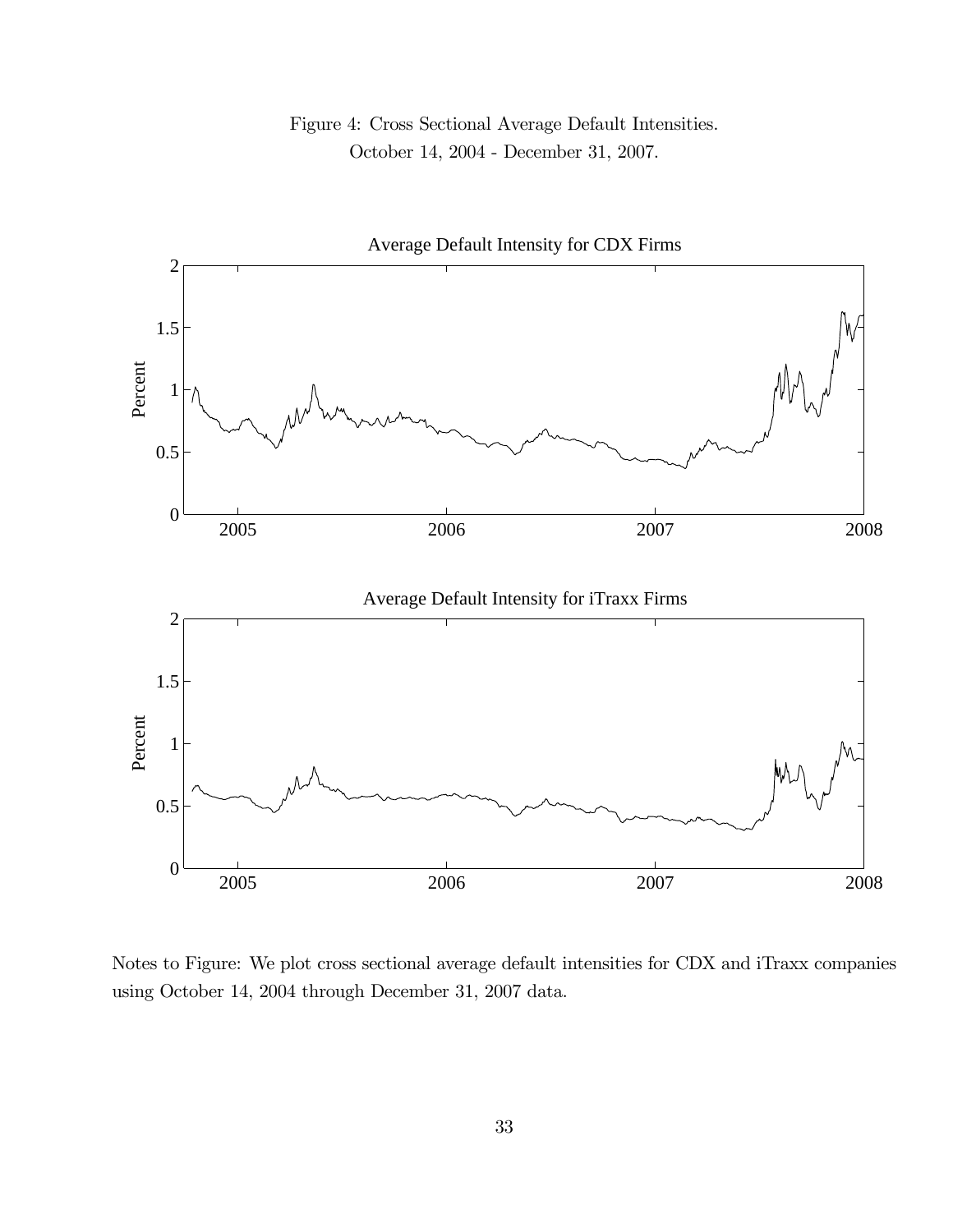

## Figure 5: DECOs and Base Correlations for CDX Companies October 14, 2004 - December 31, 2007

Notes to Figure: We plot equity and intensity dynamic equicorrelations (DECO) for CDX companies, and base correlations for the 0-3% and 3-7% CDX tranches, using data from October 14, 2004 through December 31, 2007.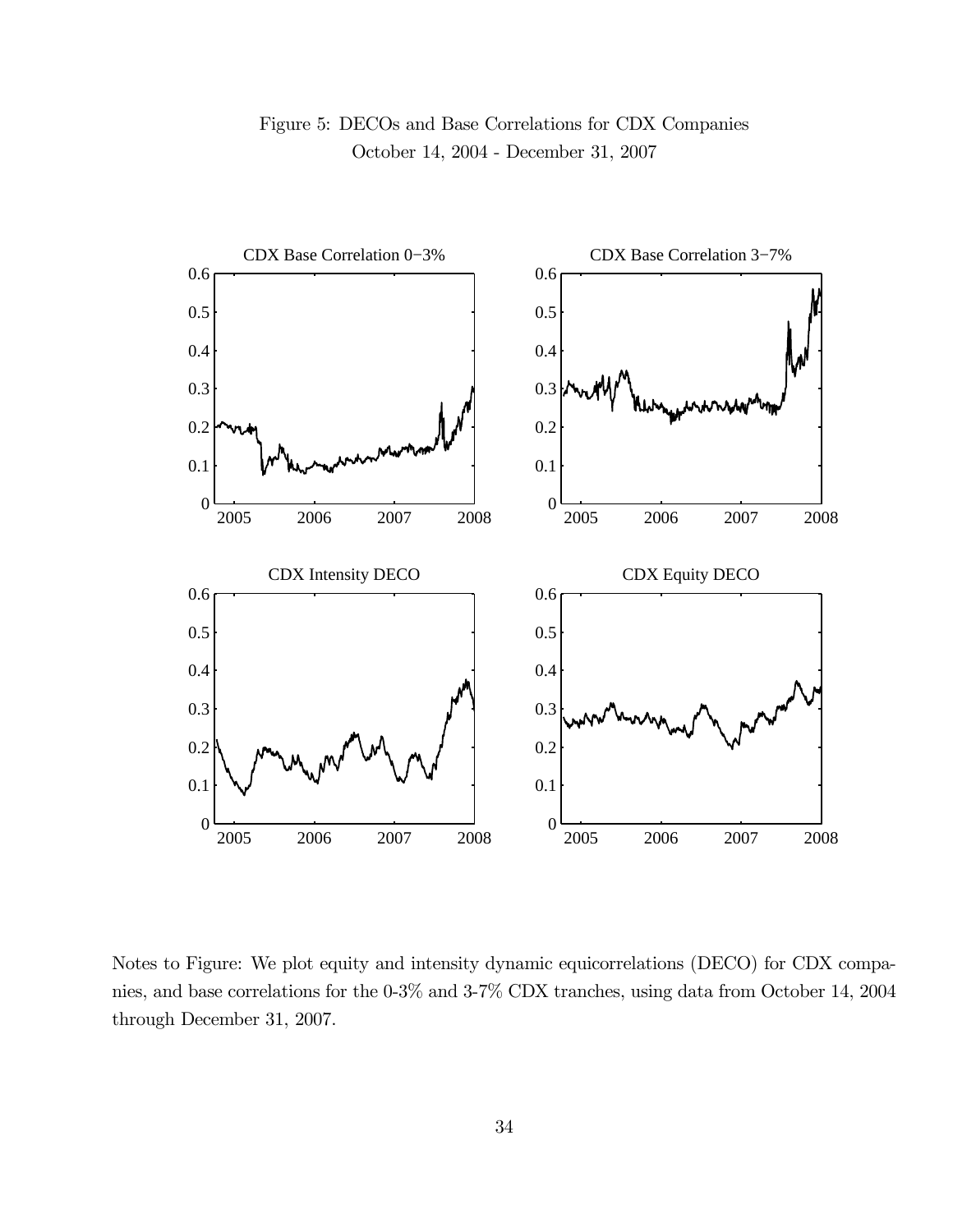

Notes to Figure: We plot equity and intensity dynamic equicorrelations (DECO) for iTraxx companies, and base correlations for the 0-3% and 3-6% iTraxx tranches, using data from October 14, 2004 through December 31, 2007.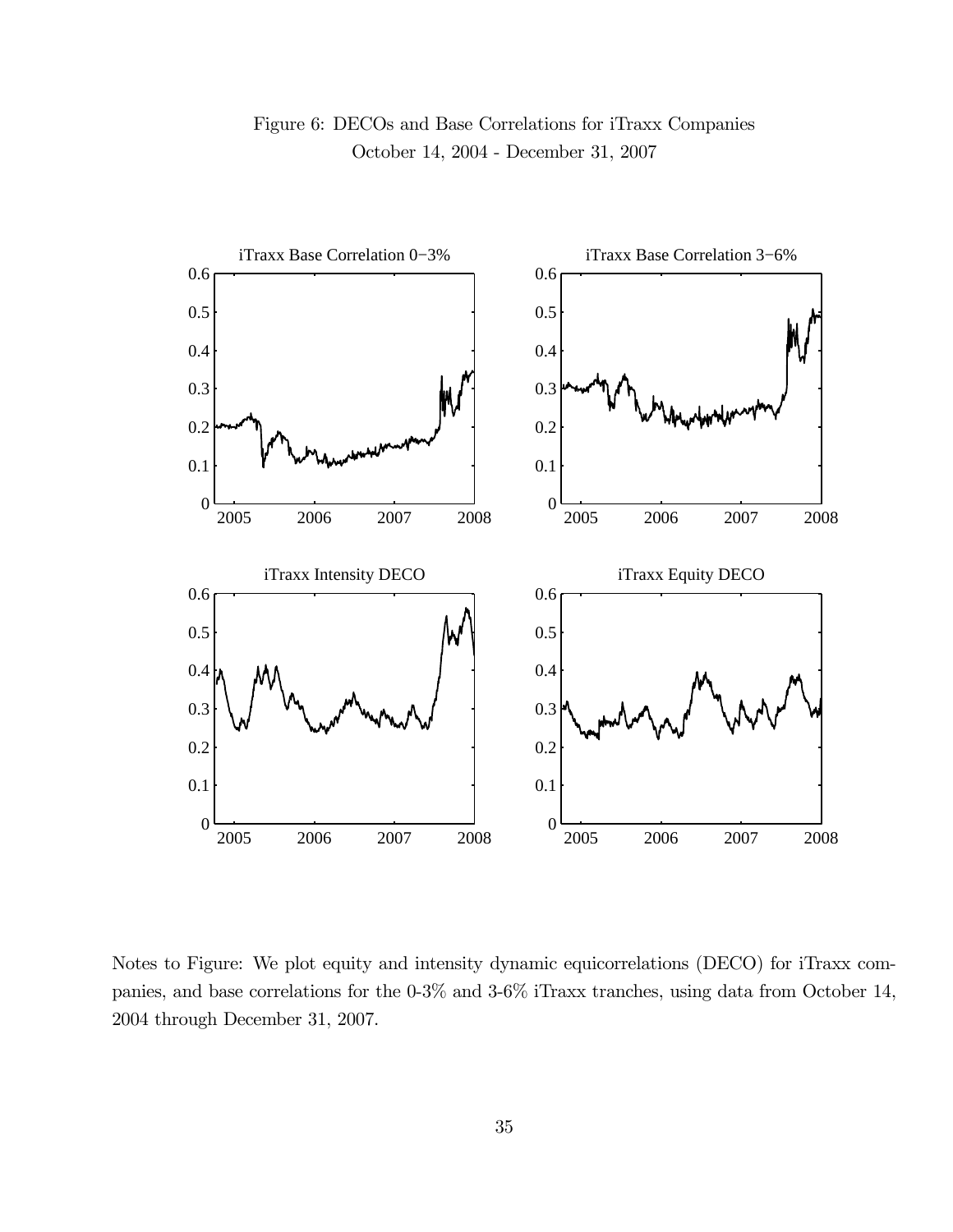#### **Table 1: Firm Names and Tickers. CDX and iTraxx**

| <b>CDX Firm Name</b>                                     | <b>Ticker</b>            | iTraxx Firm Name                                            | <b>Ticker</b>               |
|----------------------------------------------------------|--------------------------|-------------------------------------------------------------|-----------------------------|
| Ace Limited                                              | <b>ACE</b>               | Aktiebolaget Volvo                                          | <b>VLVY</b>                 |
| Alcan Inc.                                               | AL                       | Bayerische Motoren Werke AG                                 | BMW                         |
| Alcoa Inc.                                               | AA                       | Compagnie Financiere Michelin                               | MICH                        |
| Altria Group, Inc.                                       | МO                       | Continental Aktiengesellschaft                              | <b>CONTI</b>                |
| American Express Company                                 | AXP                      | <b>GKN Holdings PLC</b>                                     | <b>GKNLN</b>                |
| American International Group, Inc.                       | AIG                      | Peugeot SA                                                  | PEUGOT                      |
| Anadarko Petroleum Corporation                           | APC                      | Renault                                                     | RENAUL                      |
| Arrow Electronics, Inc.                                  | ARW                      | Valeo                                                       | VLOF                        |
| AT&T Inc.                                                | ATTINC                   | Volkswagen Aktiengesellschaft                               | VW                          |
| AutoZone, Inc.                                           | AZO                      | Accor                                                       | <b>ACCOR</b>                |
| Baxter International Inc.                                | BAX                      | British American Tobacco PLC                                | <b>BATSLN</b>               |
| <b>Boeing Capital Corporation</b>                        | BA                       | Carrefour                                                   | <b>CARR</b>                 |
| Bristol-Myers Squibb Company                             | BMY                      | Deutsche Lufthansa AG                                       | LUFTHA                      |
| Burlington Northern Santa Fe Corp                        | BNI                      | Koninklijke Philips Electronics N.V.                        | PHG                         |
| Campbell Soup Company                                    | <b>CPB</b>               | LVMH Moet Hennessy Louis Vuitton                            | MOET                        |
| Cardinal Health, Inc.                                    | <b>CAH</b>               | Marks and Spencer PLC                                       | MKS                         |
| Carnival Corporation                                     | <b>CCL</b>               | Metro AG                                                    | <b>METFNL</b>               |
| CenturyTel, Inc.                                         | <b>CTL</b>               | <b>PPR</b>                                                  | <b>PPR</b>                  |
| Cigna Corporation                                        | CI<br><b>CIT</b>         | Sodexho Alliance                                            | <b>EXHO</b><br><b>ULVR</b>  |
| CIT Group Inc.                                           |                          | Unilever N.V.                                               |                             |
| Comcast Cable Communications, LLC                        | <b>CMCSA</b>             | <b>E.ON AG</b>                                              | <b>EON</b>                  |
| ConocoPhillips                                           | <b>COP</b>               | <b>Edison SPA</b>                                           | <b>FERRUZ</b>               |
| Constellation Energy Group, Inc.                         | <b>CEG</b>               | EDP - Energias de Portugal, SA                              | <b>EDP</b>                  |
| Countrywide Home Loans, Inc.<br>Cox Communications, Inc. | <b>CCR</b><br><b>COX</b> | Electricite de France<br>EnBW Energie Baden-Wuerttemberg AG | EDF<br><b>BAD</b>           |
| <b>CSX</b> Corporation                                   | CSX                      | Endesa, SA                                                  | <b>ELESM</b>                |
| Devon Energy Corporation                                 | <b>DVN</b>               | Enel SPA                                                    | <b>ENEL</b>                 |
| Dominion Resources, Inc.                                 | D                        | Fortum Oyj                                                  | <b>FORTUM</b>               |
| The Dow Chemical Company                                 | <b>DOW</b>               | Iberdrola, SA                                               | <b>IBERDU</b>               |
| Eastman Chemical Company                                 | EMN                      | Repsol YPF SA                                               | REP                         |
| General Electric Capital Corporation                     | GE                       | RWE Aktiengesellschaft                                      | RWE                         |
| Honeywell International Inc.                             | HON                      | Suez                                                        | <b>LYOE</b>                 |
| IAC/InterActiveCorp                                      | IACI                     | Union Fenosa SA                                             | <b>UNFSM</b>                |
| International Lease Finance Corporation                  | AIG                      | Vattenfall Aktiebolag                                       | VATFAL                      |
| Lennar Corporation                                       | LEN                      | Veolia Environnement                                        | <b>VEOLIA</b>               |
| Loews Corporation                                        | <b>LTR</b>               | <b>ABN AMRO Bank NV</b>                                     | AAB                         |
| Marsh & McLennan, Inc.                                   | MMC                      | Aegon NV                                                    | <b>AEGON</b>                |
| <b>National Rural Utilities</b>                          | <b>NRUC</b>              | <b>AXA</b>                                                  | AXAF                        |
| News America Incorporated                                | <b>NWS</b>               | Banca Monte Dei Paschi Di Siena Spa                         | MONTE                       |
| Omnicom Group Inc.                                       | OMC                      | <b>Barclays Bank PLC</b>                                    | BACR                        |
| Progress Energy, Inc.                                    | PGN                      | Commerzbank Aktiengesellschaft                              | <b>CMZB</b>                 |
| Pulte Homes, Inc.                                        | PHM                      | Deutsche Bank Aktiengesellschaft                            | DB                          |
| Rohm and Haas Company                                    | <b>ROH</b>               | Hannover Rueckversicherung AG                               | <b>HANRUE</b>               |
| Safeway Inc.                                             | SWY                      | Muenchener Rueckversicherung                                | MUNRE                       |
| Sempra Energy                                            | SRE                      | Swiss Reinsurance Company                                   | <b>SCHREI</b>               |
| Simon Property Group, L.P.                               | SPG-LP                   | Zurich Insurance Company                                    | <b>VERSIC</b>               |
| Southwest Airlines Co.                                   | LUV                      | Adecco S.A.                                                 | ADO                         |
| <b>Sprint Nextel Corporation</b>                         | S                        | AKZO Nobel N.V.                                             | <b>AKZO</b>                 |
| Starwood Hotels & Resorts                                | HOT                      | Bayer Aktiengesellschaft                                    | BYIF                        |
| <b>Textron Financial Corporation</b>                     | TXT                      | Compagnie de Saint-Gobain                                   | <b>STGOBN</b>               |
| Time Warner Inc.                                         | TW                       | EADS N.V.                                                   | EAD                         |
| Transocean Inc.                                          | RIG                      | Lafarge                                                     | LAFCP                       |
| Union Pacific Corporation                                | <b>UNP</b>               | Siemens Aktiengesellschaft                                  | SIEM                        |
| Valero Energy Corporation                                | VLOC                     | UPM-Kymmene Oyj                                             | UPMKYM                      |
| The Walt Disney Company                                  | DIS                      | Bertelsmann AG                                              | <b>BERTEL</b>               |
| Washington Mutual, Inc.                                  | WM                       | Deutsche Telekom AG                                         | DT                          |
| Wells Fargo & Company                                    | <b>WFC</b>               | France Telecom                                              | <b>FRTEL</b>                |
| Weyerhaeuser Company                                     | WY                       | Hellenic Telecommunications                                 | <b>OTE</b>                  |
| Whirlpool Corporation                                    | WHR                      | Koninklijke KPN N.V.                                        | <b>KPN</b>                  |
| Wyeth                                                    | WYE                      | Reuters Group PLC                                           | RTRGRP                      |
| XL Capital Ltd.                                          | XL                       | Telecom Italia SPA                                          | TIIMN                       |
|                                                          |                          | Telefonica, SA                                              | <b>TELEFO</b><br><b>VOD</b> |
|                                                          |                          | Vodafone Group PLC                                          |                             |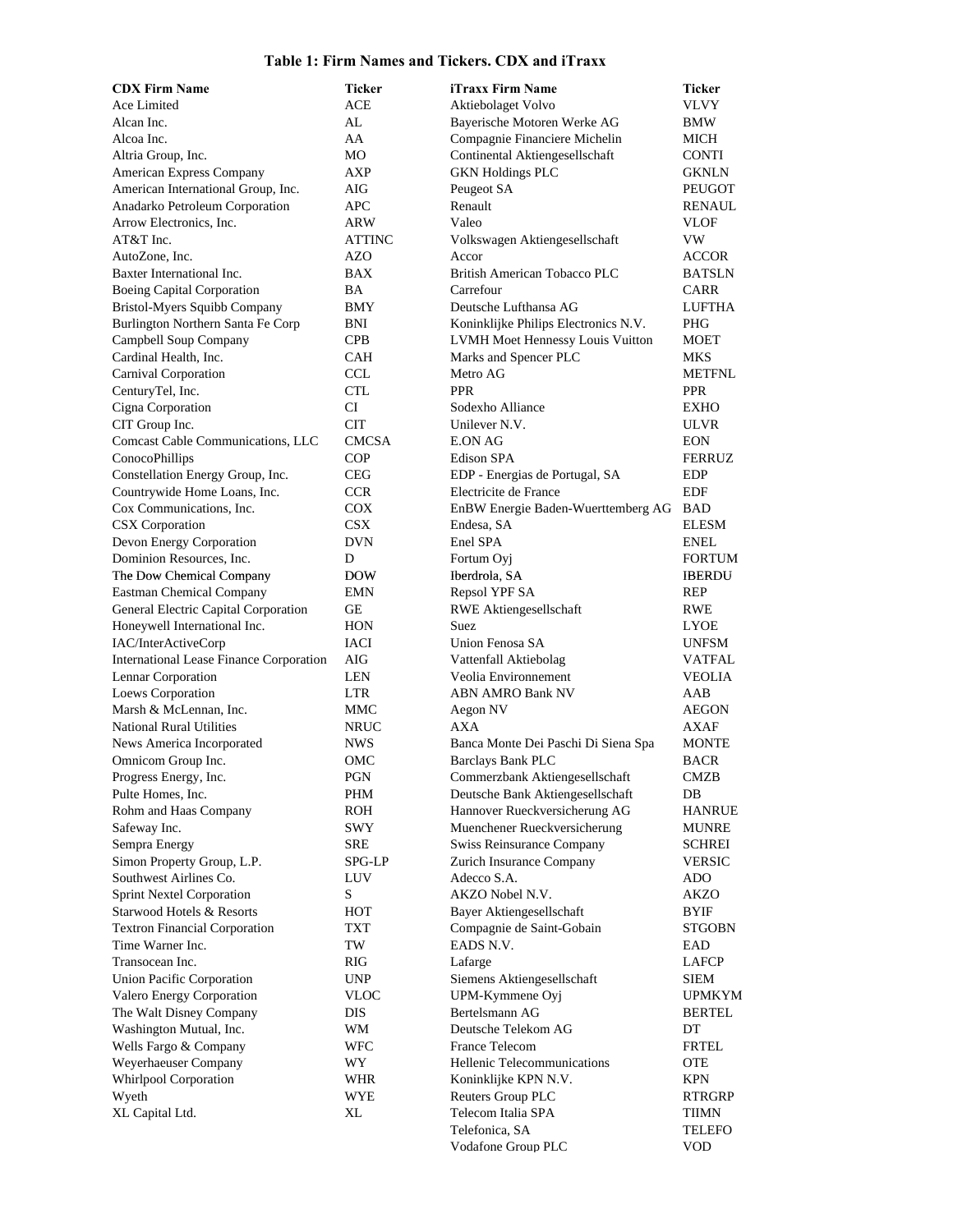| <b>Panel A: CDX Firms</b>      | Average | <b>Std Dev</b> | <b>Skewness</b> | <b>Kurtosis</b> |
|--------------------------------|---------|----------------|-----------------|-----------------|
| TrancheUpfrontMid 0-3%         | 3446.73 | 894.47         | 0.49            | 2.63            |
| TrancheSpreadMid 3-7%          | 139.52  | 61.93          | 0.98            | 3.15            |
| TrancheSpreadMid 7-10%         | 40.29   | 27.89          | 1.31            | 3.92            |
| TrancheSpreadMid 10-15%        | 18.58   | 13.71          | 1.70            | 5.70            |
| TrancheSpreadMid 15-30%        | 9.19    | 8.30           | 2.40            | 8.76            |
| <b>Base Correlation 0-3%</b>   | 0.14    | 0.05           | 1.00            | 3.58            |
| <b>Base Correlation 3-7%</b>   | 0.29    | 0.07           | 2.23            | 7.92            |
| <b>Base Correlation 7-10%</b>  | 0.37    | 0.08           | 2.15            | 7.26            |
| <b>Base Correlation 10-15%</b> | 0.48    | 0.09           | 1.91            | 6.25            |
| <b>Base Correlation 15-30%</b> | 0.71    | 0.09           | 1.21            | 4.16            |
| <b>Panel B: iTraxx Firms</b>   | Average | <b>Std Dev</b> | <b>Skewness</b> | <b>Kurtosis</b> |
| TrancheUpfrontMid 0-3%         | 2087.69 | 725.68         | 0.01            | 2.98            |
| TrancheSpreadMid 3-6%          | 90.64   | 39.17          | 0.98            | 3.60            |
| TrancheSpreadMid 6-9%          | 31.00   | 19.98          | 1.72            | 6.15            |
| TrancheSpreadMid 9-12%         | 17.24   | 14.20          | 1.94            | 6.81            |
| TrancheSpreadMid 12-22%        | 9.38    | 8.70           | 1.91            | 6.85            |
| <b>Base Correlation 0-3%</b>   | 0.17    | 0.06           | 1.22            | 3.99            |
| <b>Base Correlation 3-6%</b>   | 0.28    | 0.07           | 1.48            | 4.46            |
| <b>Base Correlation 6-9%</b>   | 0.36    | 0.08           | 1.34            | 4.04            |
| <b>Base Correlation 9-12%</b>  | 0.43    | 0.08           | 1.22            | 3.72            |
| <b>Base Correlation 12-22%</b> | 0.59    | 0.08           | 0.97            | 3.28            |

## **Table 2: Moments of CDO Tranche Spreads and Base Correlations**

Notes to Table: We present the first four moments for the tranche spreads and base correlations based on the CDX Industrials and the iTraxx Europe indexes. The sample is October 14, 2004, through December 31, 2007.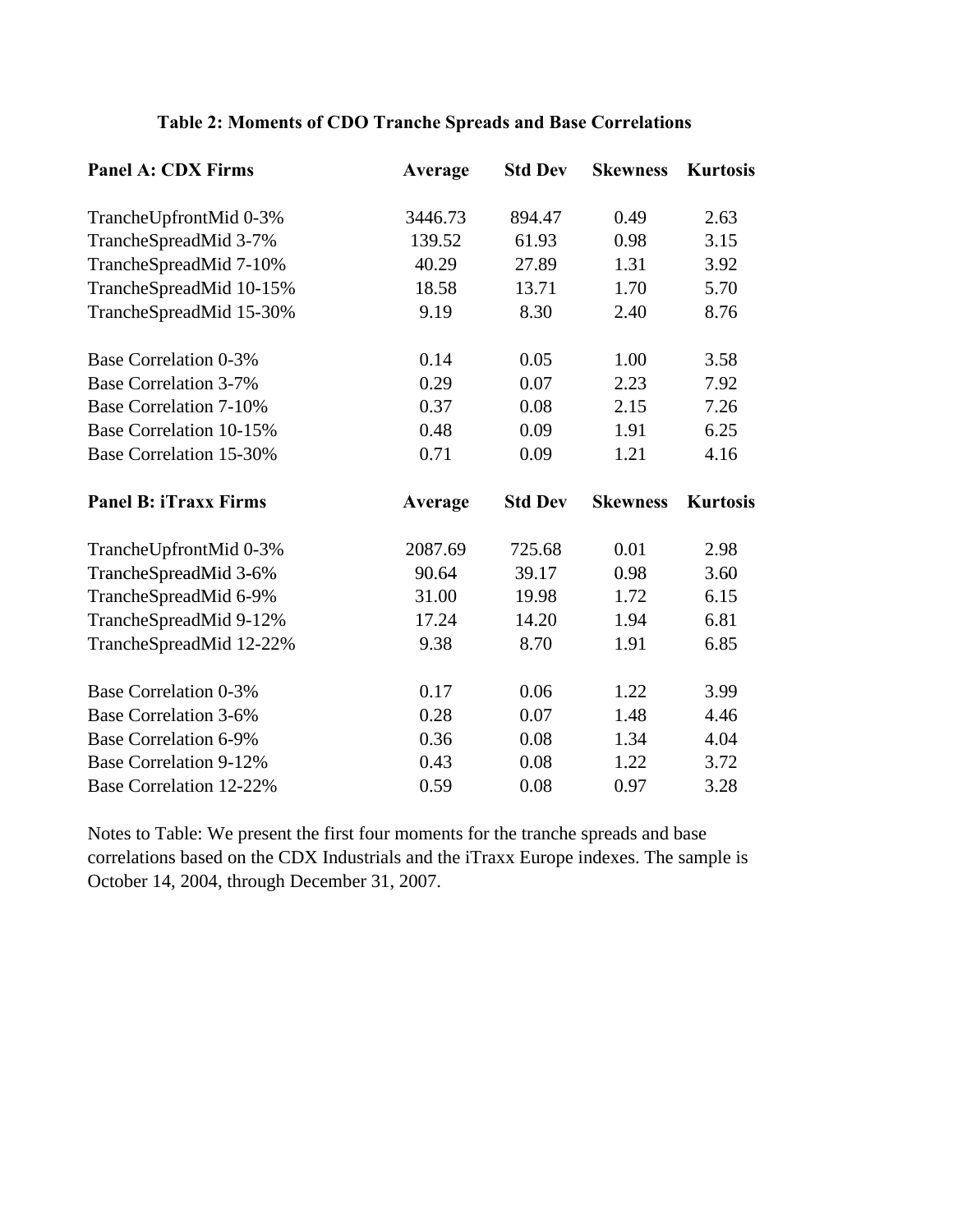### **Table 3: Unconditional Pairwise Correlations Between Implied Base Correlations (in percent)**

|                                   | CDX BaseCorrelation 0-3% | $3 - 7%$<br><b>CDX</b> BaseCorrelation | 7-10%<br><b>BaseCorrelation</b><br>CDX | 10-15%<br><b>BaseCorrelation</b><br>CDX | $-30%$<br>ŋ<br>$\overline{\phantom{0}}$<br>CDX BaseCorrelation | iTraxx BaseCorrelation 0-3% | $3 - 6%$<br>iTraxx BaseCorrelation | 6-9%<br><b>BaseCorrelation</b><br>iTraxx | 2%<br>$\overline{9}$<br><b>BaseCorrelation</b><br>iTraxx | iTraxx BaseCorrelation 12-229 |
|-----------------------------------|--------------------------|----------------------------------------|----------------------------------------|-----------------------------------------|----------------------------------------------------------------|-----------------------------|------------------------------------|------------------------------------------|----------------------------------------------------------|-------------------------------|
| <b>CDX BaseCorrelation 0-3%</b>   | 100.00                   |                                        |                                        |                                         |                                                                |                             |                                    |                                          |                                                          |                               |
| <b>CDX BaseCorrelation 3-7%</b>   | 78.91                    | 100.00                                 |                                        |                                         |                                                                |                             |                                    |                                          |                                                          |                               |
| <b>CDX BaseCorrelation 7-10%</b>  | 65.13                    | 97.67                                  | 100.00                                 |                                         |                                                                |                             |                                    |                                          |                                                          |                               |
| <b>CDX BaseCorrelation 10-15%</b> | 54.87                    | 93.88                                  | 98.99                                  | 100.00                                  |                                                                |                             |                                    |                                          |                                                          |                               |
| <b>CDX BaseCorrelation 15-30%</b> | 40.08                    | 84.86                                  | 93.60                                  | 97.31                                   | 100.00                                                         |                             |                                    |                                          |                                                          |                               |
|                                   |                          |                                        |                                        |                                         |                                                                |                             |                                    |                                          |                                                          |                               |
| iTraxx BaseCorrelation 0-3%       | 89.96                    | 89.23                                  | 81.42                                  | 74.16                                   | 61.68                                                          | 100.00                      |                                    |                                          |                                                          |                               |
| iTraxx BaseCorrelation 3-6%       | 78.41                    | 93.32                                  | 89.62                                  | 84.77                                   | 74.47                                                          | 96.02                       | 100.00                             |                                          |                                                          |                               |
| iTraxx BaseCorrelation 6-9%       | 72.52                    | 92.04                                  | 89.77                                  | 85.86                                   | 76.72                                                          | 92.56                       | 99.32                              | 100.00                                   |                                                          |                               |
| iTraxx BaseCorrelation 9-12%      | 68.15                    | 90.39                                  | 89.16                                  | 85.92                                   | 77.70                                                          | 89.87                       | 98.18                              | 99.68                                    | 100.00                                                   |                               |
| iTraxx BaseCorrelation 12-22%     | 59.03                    | 86.02                                  | 86.94                                  | 85.11                                   | 79.07                                                          | 83.50                       | 94.31                              | 97.15                                    | 98.62                                                    | 100.00                        |

Notes to Table: We compute unconditional correlations for the implied base correlations for iTraxx and CDX indexes. The sample period is from October, 14, 2004, through December 31, 2007.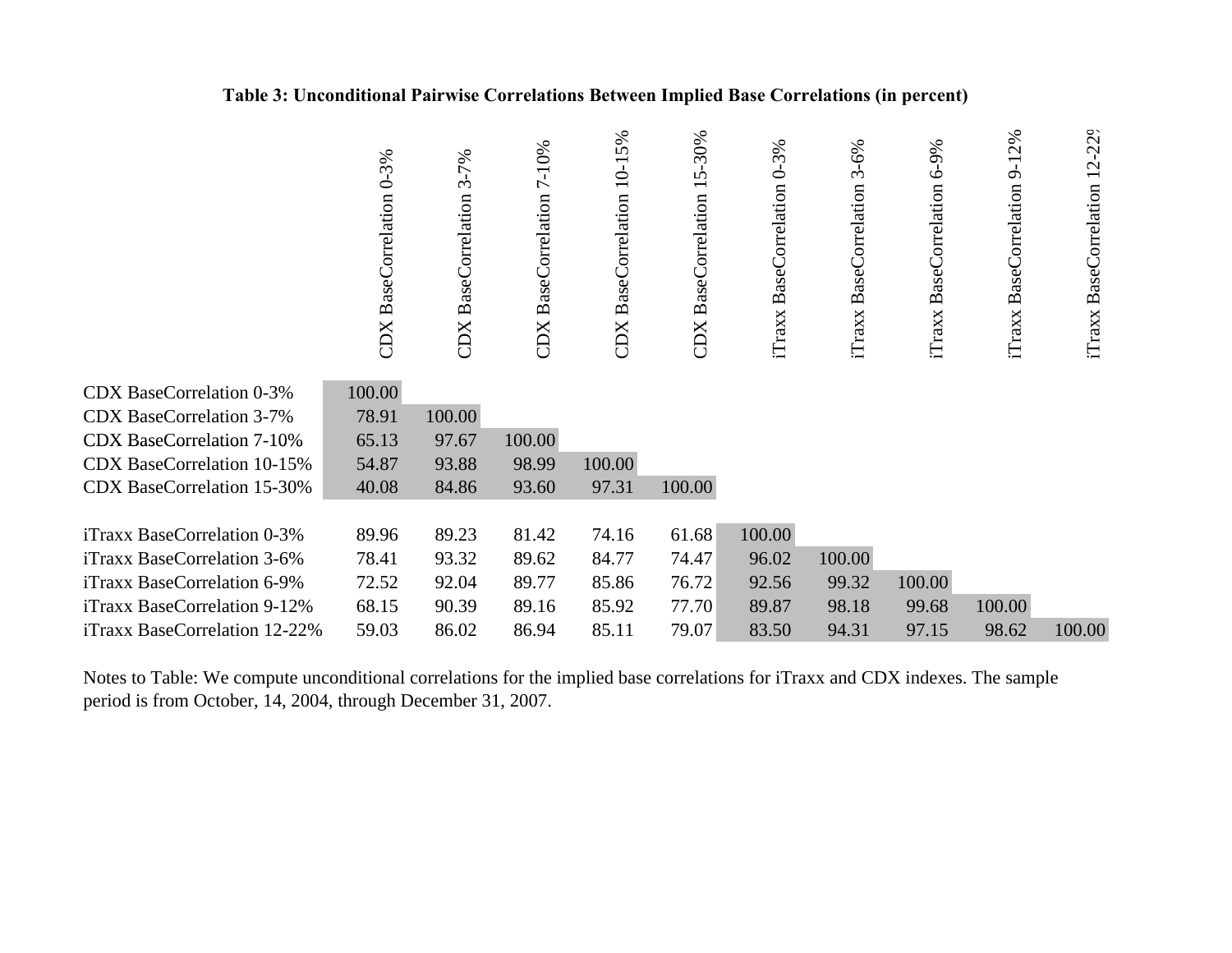## **Table 4: Moments of CDS Spreads (in Basis Points) October 14, 2004 - December 31, 2007**

|                             | <b>CDS</b> Spreads for CDX Firms |                |                 |                 |  |  |  |
|-----------------------------|----------------------------------|----------------|-----------------|-----------------|--|--|--|
| <b>Moments Across Firms</b> | Mean                             | <b>Std Dev</b> | <b>Skewness</b> | <b>Kurtosis</b> |  |  |  |
| Mean                        | 42.47                            | 21.90          | 1.09            | 5.51            |  |  |  |
| Median                      | 35.95                            | 12.23          | 0.74            | 3.58            |  |  |  |
| Mininum                     | 16.50                            | 4.26           | $-0.66$         | 1.88            |  |  |  |
| Maximum                     | 119.33                           | 187.52         | 3.60            | 20.73           |  |  |  |

|                             | <b>CDS</b> Spreads for <i>iTraxx</i> Firms |                |                 |                 |  |  |  |
|-----------------------------|--------------------------------------------|----------------|-----------------|-----------------|--|--|--|
| <b>Moments Across Firms</b> | Mean                                       | <b>Std Dev</b> | <b>Skewness</b> | <b>Kurtosis</b> |  |  |  |
| Mean                        | 32.44                                      | 10.90          | 1.04            | 4.66            |  |  |  |
| Median                      | 28.86                                      | 9.70           | 0.91            | 3.78            |  |  |  |
| Mininum                     | 13.11                                      | 3.96           | $-0.44$         | 2.06            |  |  |  |
| Maximum                     | 71.28                                      | 35.67          | 2.58            | 9.59            |  |  |  |

Notes to Tables: We first compute the first four sample moments of CDS spreads across time for each of the 61 CDX and 64 iTraxx firms. We then report the mean, median, minimum and for each of the 61 CDX and 64 iTraxx firms. We then report the mean, median, minimum and maximum of these moments across firms. The underlying sample consists of daily CDS premia for the period October 14, 2004, through December 31, 2007. The sample exclusively consists of firms who were part of the index over the entire sample period.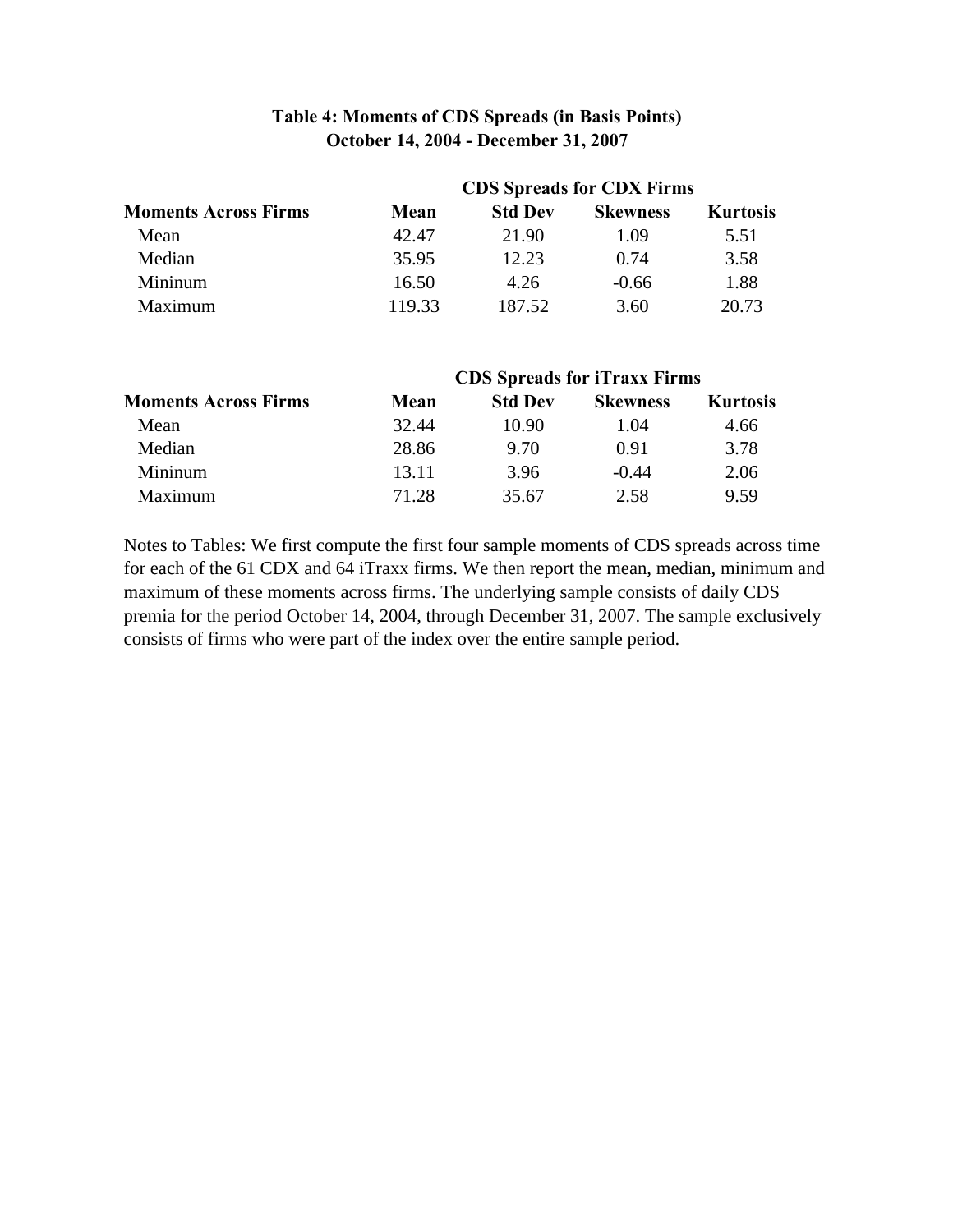### **Table 5: Moments of Default Intensities from CDS Spreads (in Percent) October 14, 2004 - December 31, 2007**

| <b>Moments Across Firms</b> |      |                |                 |                 |                 |
|-----------------------------|------|----------------|-----------------|-----------------|-----------------|
|                             | Mean | <b>Std Dev</b> | <b>Skewness</b> | <b>Kurtosis</b> | <b>AutoCorr</b> |
| Mean                        | 0.70 | 0.36           | 1.09            | 5.56            | 0.99            |
| Median                      | 0.60 | 0.20           | 0.74            | 3.61            | 0.99            |
| Mininum                     | 0.27 | 0.07           | $-0.66$         | 1.88            | 0.96            |
| Maximum                     | 197  | 3.05           | 3.67            | 20.75           | 1.00            |

| <b>Moments Across Firms</b> |      |                |                 | <b>Default Intensities for iTraxx Firms</b> |                 |  |
|-----------------------------|------|----------------|-----------------|---------------------------------------------|-----------------|--|
|                             | Mean | <b>Std Dev</b> | <b>Skewness</b> | <b>Kurtosis</b>                             | <b>AutoCorr</b> |  |
| Mean                        | 0.54 | 0.18           | 1.04            | 4.71                                        | 0.99            |  |
| Median                      | 0.48 | 0.16           | 0.91            | 3.80                                        | 0.99            |  |
| Mininum                     | 0.22 | 0.07           | $-0.43$         | 2.06                                        | 0.98            |  |
| Maximum                     | 1.18 | 0.59           | 2.62            | 9.85                                        | 1.00            |  |

Notes to Tables: We first compute the first four sample moments and first-order autocorrelations of the default intensities across time for each of the 61 CDX and 64 iTraxx firms. We then report the mean, median, minimum and maximum of these moments across firms. The underlying sample consists of daily default intensities extracted from CDS premia for the period October 14, 2004, through December 31, 2007. The sample exclusively consists of firms who were part of the index over the entire sample period.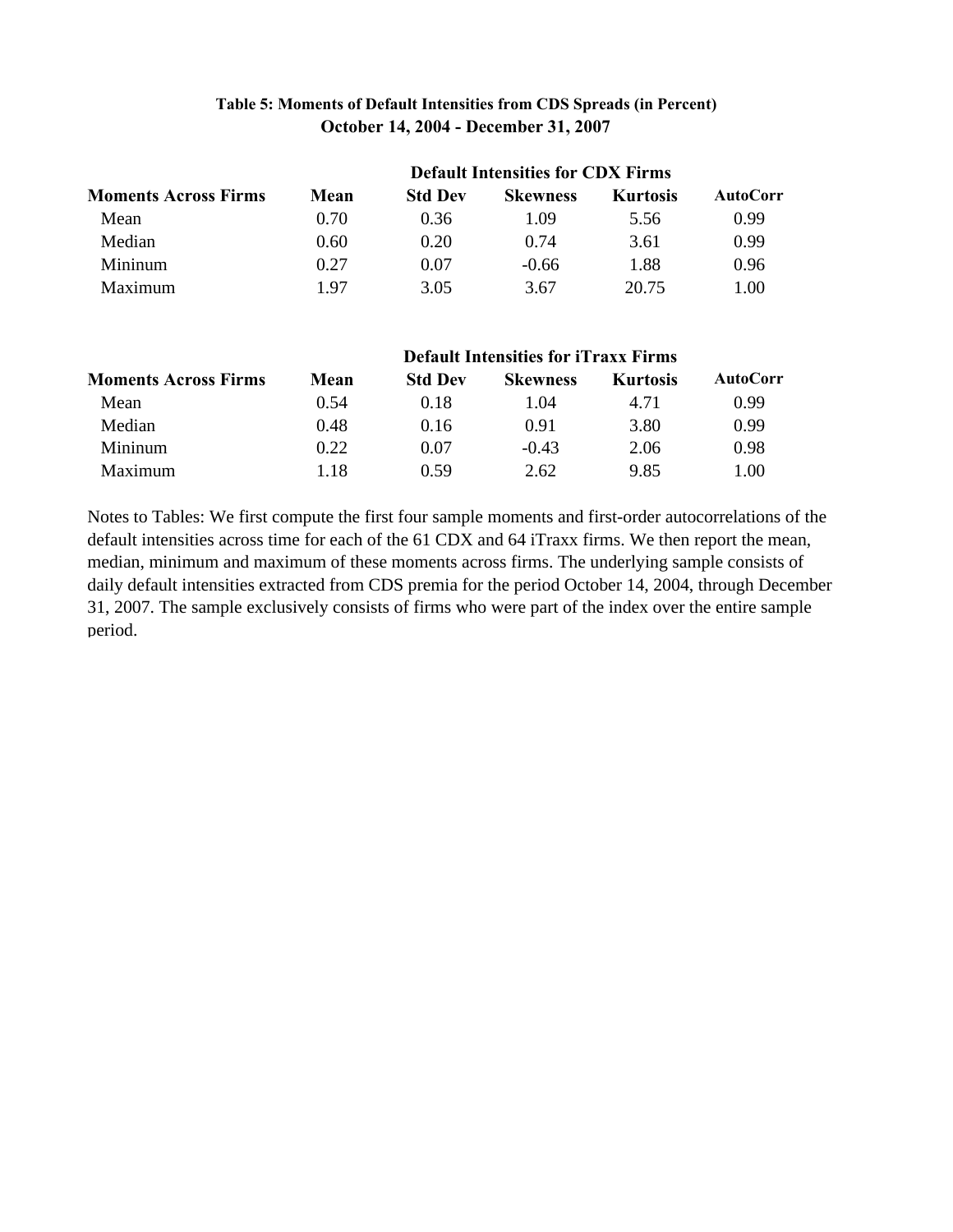### **Table 6: Moments of Standardized ARIMA-GARCH Intensity Residuals October 14, 2004 - December 31, 2007**

#### **Default Intensity Residuals for CDX Firms**

|                                |         |                  |                 |                 |          |                      | $LB(20)$ P-                    |  |
|--------------------------------|---------|------------------|-----------------|-----------------|----------|----------------------|--------------------------------|--|
| <b>Statistics Across Firms</b> | Mean    | <b>Std Dev</b>   | <b>Skewness</b> | <b>Kurtosis</b> | AutoCorr | $LB(20)$ P-<br>Value | Val on Abs<br><b>Residuals</b> |  |
| Mean                           | 0.01    | l.05             | 1.76            | 28.63           | 0.04     | 0.29                 | 0.31                           |  |
| Median                         | 0.01    | L.O4             | 1.39            | 20.09           | 0.05     | 0.18                 | 0.21                           |  |
| Mininum                        | $-0.09$ | 0.99             | $-2.87$         | 5.67            | $-0.09$  | 0.00                 | 0.00                           |  |
| Maximum                        | 0.06    | $\overline{.22}$ | 8.21            | 141.86          | 0.19     | 1.00                 | 0.99                           |  |

#### **Default Intensity Residuals for iTraxx Firms**

| <b>Statistics Across Firms</b> | Mean    | <b>Std Dev</b> | <b>Skewness</b> | <b>Kurtosis</b> | <b>AutoCorr</b> | $LB(20)$ P-<br>Value | $LB(20)$ P-<br>Val on Abs<br><b>Residuals</b> |
|--------------------------------|---------|----------------|-----------------|-----------------|-----------------|----------------------|-----------------------------------------------|
| Mean                           | 0.00    | 1.02           | 1.56            | 23.30           | 0.09            | 0.12                 | 0.32                                          |
| Median                         | 0.01    | 1.01           | 1.02            | 12.02           | 0.09            | 0.01                 | 0.25                                          |
| Mininum                        | $-0.06$ | 1.00           | $-1.12$         | 6.56            | $-0.05$         | 0.00                 | 0.00                                          |
| Maximum                        | 0.05    | l.13           | 8.38            | 154.39          | 0.27            | 0.67                 | 0.92                                          |

Notes to Tables: We first compute the first four sample moments and first-order autocorrelations of the default intensity residuals across time for each of the 61 CDX and 64 iTraxx firms. We also compute the P-values from the Ljung-Box tests that the first 20 autocorrelations of the residuals, and then of the absolute residuals, are zero. We then report the mean, median, minimum and maximum of these statistics across firms. The underlying sample consists of daily default intensity residuals from the ARMA-GARCH models estimated firm-by-firm for the period October 14, 2004, through December 31, 2007. The sample exclusively consists of firms who were part of the index over the entire sample period.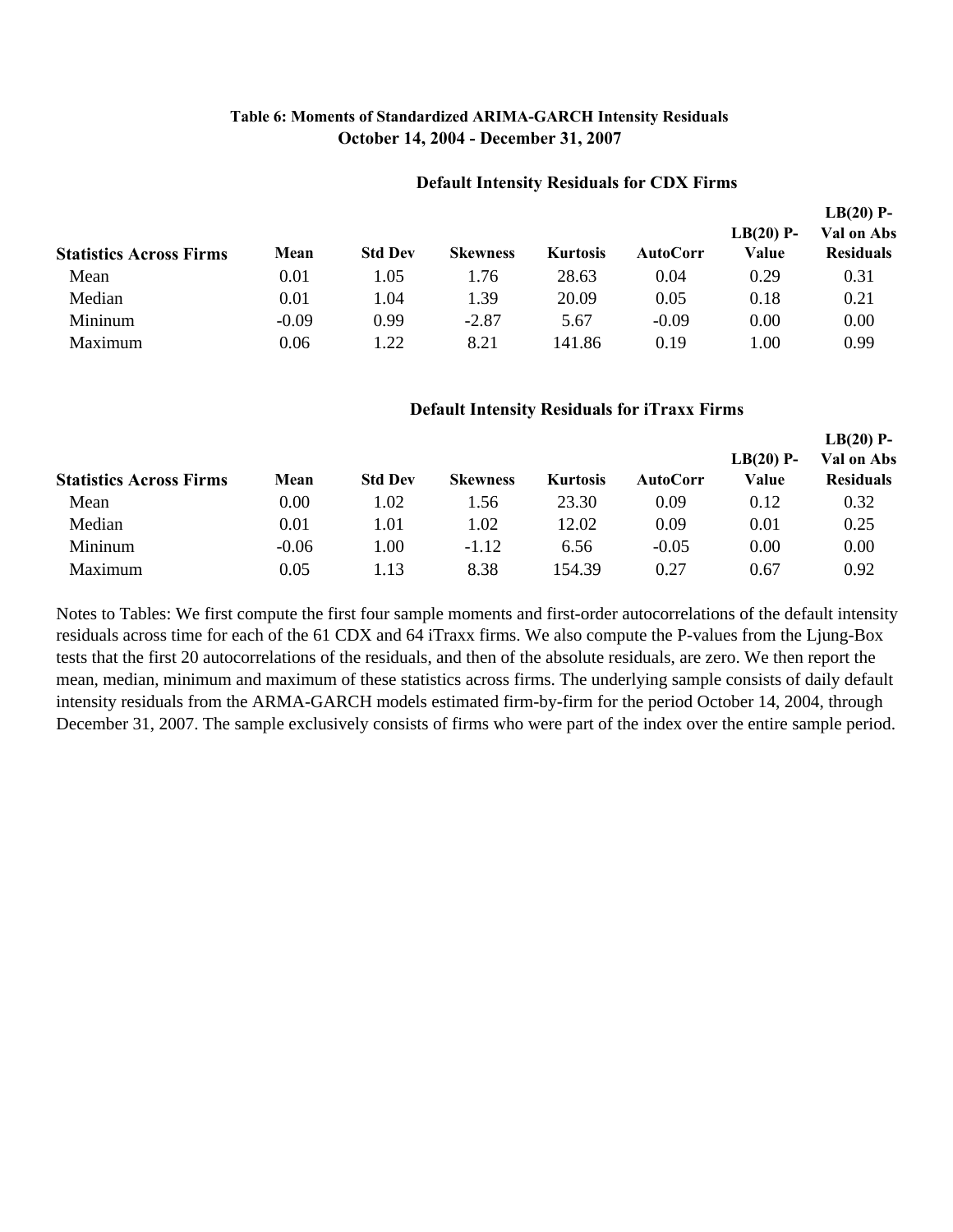#### **Table 7: Parameter Estimates for the DECO Model**

#### **Panel A: Intensity Innovations**

| <b>CDX</b> Firms |          |            | iTraxx Firms |            |          |  |
|------------------|----------|------------|--------------|------------|----------|--|
| $\omega$         | $\alpha$ |            | $\omega$     | $\alpha$   |          |  |
| 0.0012           | 0.0307   | 0.9680     | 0.0044       | 0.0251     | 0.9701   |  |
| 3.16E-05         | 3.55E-03 | $3.04E-03$ | 4.46E-04     | $1.20E-02$ | 9.36E-03 |  |
|                  |          |            |              |            |          |  |

#### **Panel B: Equity Returns**

|                       | <b>CDX</b> Firms |          |          | iTraxx Firms |          |          |  |
|-----------------------|------------------|----------|----------|--------------|----------|----------|--|
|                       | $\omega$         |          |          | $\omega$     |          |          |  |
| Estimate              | 0.0017           | 0.0166   | 0.9802   | 0.0027       | 0.0257   | 0.9710   |  |
| <b>Standard Error</b> | 9.17E-04         | 4.71E-03 | 5.08E-04 | L94E-04      | 3.74E-03 | 3.22E-03 |  |

Notes to Table: We report parameter estimates for the dynamic equicorrelation models. The sample period for equity returns is October 11, 2000 through December 31, 2007. The sample period for default intensities is October 14, 2004, through December 31, 2007.